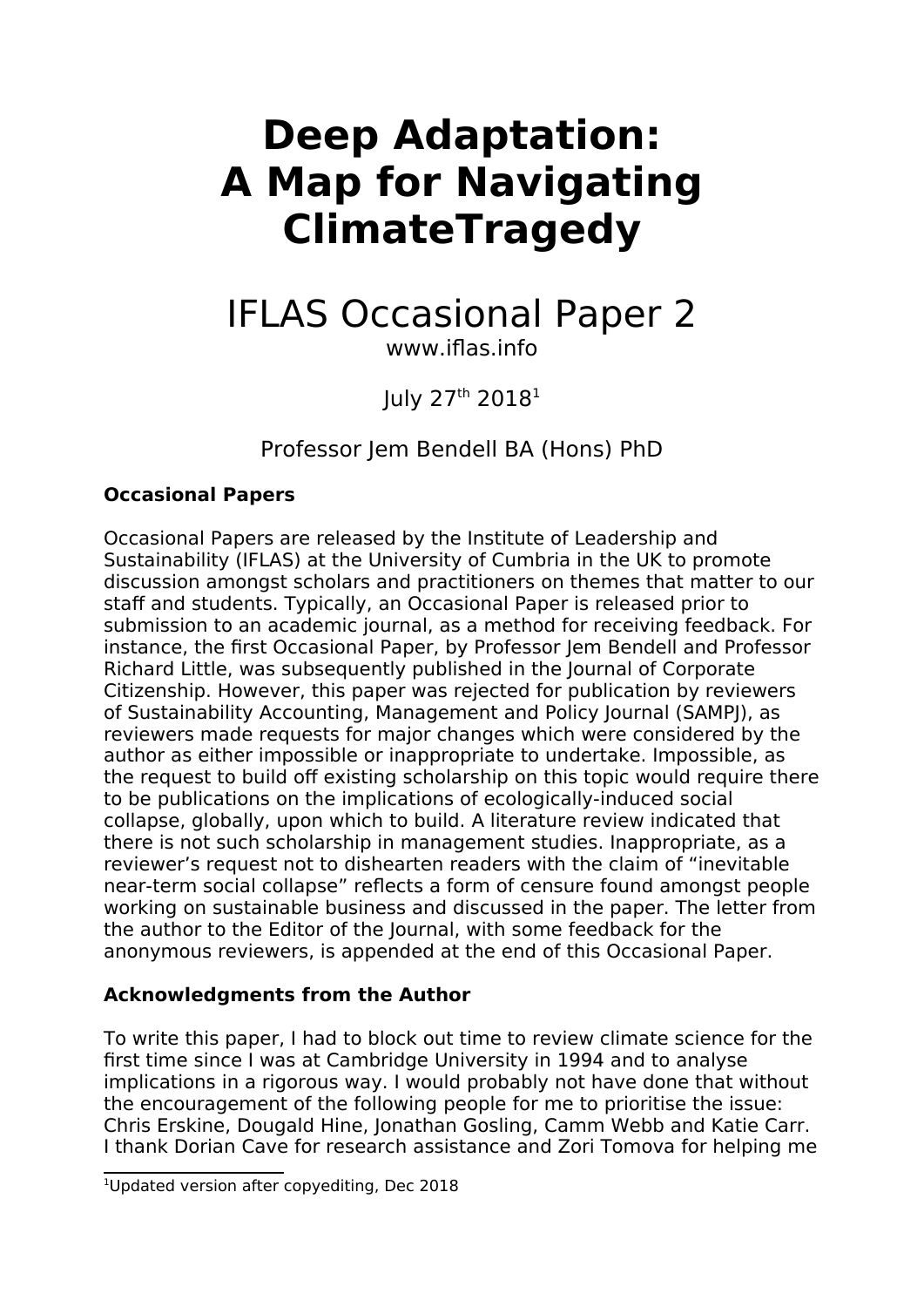to prioritise my truth. I also thank Professor Carol Adams for finding reviewers for this paper, and the two anonymous reviewers who provided some useable feedback despite requiring such major revisions that conflicted with the aim of the paper. I also thank Carol for involving me in the SAMPJ as a Guest Editor in the past. Some funding for my focus on deep adaptation during my sabbatical was provided by Seedbed. If you edit an open access peer-reviewed academic journal and would like this paper to be submitted, please contact the author.

## **Abstract**

The purpose of this conceptual paper is to provide readers with an opportunity to reassess their work and life in the face of an inevitable nearterm social collapse due to climate change.

The approach of the paper is to analyse recent studies on climate change and its implications for our ecosystems, economies and societies, as provided by academic journals and publications direct from research institutes.

That synthesis leads to a conclusion there will be a near-term collapse in society with serious ramifications for the lives of readers. The paper reviews some of the reasons why collapse-denial may exist, in particular, in the professions of sustainability research and practice, therefore leading to these arguments having been absent from these fields until now.

The paper offers a new meta-framing of the implications for research, organisational practice, personal development and public policy, called the Deep Adaptation Agenda. Its key aspects of resilience, relinquishment and restorations are explained. This agenda does not seek to build on existing scholarship on "climate adaptation" as it is premised on the view that social collapse is now inevitable.

The author believes this is one of the first papers in the sustainability management field to conclude that climate-induced societal collapse is now inevitable in the near term and therefore to invite scholars to explore the implications.

## **Reader Support**

A list of readings, podcasts, videos and networks to support us in our emotional responses to the information contained in this paper is available at [www.jembendell.com](http://www.jembendell.com/)

# **Introduction**

Can professionals in sustainability management, policy and research – myself included - continue to work with the assumption or hope that we can slow down climate change, or respond to it sufficiently to sustain our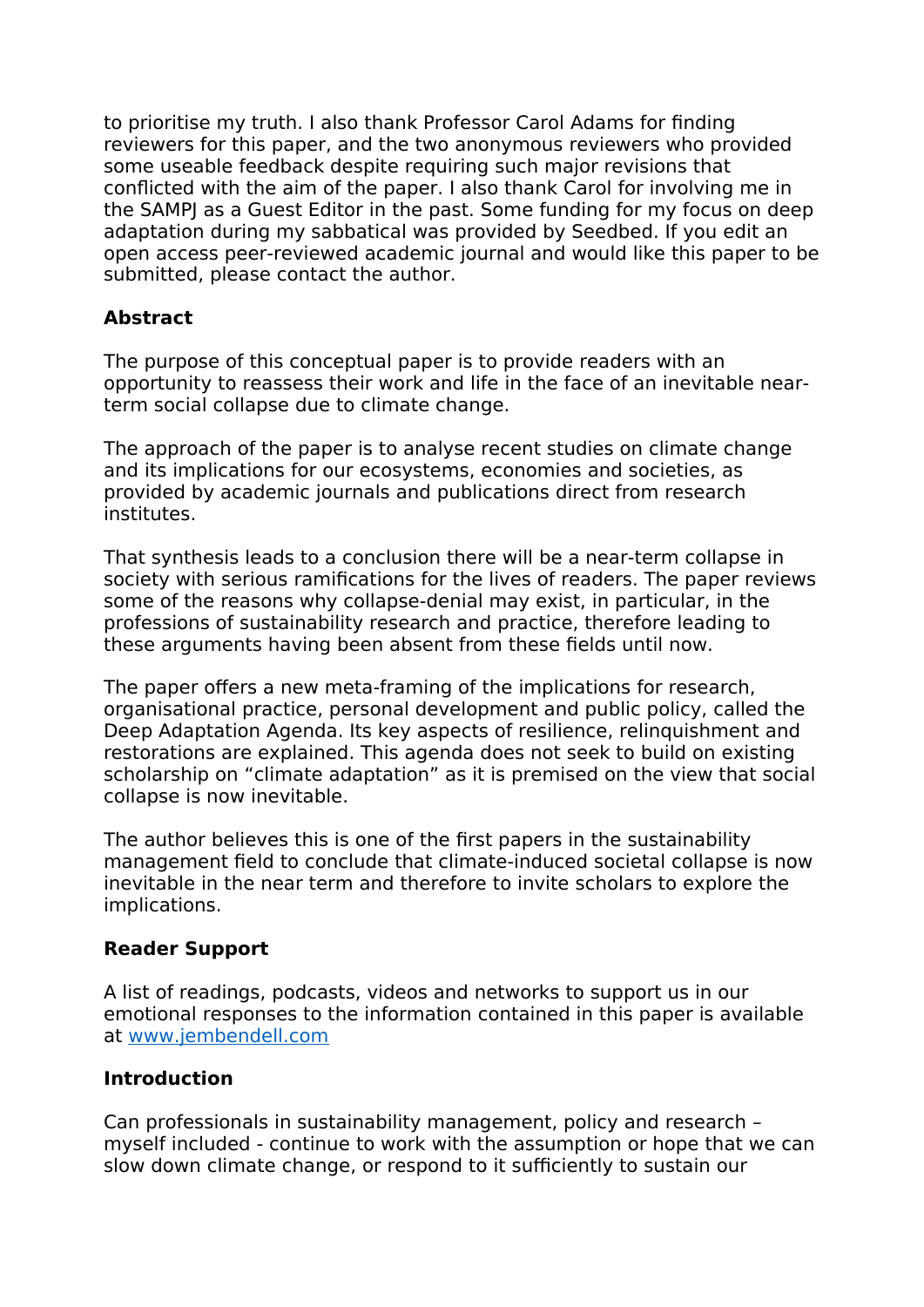civilisation? As disturbing information on climate change passed across my screen, this was the question I could no longer ignore, and therefore decided to take a couple of months to analyse the latest climate science. As I began to conclude that we can no longer work with that assumption or hope, I asked a second question. Have professionals in the sustainability field discussed the possibility that it is too late to avert an environmental catastrophe and the implications for their work? A quick literature review revealed that my fellow professionals have not been publishing work that explores, or starts from, that perspective. That led to a third question, on why sustainability professionals are not exploring this fundamentally important issue to our whole field as well as our personal lives. To explore that, I drew on psychological analyses, conversations with colleagues, reviews of debates amongst environmentalists in social media and selfreflection on my own reticence. Concluding that there is a need to promote discussion about the implications of a social collapse triggered by an environmental catastrophe, I asked my fourth question on what are the ways that people are talking about collapse on social media. I identified a variety of conceptualisations and from that asked myself what could provide a map for people to navigate this extremely difficult issue. For that, I drew on a range of reading and experiences over my 25 years in the sustainability field to outline an agenda for what I have termed "deep adaptation" to climate change.

The result of these five questions is an article that does not contribute to one specific set of literature or practice in the broad field of sustainability management and policy. Rather, it questions the basis for all the work in this field. It does not seek to add to the existing research, policy and practice on climate adaptation, as I found that to be framed by the view that we can manage the impacts of a changing climate on our physical, economic, social, political and psychological situations. Instead, this article may contribute to future work on sustainable management and policy as much by subtraction as by addition. By that I mean the implication is for you to take a time to step back, to consider "what if" the analysis in these pages is true, to allow yourself to grieve, and to overcome enough of the typical fears we all have, to find meaning in new ways of being and acting. That may be in the fields of academia or management - or could be in some other field that this realisation leads you to.

First, I briefly explain the paucity of research that considers or starts from social collapse due to environmental catastrophe and give acknowledgement to the existing work in this field that many readers may consider relevant. Second, I summarise what I consider to be the most important climate science of the last few years and how it is leading more people to conclude that we face disruptive changes in the near-term. Third, I explain how that perspective is marginalised within the professional environmental sector – and so invite you to consider the value of leaving mainstream views behind. Fourth, I outline the ways that people on relevant social networks are framing our situation as one of facing collapse, catastrophe or extinction and how these views trigger different emotions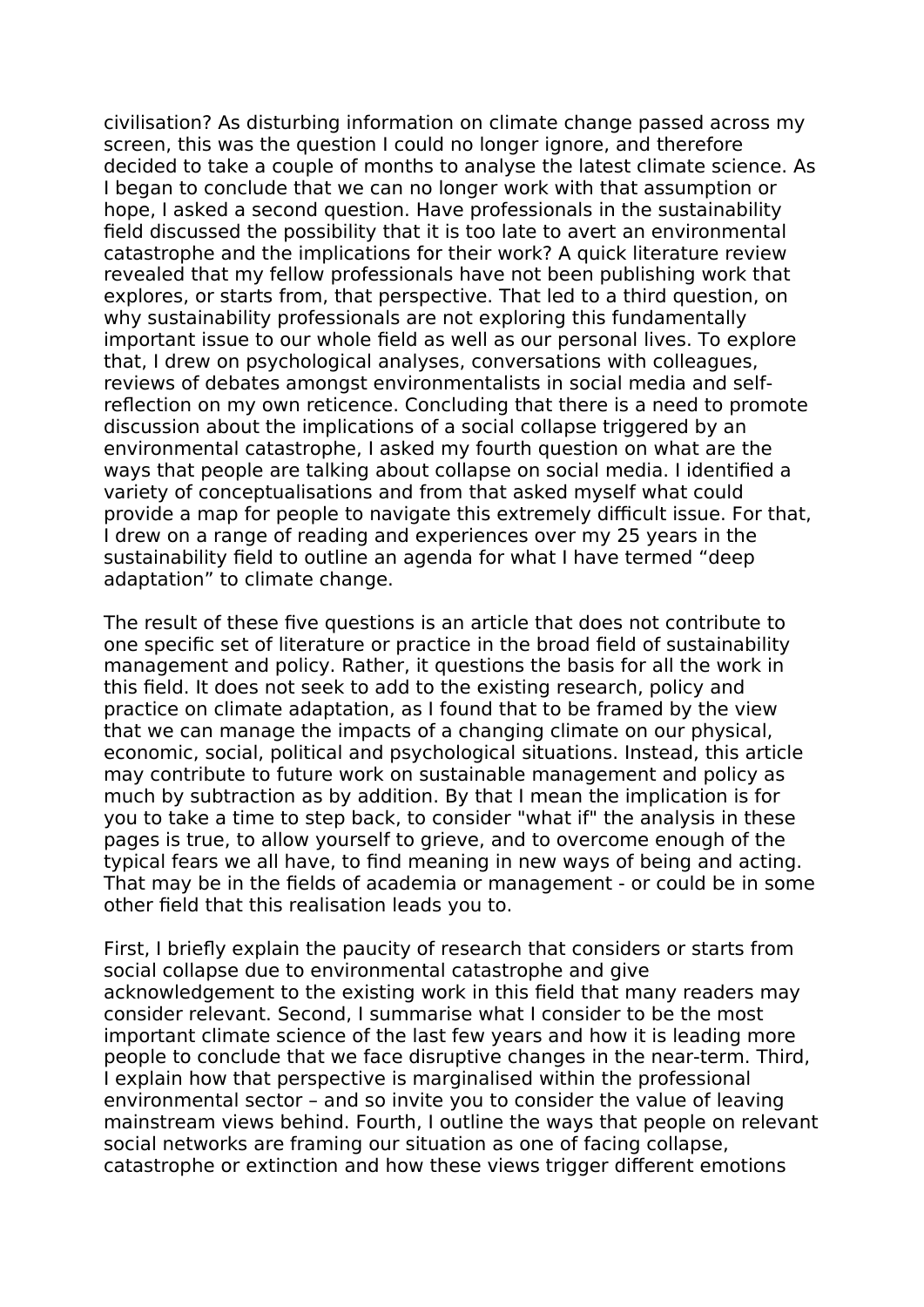and ideas. Fifth, I outline a "Deep Adaptation Agenda" to help guide discussions on what we might do once we recognise climate change is an unfolding tragedy. Finally, I make some suggestions for how this agenda could influence our future research and teaching in the sustainability field.

As researchers and reflective practitioners, we have an opportunity and obligation to not just do what is expected by our employers and the norms of our profession, but also to reflect on the relevance of our work within wider society. I am aware that some people consider statements from academics that we now face inevitable near-term social collapse to be irresponsible due to the potential impact that may have on the motivation or mental health of people reading such statements. My research and engagement in dialogue on this topic, some of which I will outline in this paper, leads me to conclude the exact opposite. It is a responsible act to communicate this analysis now and invite people to support each other, myself included, in exploring the implications, including the psychological and spiritual implications.

#### **Locating this Study within Academia**

When discussing negative outlooks on climate change and its implications for human society, the response is often to seek insight through placing this information in context. That context is often assumed to be found in balancing it with other information. As the information on our climate predicament is so negative, the balance is often found in highlighting more positive information about progress on the sustainability agenda. This process of seeking to "balance out" is a habit of the informed and reasoning mind. Yet that does not make it a logical means of deliberation if positive information being shared does not relate to the situation being described by the negative information. For instance, discussing progress in the health and safety policies of the White Star Line with the captain of the Titanic as it sank into the icy waters of the North Atlantic would not be a sensible use of time. Yet given that this balancing is often the way people respond to discussion of the scale and speed of our climate tragedy, let us first recognise the positive news from the broader sustainability agenda.

Certainly, there has been some progress on environmental issues in past decades, from reducing pollution, to habitat preservation, to waste management. Much valiant effort has been made to reduce carbon emissions over the last twenty years, one part of climate action officially termed "mitigation" (Aaron-Morrison et. al. 2017). There have been many steps forward on climate and carbon management – from awareness, to policies, to innovations (Flannery, 2015). Larger and quicker steps must be taken. That is helped by the agreement reached in December 2015 at the COP21 intergovernmental climate summit and now that there is significant Chinese engagement on the issue. To support the maintenance and scaling of these efforts is essential. In addition, increasing action is occurring on adaptation to climate change, such as flood defences, planning laws and irrigation systems (Singh et al, 2016). Whereas we can praise these efforts,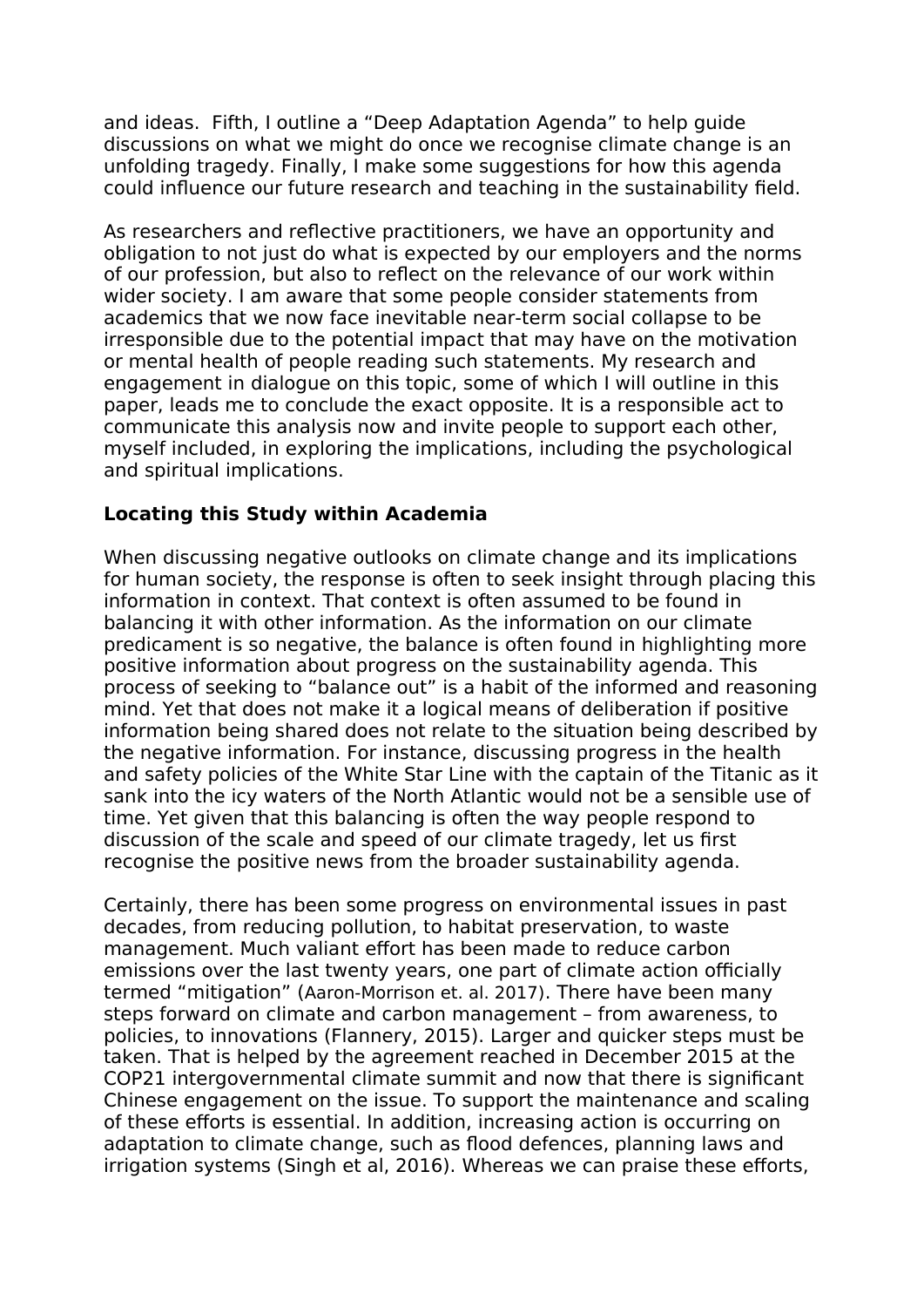their existence does not matter to an analysis of our overall predicament with climate change.

Rather than building from existing theories on sustainable business, this paper is focusing on a phenomenon. That phenomenon is not climate change per se, but the state of climate change in 2018, which I will argue from a secondary review of research now indicates near term social collapse. The gap in the literature that this paper may begin to address is the lack of discussion within management studies and practice of the end of the idea that we can either solve or cope with climate change. In the Sustainability Accounting Management and Policy Journal (SAMPJ), which this paper was originally submitted to, there has been no discussion of this topic before, apart from my own co-authored paper (Bendell, et al, 2017). Three papers mention climate adaptation in passing, with just one focusing on it by considering how to improve irrigated agriculture (de Sousa Fragoso et al. [2](#page-4-0)018).<sup>2</sup>

Organisation and Environment is a leading journal for discussion of the implications of climate for organisations and vice versa, where since the 1980s both philosophical and theoretical positions on environment are discussed as well as organisational or management implications. However, the journal has not published any research papers exploring theories and implications of social collapse due to environmental catastrophe.<sup>[3](#page-4-1)</sup> Three articles mention climate adaptation. Two of those have adaptation as a context, but explore other issues as their main focus, specifically social learning (Orsato, et al 2018) and network learning (Temby et al, 2016). Only one paper in that journal looks at climate adaptation as its main focus and the implications for organisation. While a helpful summary of how difficult the implications are for management, the paper does not explore the implications of a widespread social collapse ( Clément and Rivera, 2016).

Away from management studies, the field of climate adaptation is wide (Lesnikowski, et al 2015). To illustrate, a search on Google Scholar returns over 40,000 hits for the term "climate adaptation." In answering the questions I set for myself in this paper, I will not be reviewing that existing field and scholarship. One might ask "why not"? The answer is that the field of climate adaptation is oriented around ways to maintain our current societies as they face manageable climactic perturbations (ibid). The concept of "deep adaptation" resonates with that agenda where we accept that we will need to change, but breaks with it by taking as its starting point the inevitability of societal collapse (as I will explain below).

<span id="page-4-0"></span><sup>2</sup> A full text search of the journal database shows that the following terms have never been included in articles in this journal: environmental collapse, economic collapse, social collapse, societal collapse, environmental catastrophe, human extinction. Catastrophe is mentioned in 3 papers, with two about Bangladesh factory fires and the other being Bendell et al (2017).

<span id="page-4-1"></span><sup>3</sup> A full text search of the journal database shows that the terms environmental collapse, social collapse and societal collapse have been mention in one different article each. Economic collapse has been mentioned in three articles. Human extinction is mentioned two articles. Environmental catastrophe is mentioned in twelve articles. A reading of these articles showed that they were not exploring collapse.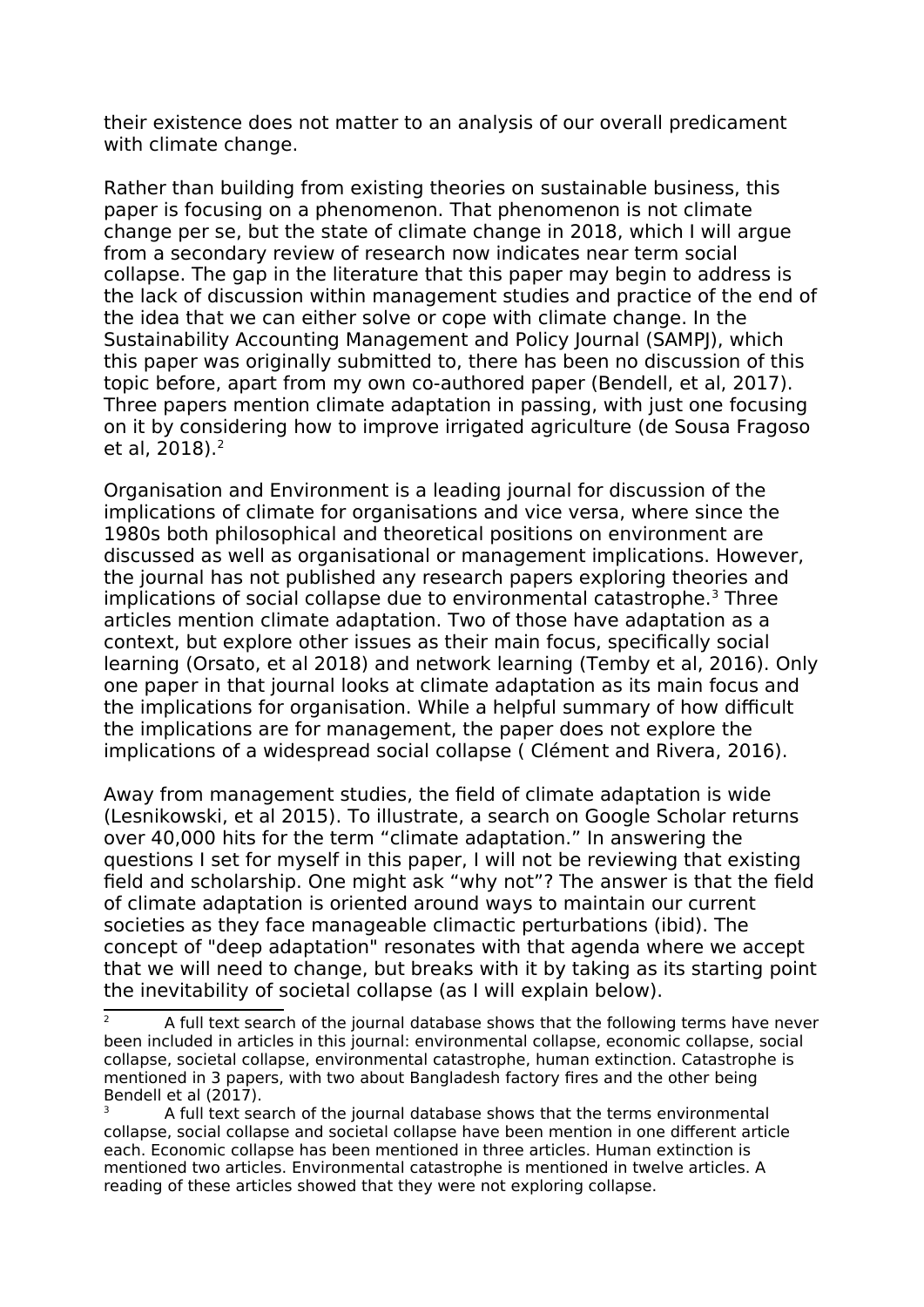#### **Our Non-Linear World**

This paper is not the venue for a detailed examination of all the latest climate science. However, I reviewed the scientific literature from the past few years and where there was still large uncertainty then sought the latest data from research institutes. In this section I summarise the findings to establish the premise that it is time we consider the implications of it being too late to avert a global environmental catastrophe in the lifetimes of people alive today.

The simple evidence of global ambient temperature rise is undisputable. Seventeen of the 18 warmest years in the 136-year record all have occurred since 2001, and global temperatures have increased by 0.9°C since 1880 (NASA/GISS, 2018). The most surprising warming is in the Arctic, where the 2016 land surface temperature was 2.0°C above the 1981-2010 average, breaking the previous records of 2007, 2011, and 2015 by 0.8°C, representing a 3.5°C increase since the record began in 1900 (Aaron-Morrison et al, 2017).

This data is fairly easy to collate and not widely challenged, so swiftly finds its way into academic publications. However, to obtain a sense of the implications of this warming on environment and society, one needs realtime data on the current situation and the trends that it may infer. Climate change and its associated impacts have, as we will see, been significant in the last few years. Therefore, to appreciate the situation we need to look directly to the research institutes, researchers and their websites, for the most recent information. That means using, but not relying solely on, academic journal articles and the slowly produced reports of the Intergovernmental Panel on Climate Change (IPCC). This international institution has done useful work but has a track record of significantly underestimating the pace of change, which has been more accurately predicted over past decades by eminent climate scientists. Therefore, in this review, I will draw upon a range of sources, with a focus on data since 2014. That is because, unfortunately, data collected since then is often consistent with non-linear changes to our environment. Non-linear changes are of central importance to understanding climate change, as they suggest both that impacts will be far more rapid and severe than predictions based on linear projections and that the changes no longer correlate with the rate of anthropogenic carbon emissions. In other words - 'runaway climate change.'

The warming of the Arctic reached wider public awareness as it has begun destabilizing winds in the higher atmosphere, specifically the jet stream and the northern polar vortex, leading to extreme movements of warmer air north in to the Arctic and cold air to the south. At one point in early 2018, temperature recordings from the Arctic were 20 degrees Celsius above the average for that date (Watts, 2018). The warming Arctic has led to dramatic loss in sea ice, the average September extent of which has been decreasing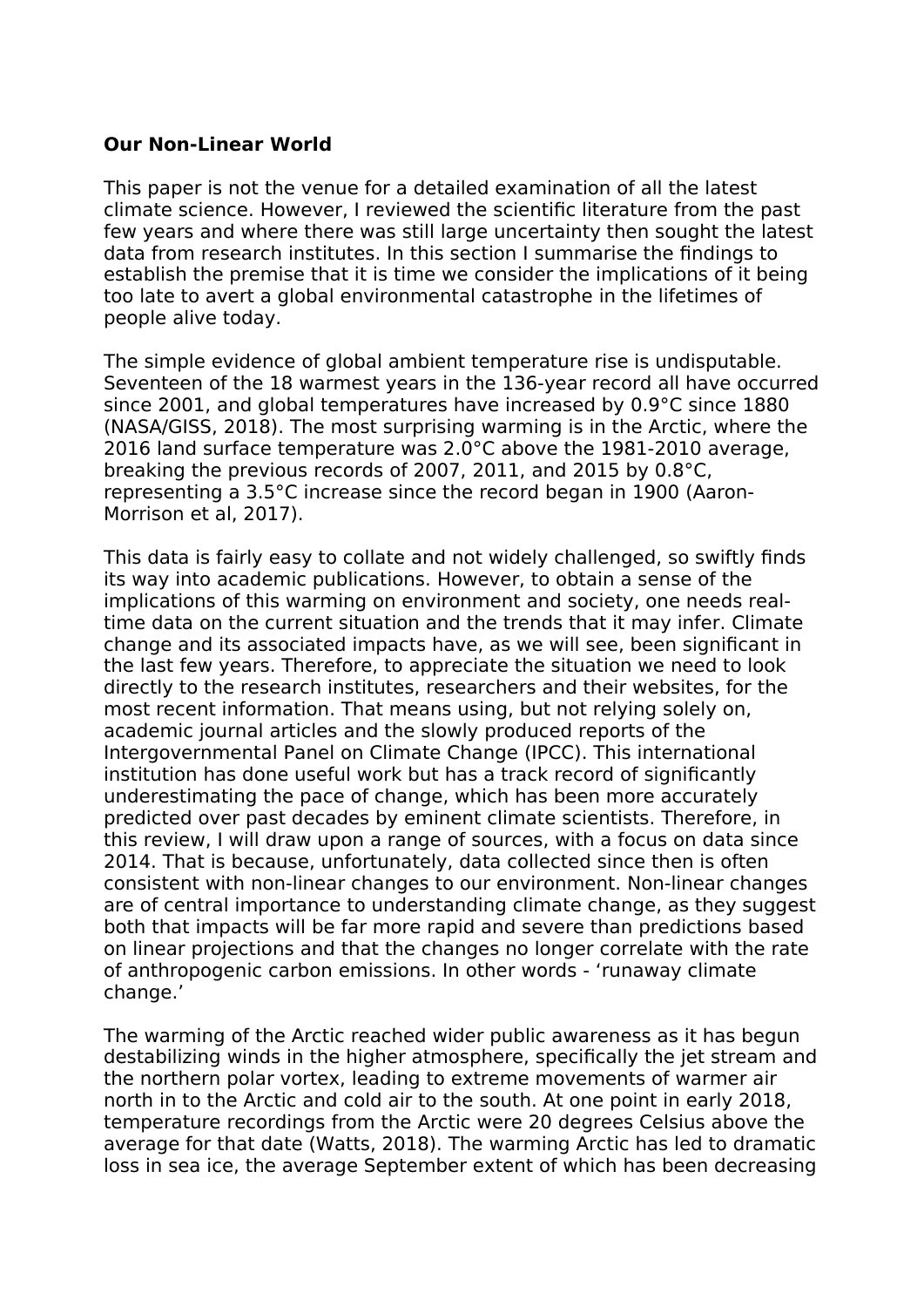at a rate of 13.2% per decade since 1980, so that over two thirds of the ice cover has gone (NSIDC/NASA, 2018). This data is made more concerning by changes in sea ice volume, which is an indicator of resilience of the ice sheet to future warming and storms. It was at the lowest it has ever been in 2017, continuing a consistent downward trend (Kahn, 2017).

Given a reduction in the reflection of the Sun's rays from the surface of white ice, an ice-free Arctic is predicted to increase warming globally by a substantial degree. Writing in 2014, scientists calculated this change is already equivalent to 25% of the direct forcing of temperature increase from CO2 during the past 30 years (Pistone et al, 2014). That means we could remove a quarter of the cumulative CO2 emissions of the last three decades and it would already be outweighed by the loss of the reflective power of Arctic sea ice. One of the most eminent climate scientists in the world, Peter Wadhams, believes an ice-free Arctic will occur one summer in the next few years and that it will likely increase by 50% the warming caused by the CO2 produced by human activity (Wadhams, 2016).<sup>[4](#page-6-0)</sup> In itself, that renders the calculations of the IPCC redundant, along with the targets and proposals of the UNFCCC.

Between 2002 and 2016, Greenland shed approximately 280 gigatons of ice per year, and the island's lower-elevation and coastal areas experienced up to 13.1 feet (4 meters) of ice mass loss (expressed in equivalent-waterheight) over a 14-year period (NASA, 2018). Along with other melting of land ice, and the thermal expansion of water, this has contributed to a global mean sea level rise of about 3.2 mm/year, representing a total increase of over 80 mm, since 1993 (JPL/PO.DAAC, 2018). Stating a figure per year implies a linear increase, which is what has been assumed by IPCC and others in making their predictions. However, recent data shows that the upward trend is non-linear (Malmquist, 2018). That means sea level is rising due to non-linear increases in the melting of land-based ice.

The observed phenomena, of actual temperatures and sea levels, are greater than what the climate models over the past decades were predicting for our current time. They are consistent with non-linear changes in our environment that then trigger uncontrollable impacts on human habitat and agriculture, with subsequent complex impacts on social, economic and political systems. I will return to the implications of these trends after listing some more of the impacts that are already being reported as occurring today.

Already we see impacts on storm, drought and flood frequency and strength due to increased volatility from more energy in the atmosphere (Herring et al, 2018). We are witnessing negative impacts on agriculture. Climate change has reduced growth in crop yields by 1–2 percent per decade over the past century (Wiebe et al, 2015). The UN Food and Agriculture Organisation (FAO) reports that weather abnormalities related to climate change are costing billions of dollars a year, and growing exponentially. For

<span id="page-6-0"></span> $\overline{4}$ This was corrected from "double" in an earlier version.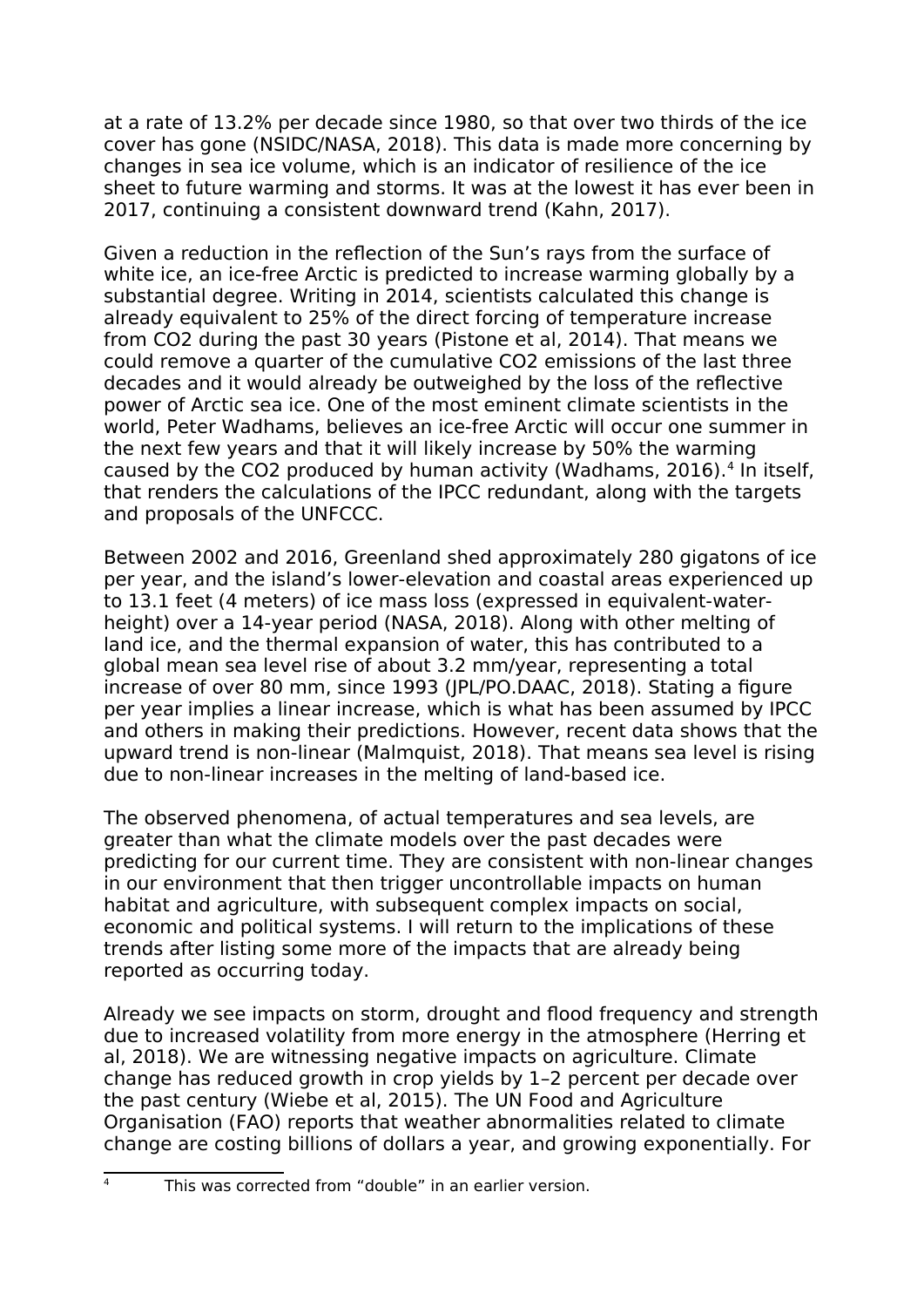now, the impact is calculated in money, but the nutritional implications are key (FAO, 2018). We are also seeing impacts on marine ecosystems. About half of the world's coral reefs have died in the last 30 years, due a mixture of reasons though higher water temperatures and acidification due to higher CO2 concentrations in ocean water being key (Phys.org, 2018). In ten years prior to 2016 the Atlantic Ocean soaked up 50 percent more carbon dioxide than it did the previous decade, measurably speeding up the acidification of the ocean (Woosley et al, 2016). This study is indicative of oceans worldwide, and the consequent acidification degrades the base of the marine food web, thereby reducing the ability of fish populations to reproduce themselves across the globe (Britten et al, 2015). Meanwhile, warming oceans are already reducing the population size of some fish species (Aaron-Morrison et al, 2017). Compounding these threats to human nutrition, in some regions we are witnessing an exponential rise in the spread of mosquito and tick-borne viruses as temperatures become more conducive to them (ECJCR, 2018).

#### **Looking Ahead**

The impacts I just summarised are already upon us and even without increasing their severity they will nevertheless increase their impacts on our ecosystems, soils, seas and our societies over time. It is difficult to predict future impacts. But it is more difficult not to predict them. Because the reported impacts today are at the very worst end of predictions being made in the early 1990s - back when I first studied climate change and modelbased climate predictions as an undergraduate at Cambridge University. The models today suggest an increase in storm number and strength (Herring et al, 2018). They predict a decline of normal agriculture, including the compromising of mass production of grains in the northern hemisphere and intermittent disruption to rice production in the tropics. That includes predicted declines in the yields of rice, wheat, and corn in China by 36.25%, 18.26%, and 45.10%, respectively, by the end of this century (Zhang et al, 2016). Naresh Kumar et al. (2014) project a 6–23 and 15–25% reduction in the wheat yield in India during the 2050s and 2080s, respectively, under the mainstream projected climate change scenarios. The loss of coral and the acidification of the seas is predicted to reduce fisheries productivity by over half (Rogers et al, 2017). The rates of sea level rise suggest they may be soon become exponential (Malmquist, 2018), which will pose significant problems for billions of people living in coastal zones (Neumann et al, 2015). Environmental scientists are now describing our current era as the sixth mass extinction event in the history of planet Earth, with this one caused by us. About half of all plants and animal species in the world's most biodiverse places are at risk of extinction due to climate change (WWF, 2018). The World Bank reported in 2018 that countries needed to prepare for over 100 million internally displaced people due to the effects of climate change (Rigaud et al, 2018), in addition to millions of international refugees.

Despite you, me, and most people we know in this field, already hearing data on this global situation, it is useful to recap simply to invite a sober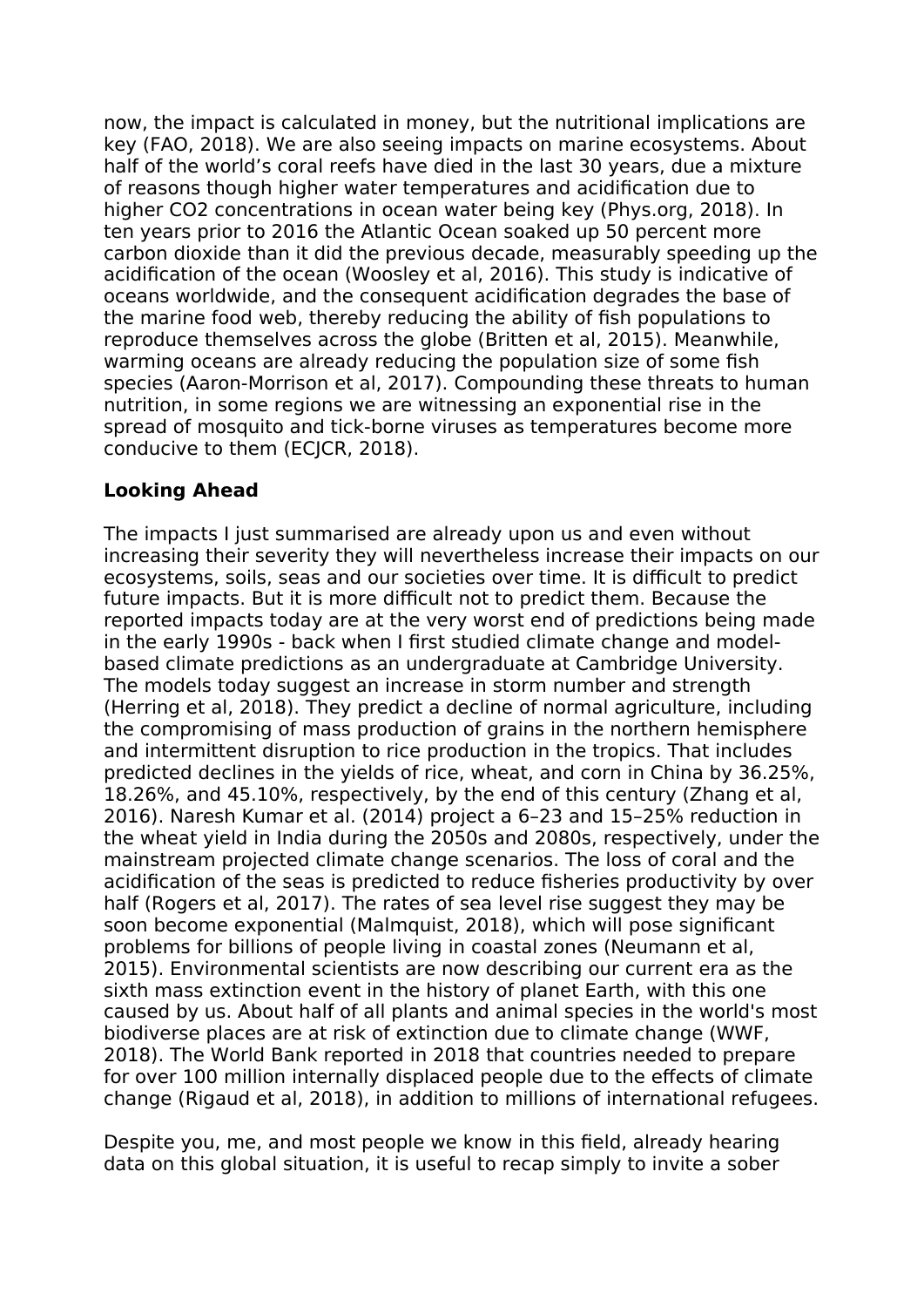acceptance of our current predicament. It has led some commentators to describe our time as a new geological era shaped by humans - the Anthropocene (Hamilton, et al, 2015). It has led others to conclude that we should be exploring how to live in an unstable post-Sustainability situation (Benson and Craig, 2014; Foster, 2015). This context is worth being reminded of, as it provides the basis upon which to assess the significance, or otherwise, of all the praiseworthy efforts that have been underway and reported in some detail in this and other journals over the past decade. I will now offer an attempt at a summary of that broader context insofar as it might frame our future work on sustainability.

The politically permissible scientific consensus is that we need to stay beneath 2 degrees warming of global ambient temperatures, to avoid dangerous and uncontrollable levels of climate change, with impacts such as mass starvation, disease, flooding, storm destruction, forced migration and war. That figure was agreed by governments that were dealing with many domestic and international pressures from vested interests, particularly corporations. It is therefore not a figure that many scientists would advise, given that many ecosystems will be lost and many risks created if we approach 2 degrees global ambient warming (Wadhams, 2018). The IPCC agreed in 2013 that if the world does not keep further anthropogenic emissions below a total of 800 billion tonnes of carbon we are not likely to keep average temperatures below 2 degrees of global averaged warming. That left about 270 billion tonnes of carbon to burn (Pidcock, 2013). Total global emissions remain at around 11 billion tonnes of carbon per year (which is 37 billion tonnes of CO2). Those calculations appear worrying but give the impression we have at least a decade to change. It takes significant time to change economic systems so if we are not already on the path to dramatic reductions it is unlikely we will keep within the carbon limit. With an increase of carbon emissions of 2% in 2017, the decoupling of economic activity from emissions is not yet making a net dent in global emissions (Canadell et al, 2017). So, we are not on the path to prevent going over 2 degrees warming through emissions reductions. In any case the IPCC estimate of a carbon budget was controversial with many scientists who estimated that existing CO2 in the atmosphere should already produce global ambient temperature rises over 5°C and so there is no carbon budget – it has already been overspent (Wasdell, 2015).

That situation is why some experts have argued for more work on removing carbon from the atmosphere with machines. Unfortunately, the current technology needs to be scaled by a factor of 2 million within 2 years, all powered by renewables, alongside massive emission cuts, to reduce the amount of heating already locked into the system (Wadhams, 2018). Biological approaches to carbon capture appear far more promising (Hawken and Wilkinson, 2017). These include planting trees, restoring soils used in agriculture, and growing seagrass and kelp, amongst other approaches. They also offer wider beneficial environmental and social side effects. Studies on seagrass (Greiner et al, 2013) and seaweed (Flannery, 2015) indicate we could be taking millions of tonnes of carbon from the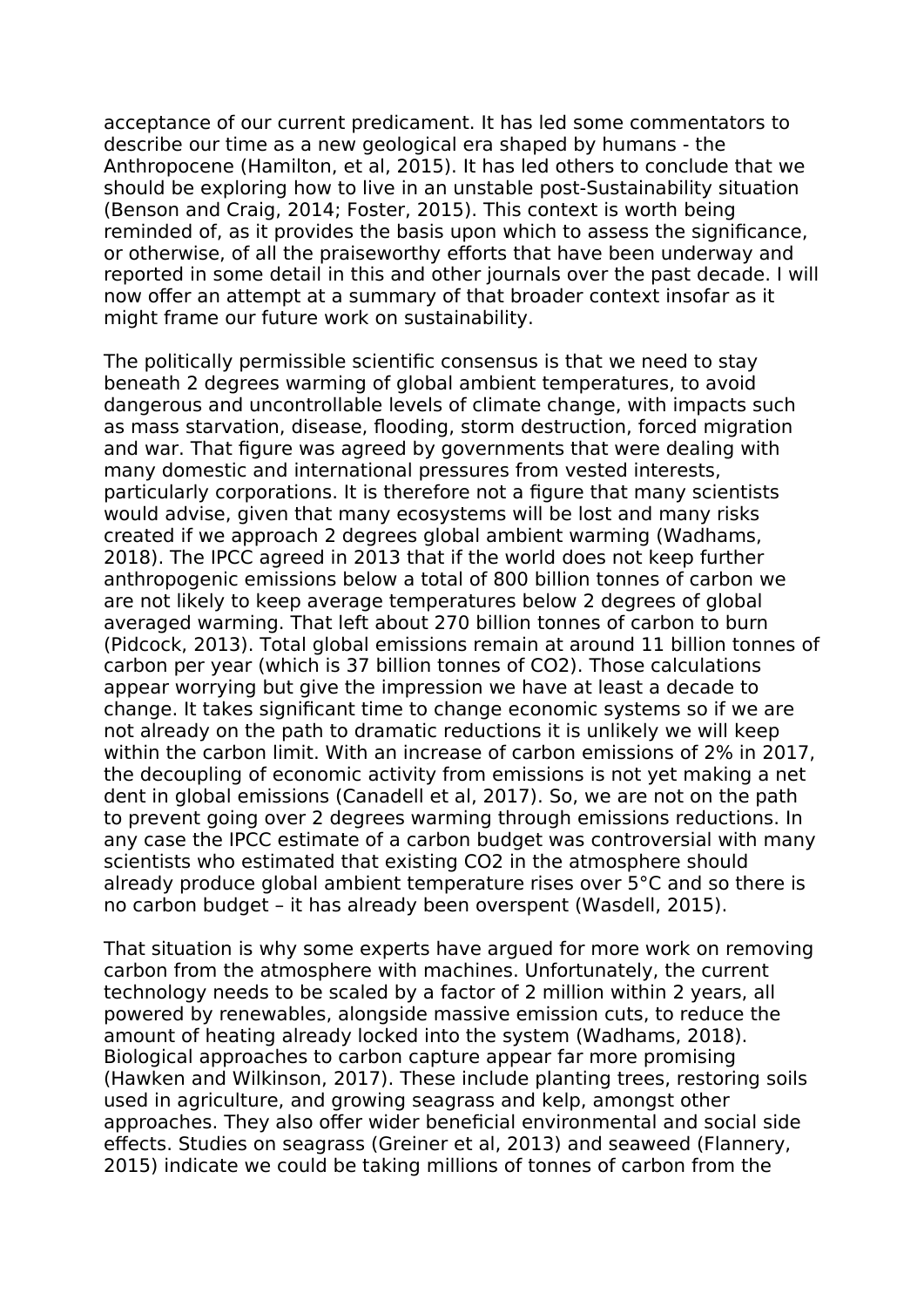atmosphere immediately and continually if we had a massive effort to restore seagrass meadows and to farm seaweed. The net sequestration effect is still being assessed but in certain environments will be significant (Howard et al, 2017). Research into "management-intensive rotational grazing" practices (MIRG), also known as holistic grazing, show how a healthy grassland can store carbon. A 2014 study measured annual perhectare increases in soil carbon at 8 tons per year on farms converted to these practices (Machmuller et al, 2015). The world uses about 3.5 billion hectares of land for pasture and fodder crops. Using the 8 tons figure above, converting a tenth of that land to MIRG practices would sequester a quarter of present emissions. In addition, no-till methods of horticulture can sequester as much as two tons of carbon per hectare per year, so could also make significant contributions. It is clear, therefore, that our assessment of carbon budgets must focus as much on these agricultural systems as we do on emissions reductions.

Clearly a massive campaign and policy agenda to transform agriculture and restore ecosystems globally is needed right now. It will be a huge undertaking, undoing 60 years of developments in world agriculture. In addition, it means the conservation of our existing wetlands and forests must suddenly become successful, after decades of failure across lands outside of geographically limited nature reserves. Even if such will emerges immediately, the heating and instability already locked into the climate will cause damage to ecosystems, so it will be difficult for such approaches to curb the global atmospheric carbon level. The reality that we have progressed too far already to avert disruptions to ecosystems is highlighted by the finding that if CO2 removal from the atmosphere could work at scale, it would not prevent massive damage to marine life, which is locked in for many years due to acidification from the dissolving of CO2 in the oceans (Mathesius et al, 2015).

Despite the limitations of what humans can do to work with nature to encourage its carbon sequestration processes, the planet has been helping us out anyway. A global "greening" of the planet has significantly slowed the rise of carbon dioxide in the atmosphere since the start of the century. Plants have been growing faster and larger due to higher CO2 levels in the air and warming temperatures that reduce the CO2 emitted by plants via respiration. The effects led the proportion of annual carbon emissions remaining in the air to fall from about 50% to 40% in the last decade. However, this process only offers a limited effect, as the absolute level of CO2 in the atmosphere is continuing to rise, breaking the milestone of 400 parts per million (ppm) in 2015. Given that changes in seasons, temperatures extremes, flood and drought are beginning to negatively affect ecosystems, the risk exists that this global greening effect may be reduced in time (Keenan et al, 2016)

These potential reductions in atmospheric carbon from natural and assisted biological processes is a flickering ray of hope in our dark situation. However, the uncertainty about their impact needs to be contrasted with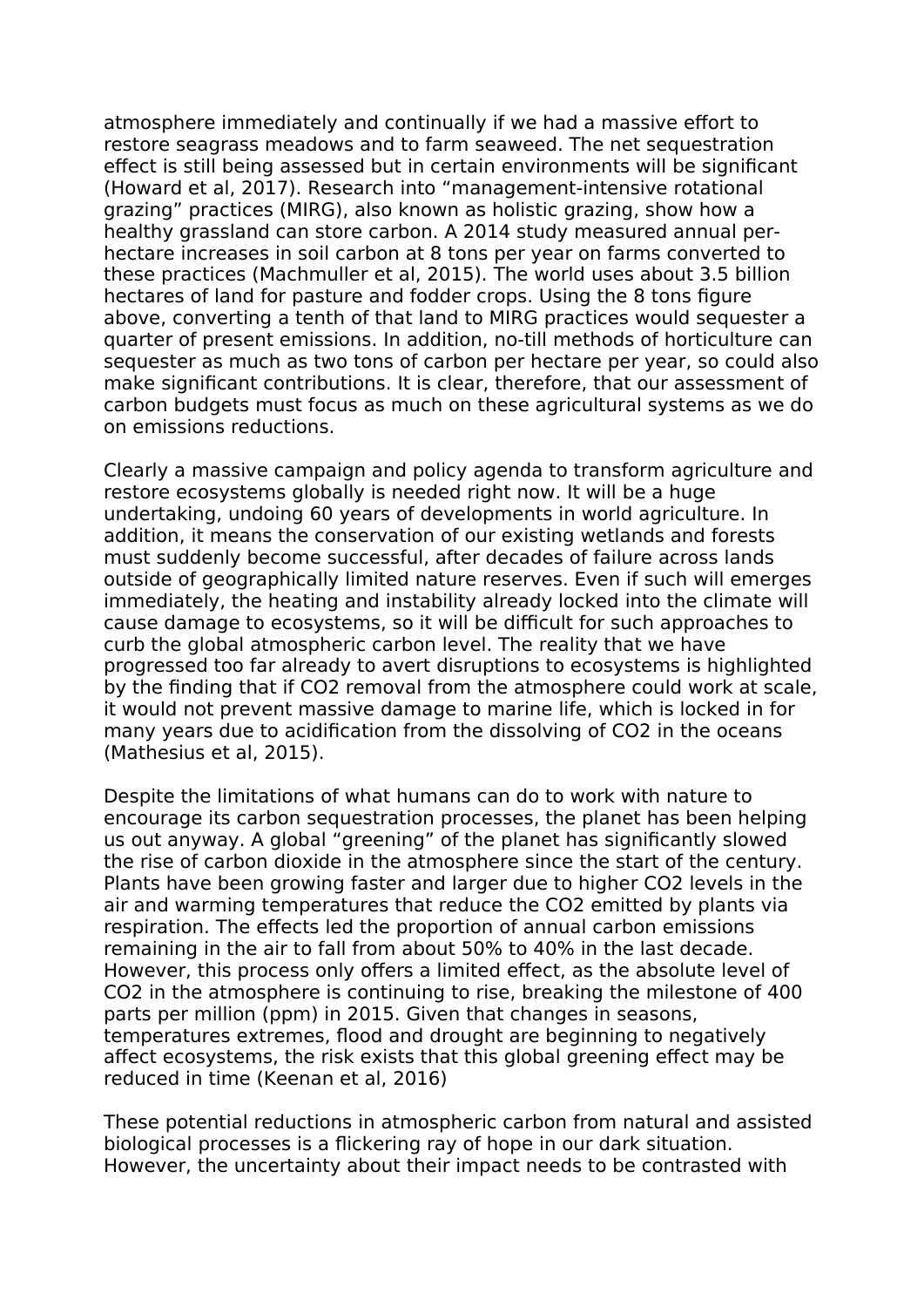the uncertain yet significant impact of increasing methane release in the atmosphere. It is a gas that enables far more trapping of heat from the sun's rays than CO2 but was ignored in most of the climate models over the past decades. The authors of the 2016 Global Methane Budget report found that in the early years of this century, concentrations of methane rose by only about 0.5ppb each year, compared with 10ppb in 2014 and 2015. Various sources were identified, from fossil fuels - to agriculture to melting permafrost (Saunois et al, 2016).

Given the contentiousness of this topic in the scientific community, it may even be contentious for me to say that there is no scientific consensus on the sources of current methane emissions or the potential risk and timing of significant methane releases from either surface and subsea permafrost. A recent attempt at consensus on methane risk from melting surface permafrost concluded methane release would happen over centuries or millennia, not this decade (Schuur et al. 2015). Yet within three years that consensus was broken by one of the most detailed experiments which found that if the melting permafrost remains waterlogged, which is likely, then it produces significant amounts of methane within just a few years (Knoblauch et al, 2018). The debate is now likely to be about whether other microorganisms might thrive in that environment to eat up the methane – and whether or not in time to reduce the climate impact.

The debate about methane release from clathrate forms, or frozen methane hydrates, on the Arctic sea floor is even more contentious. In 2010 a group of scientists published a study that warned how the warming of the Arctic could lead to a speed and scale of methane release that would be catastrophic to life on earth through atmospheric heating of over 5 degrees within just a few years of such a release (Shakhova et al, 2010). The study triggered a fierce debate, much of which was ill considered, perhaps understandable given the shocking implications of this information (Ahmed, 2013). Since then, key questions at the heart of this scientific debate (about what would amount to the probable extinction of the human race) include the amount of time it will take for ocean warming to destabilise hydrates on the sea floor, and how much methane will be consumed by aerobic and anaerobic microbes before it reaches the surface and escapes to the atmosphere. In a global review of this contentious topic, scientists concluded that there is not the evidence to predict a sudden release of catastrophic levels of methane in the near-term (Ruppel and Kessler, 2017). However, a key reason for their conclusion was the lack of data showing actual increases in atmospheric methane at the surface of the Arctic, which is partly the result of a lack of sensors collecting such information. Most ground-level methane measuring systems are on land. Could that be why the unusual increases in atmospheric methane concentrations cannot be fully explained by existing data sets from around the world (Saunois et al, 2016)? One way of calculating how much methane is probably coming from our oceans is to compare data from ground-level measurements, which are mostly but not entirely on land, with upper atmosphere measurements, which indicate an averaging out of total sources. Data published by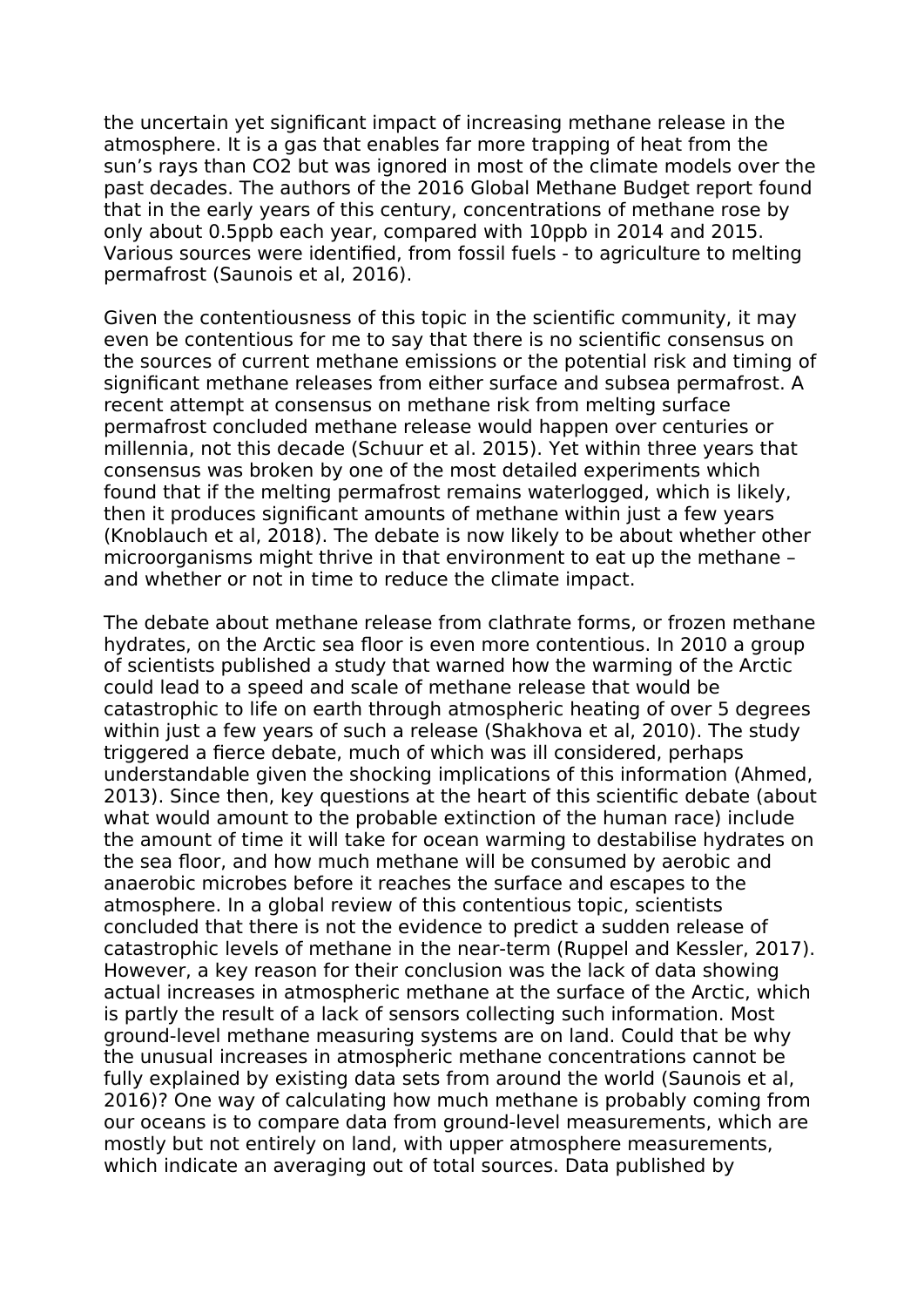scientists from the Arctic News (2018) website indicates that in March 2018 at mid altitudes, methane was around 1865 parts per billion (ppb), which represents a 1.8 percent increase of 35 ppb from the same time in 2017, while surface measurements of methane increased by about 15 ppb in that time. Both figures are consistent with a non-linear increase - potentially exponential - in atmospheric levels since 2007. That is worrying data in itself, but the more significant matter is the difference between the increase measured at ground and mid altitudes. That is consistent with this added methane coming from our oceans, which could in turn be from methane hydrates.

This closer look at the latest data on methane is worthwhile given the critical risks to which it relates. It suggests that the recent attempt at a consensus that it is highly unlikely we will see near-term massive release of methane from the Arctic Ocean is sadly inconclusive. In 2017 scientists working on the Eastern Siberian sea shelf, reported that the permafrost layer has thinned enough to risk destabilising hydrates (The Arctic, 2017). That report of subsea permafrost destabilisation in the East Siberian Arctic sea shelf, the latest unprecedented temperatures in the Arctic, and the data in non-linear rises in high-atmosphere methane levels, combine to make it feel like we are about to play Russian Roulette with the entire human race, with already two bullets loaded. Nothing is certain. But it is sobering that humanity has arrived at a situation of our own making where we now debate the strength of analyses of our near-term extinction.

## **Apocalypse Uncertain**

The truly shocking information on the trends in climate change and its impacts on ecology and society are leading some to call for us to experiment with geoengineering the climate, from fertilizing the oceans so they photosynthesize more CO2, to releasing chemicals in the upper atmosphere so the Sun's rays are reflected. The unpredictability of geoengineering the climate through the latter method, in particular the dangers of disturbances to seasonal rains that billions of people rely on, make it unlikely to be used (Keller et al, 2014). The potential natural geoengineering from increased sulphur releases from volcanoes due to isostatic rebound as weight on the Earth's crust is redistributed is not likely to make a significant contribution to earth temperatures for decades or centuries.

It is a truism that we do not know what the future will be. But we can see trends. We do not know if the power of human ingenuity will help sufficiently to change the environmental trajectory we are on. Unfortunately, the recent years of innovation, investment and patenting indicate how human ingenuity has increasingly been channelled into consumerism and financial engineering. We might pray for time. But the evidence before us suggests that we are set for disruptive and uncontrollable levels of climate change, bringing starvation, destruction, migration, disease and war.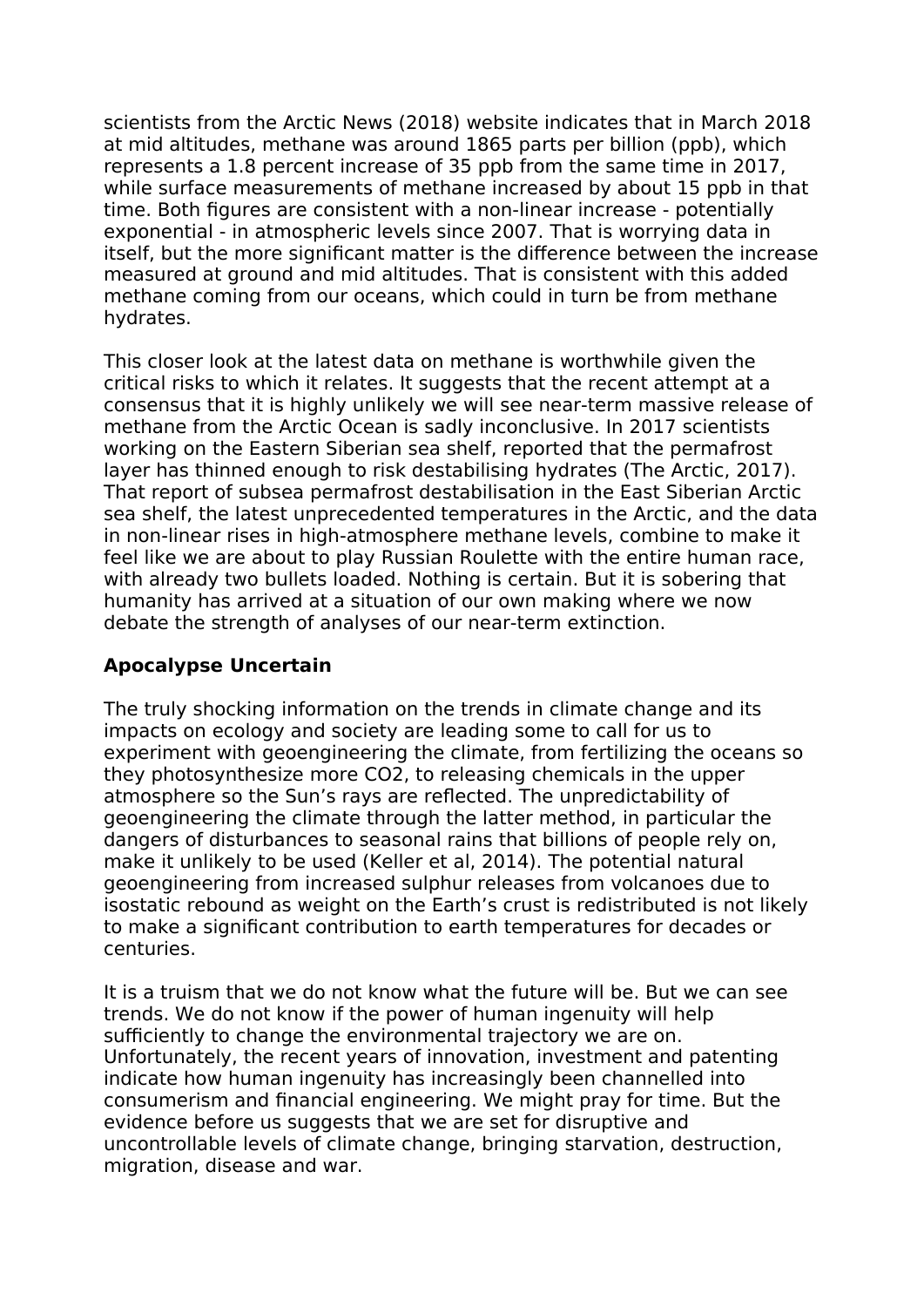We do not know for certain how disruptive the impacts of climate change will be or where will be most affected, especially as economic and social systems will respond in complex ways. But the evidence is mounting that the impacts will be catastrophic to our livelihoods and the societies that we live within. Our norms of behaviour, that we call our "civilisation," may also degrade. When we contemplate this possibility, it can seem abstract. The words I ended the previous paragraph with may seem, subconsciously at least, to be describing a situation to feel sorry about as we witness scenes on TV or online. But when I say starvation, destruction, migration, disease and war, I mean in your own life. With the power down, soon you wouldn't have water coming out of your tap. You will depend on your neighbours for food and some warmth. You will become malnourished. You won't know whether to stay or go. You will fear being violently killed before starving to death.

These descriptions may seem overly dramatic. Some readers might consider them an unacademic form of writing. Which would be an interesting comment on why we even write at all. I chose the words above as an attempt to cut through the sense that this topic is purely theoretical. As we are considering here a situation where the publishers of this journal would no longer exist, the electricity to read its outputs won't exist, and a profession to educate won't exist, I think it time we break some of the conventions of this format. However, some of us may take pride in upholding the norms of the current society, even amidst collapse. Even though some of us might believe in the importance of maintaining norms of behaviour, as indicators of shared values, others will consider that the probability of collapse means that effort at reforming our current system is no longer the pragmatic choice. My conclusion to this situation has been that we need to expand our work on "sustainability" to consider how communities, countries and humanity can adapt to the coming troubles. I have dubbed this the "Deep Adaptation Agenda," to contrast it with the limited scope of current climate adaptation activities. My experience is that a lot of people are resistant to the conclusions I have just shared. So before explaining the implications, let us consider some of the emotional and psychological responses to the information I have just summarised.

## **Systems of Denial**

It would not be unusual to feel a bit affronted, disturbed, or saddened by the information and arguments I have just shared. In the past few years, many people have said to me that "it can't be too late to stop climate change, because if it was, how would we find the energy to keep on striving for change?" With such views, a possible reality is denied because people want to continue their striving. What does that tell us? The "striving" is based in a rationale of maintaining self-identities related to espoused values. It is understandable why that happens. If one has always thought of oneself as having self-worth through promoting the public good, then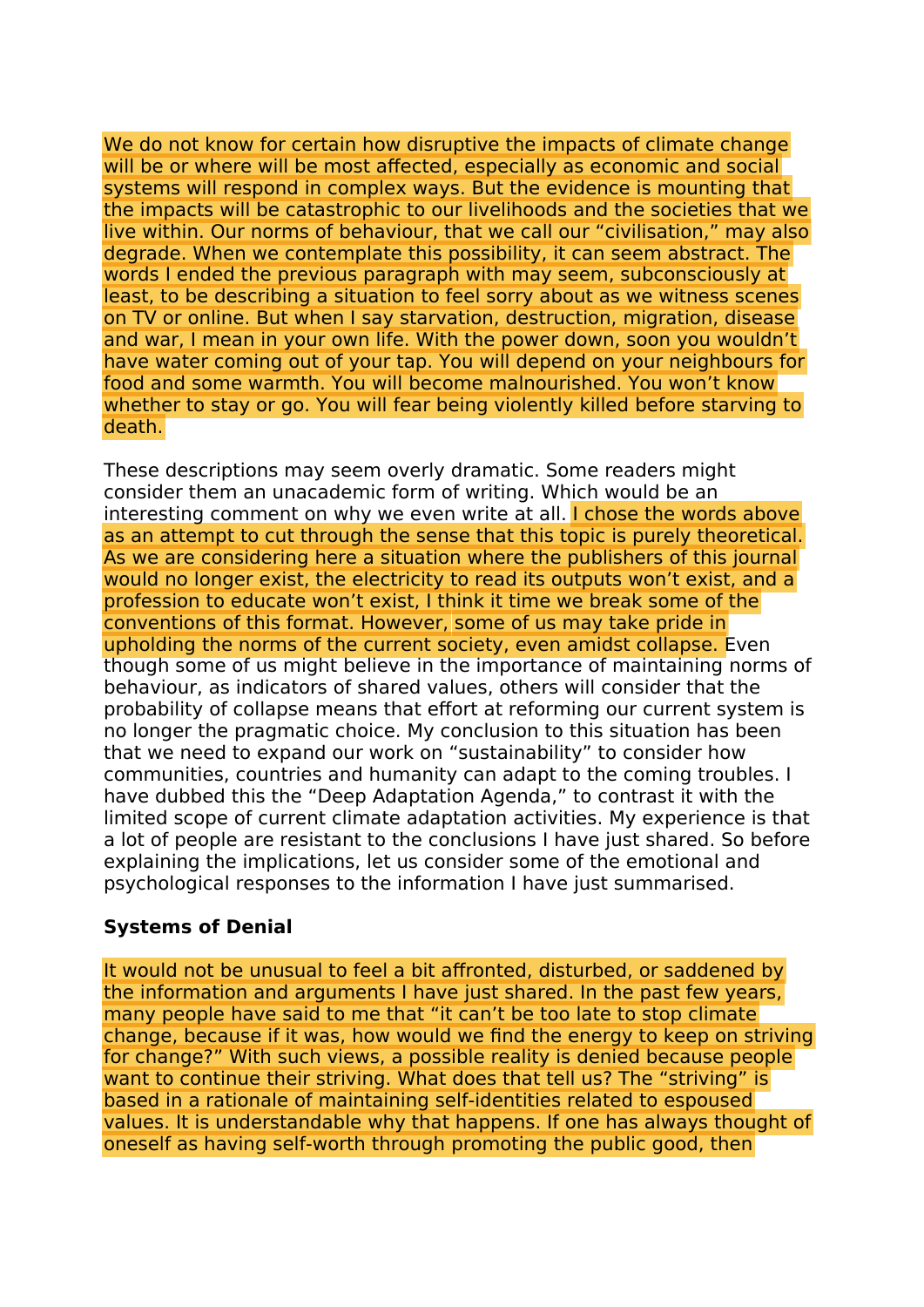#### information that initially appears to take away that self-image is difficult to assimilate.

That process of strategic denial to maintain striving and identity is easily seen in online debates about the latest climate science. One particular case is illustrative. In 2017 the New York Magazine published an article that drew together the latest data and analysis of what the implications of rapid climatic warming would be on ecosystems and humanity. Unlike the many dry academic articles on these subjects, this popular article sought to describe these processes in visceral ways (Wallace-Wells, 2017). The reaction of some environmentalists to this article did not focus on the accuracy of the descriptions or what might be done to reduce some of the worst effects that were identified in the article. Instead, they focused on whether such ideas should be communicated to the general public. Climate scientist Michael Mann warned against presenting "the problem as unsolvable, and feed[ing] a sense of doom, inevitability and hopelessness" (in Becker, 2017). Environmental journalist Alex Steffen (2017) tweeted that "Dropping the dire truth... on unsupported readers does not produce action, but fear." In a blog post, Daniel Aldana Cohen (2017) an assistant sociology professor working on climate politics, called the piece "climate disaster porn." Their reactions reflect what some people have said to me in professional environmental circles. The argument made is that to discuss the likelihood and nature of social collapse due to climate change is irresponsible because it might trigger hopelessness amongst the general public. I always thought it odd to restrict our own exploration of reality and censor our own sensemaking due to our ideas about how our conclusions might come across to others. Given that this attempt at censoring was so widely shared in the environmental field in 2017, it deserves some closer attention.

I see four particular insights about what is happening when people argue we should not communicate to the public the likelihood and nature of the catastrophe we face. First, it is not untypical for people to respond to data in terms of what perspectives we wish for ourselves and others to have, rather than what the data may suggest is happening. That reflects an approach to reality and society that may be tolerable in times of plenty but counterproductive when facing major risks. Second, bad news and extreme scenarios impact on human psychology. We sometimes overlook that the question of how they impact is a matter for informed discussion that can draw upon psychology and communications theories. Indeed, there are journals dedicated to environmental psychology. There is some evidence from social psychology to suggest that by focusing on impacts now, it makes climate change more proximate, which increases support for mitigation (McDonald et al, 2015). That is not conclusive, and this field is one for further exploration. That serious scholars or activists would make a claim about impacts of communication without specific theory or evidence suggests that they are not actually motivated to know the effect on the public but are attracted to a certain argument that explains their view.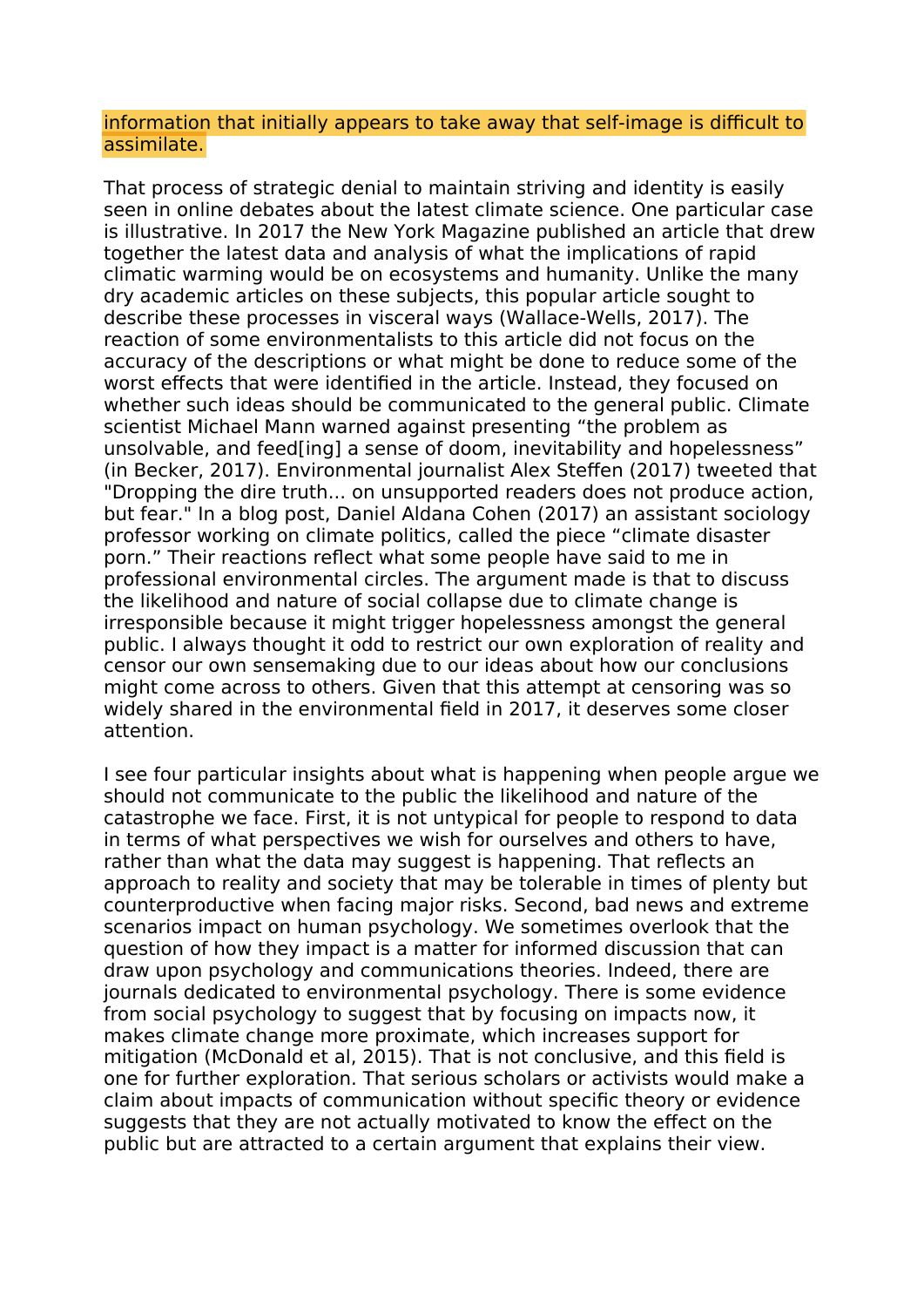A third insight from the debates about whether to publish information on the probable collapse of our societies is that sometimes people can express a paternalistic relationship between themselves as environmental experts and other people whom they categorise as "the public". That is related to the non-populist anti-politics technocratic attitude that has pervaded contemporary environmentalism. It is a perspective that frames the challenges as one of encouraging people to try harder to be nicer and better rather than coming together in solidarity to either undermine or overthrow a system that demands we participate in environmental degradation.

A fourth insight is that "hopelessness" and its related emotions of dismay and despair are understandably feared but wrongly assumed to be entirely negative and to be avoided whatever the situation. Alex Steffen warned that "Despair is never helpful" (2017). However, the range of ancient wisdom traditions see a significant place for hopelessness and despair. Contemporary reflections on people's emotional and even spiritual growth as a result of their hopelessness and despair align with these ancient ideas. The loss of a capability, a loved one or a way of life, or the receipt of a terminal diagnosis have all been reported, or personally experienced, as a trigger for a new way of perceiving self and world, with hopelessness and despair being a necessary step in the process (Matousek, 2008). In such contexts "hope" is not a good thing to maintain, as it depends on what one is hoping for. When the debate raged about the value of the New York Magazine article, some commentators picked up on this theme. "In abandoning hope that one way of life will continue, we open up a space for alternative hopes," wrote Tommy Lynch (2017).

This question of valid and useful hope is something that we must explore much further. Leadership theorist Jonathan Gosling has raised the question of whether we need a more "radical hope" in the context of climate change and a growing sense of "things falling apart" (Gosling, 2016). He invites us to explore what we could learn from other cultures that have faced catastrophe. Examining the way Native American Indians coped with being moved on to reservations, Lear (2008) looked at what he calls the "blind spot" of any culture: the inability to conceive of its own destruction and possible extinction. He explored the role of forms of hope that involved neither denial or blind optimism. "What makes this hope radical, is that it is directed toward a future goodness that transcends the current ability to understand what it is" (ibid). He explains how some of the Native American chiefs had a form of "imaginative excellence" by trying to imagine what ethical values would be needed in their new lifestyle on the reservation. He suggests that besides the standard alternatives of freedom or death (in service of one's culture) there is another way, less grand yet demanding just as much courage: the way of "creative adaptation." This form of creatively constructed hope may be relevant to our Western civilisation as we confront disruptive climate change (Gosling and Case, 2013).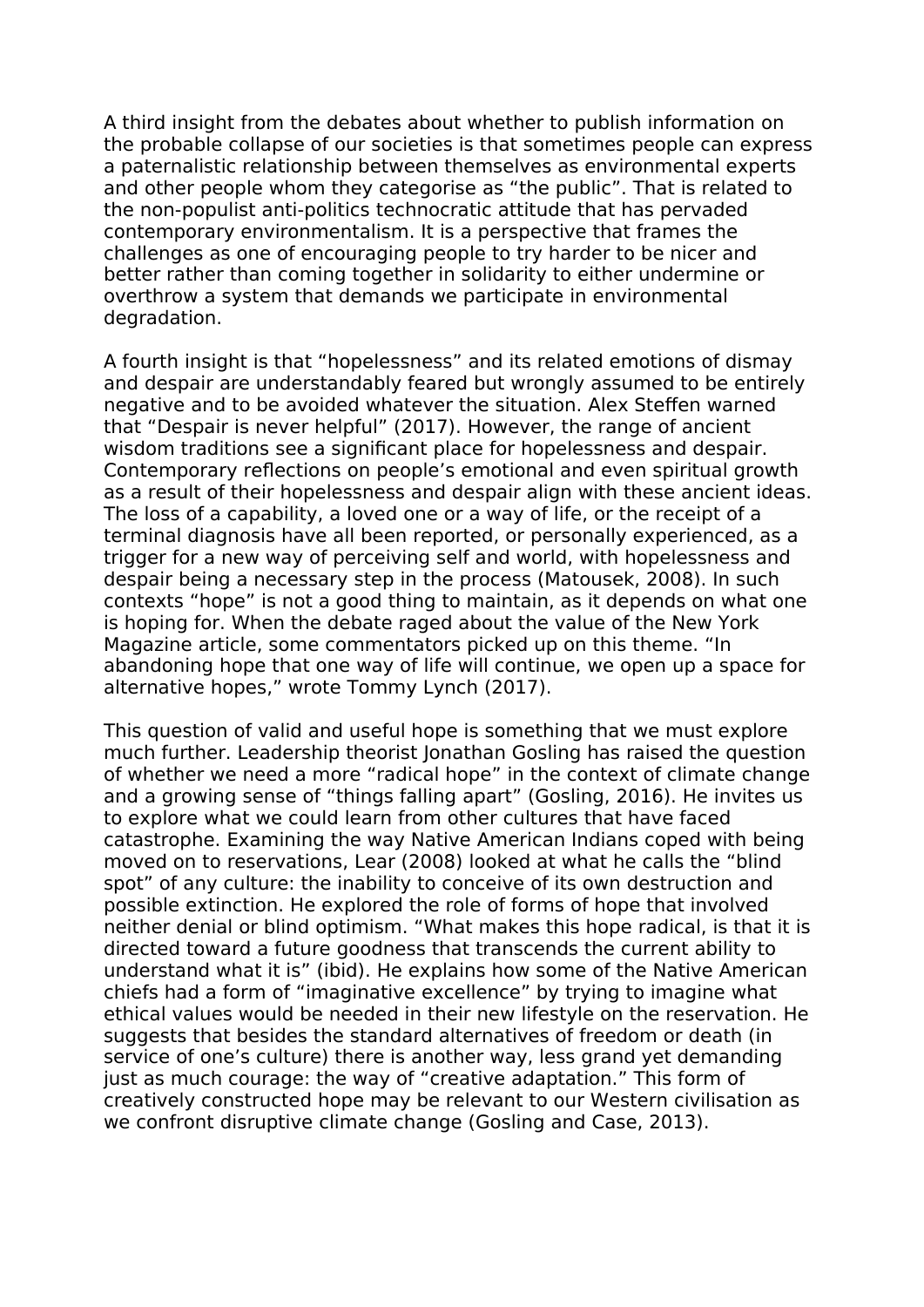Such deliberations are few and far between in either the fields of environmental studies or management studies. It is to help break this semicensorship of our own community of inquiry on sustainability that motivated me to write this article. Some scholarship has looked at the process of denial more closely. Drawing on sociologist Stanley Cohen, Foster (2015) identifies two subtle forms of denial – interpretative and implicative. If we accept certain facts but interpret them in a way that makes them "safer" to our personal psychology, it is a form of "interpretative denial". If we recognise the troubling implications of these facts but respond by busying ourselves on activities that do not arise from a full assessment of the situation, then that is "implicative denial". Foster argues that implicative denial is rife within the environmental movement, from dipping into a local Transition Towns initiative, signing online petitions, or renouncing flying, there are endless ways for people to be "doing something" without seriously confronting the reality of climate change.

There are three main factors that could be encouraging professional environmentalists in their denial that our societies will collapse in the nearterm. The first is the way the natural scientific community operates. Eminent climate scientist James Hansen has always been ahead of the conservative consensus in his analyses and predictions. Using the case study of sea level rise, he threw light on processes that lead to "scientific reticence" to conclude and communicate scenarios that would be disturbing to employers, funders, governments and the public (Hansen, 2007). A more detailed study of this process across issues and institutions found that climate-change scientists routinely underestimate impacts "by erring on the side of least drama" - (Brysse et al, 2013). Combined with the norms of scientific analysis and reporting to be cautious and avoid bombast, and the time it takes to fund, research, produce and publish peer-reviewed scientific studies, this means that the information available to environmental professionals about the state of the climate is not as frightening as it could be. In this paper I have had to mix information from peer-reviewed articles with recent data from individual scientists and their research institutions to provide the evidence which suggests we are now in a non-linear situation of climactic changes and effects.

A second set of factors influencing denial may be personal. George Marshall summarised the insights from psychology on climate denial, including the interpretive and implicative denial of those of who are aware but have not prioritised it. In particular, we are social beings and our assessment of what to do about information is influenced by our culture. Therefore, people often avoid voicing certain thoughts when they go against the social norm around them and/or their social identity. Especially in situations of shared powerlessness, it can be perceived as safer to hide one's views and do nothing if it goes against the status quo. Marshall also explains how our typical fear of death means that we do not give our full attention to information that reminds us of that. According to anthropologist Ernest Becker (1973): "A fear of death lies at the centre of all human belief." Marshall explains: "The denial of death is a 'vital lie' that leads us to invest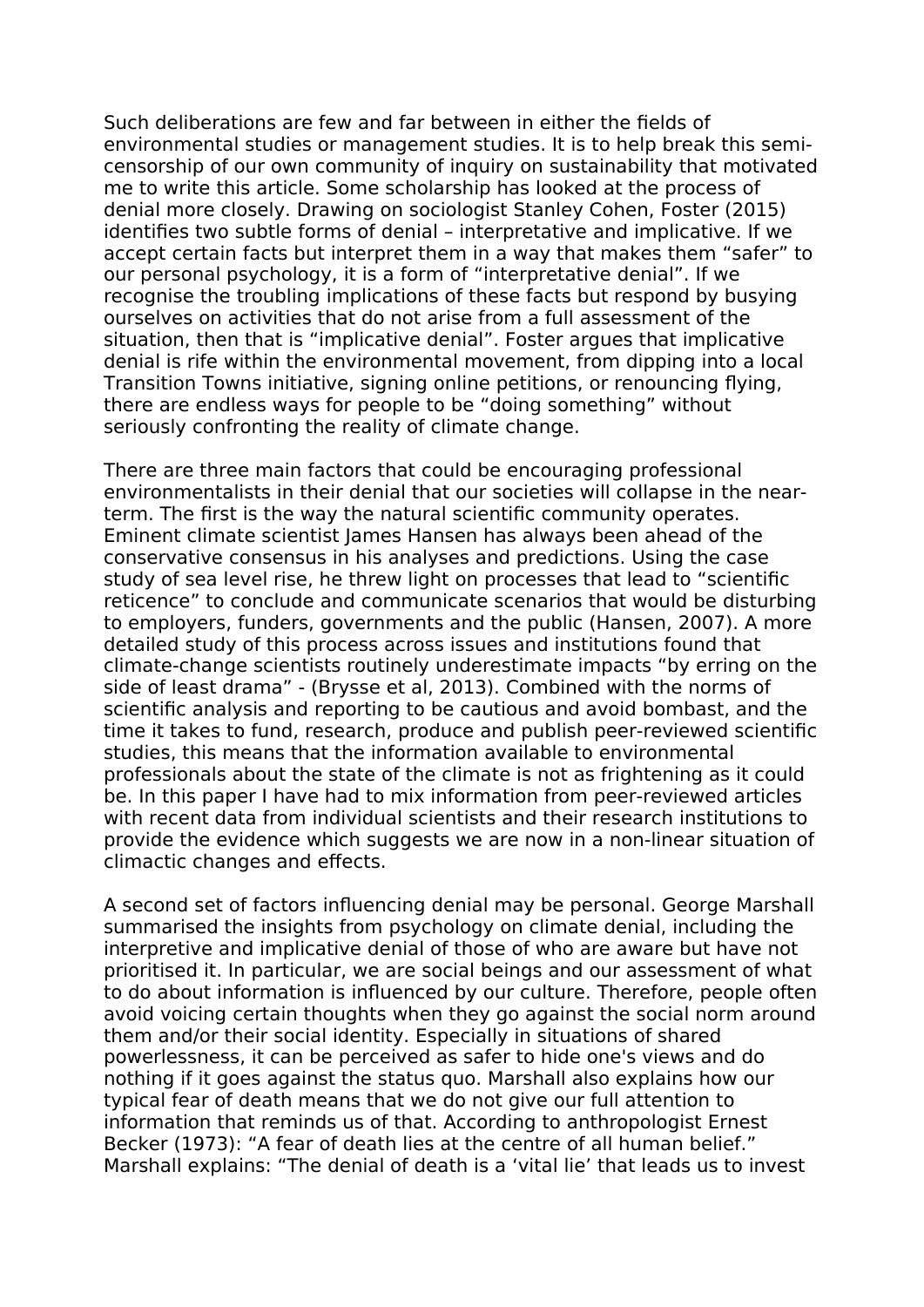our efforts into our cultures and social groups to obtain a sense of permanence and survival beyond our death. Thus, [Becker] argued, when we receive reminders of our death – what he calls death salience – we respond by defending those values and cultures." This view was recently expounded as part of the "terror management theory" proposed by Jeff Greenberg, Sheldon Solomon, and Tom Pyszczynski (2015). Although Marshall does not consider it directly, these processes would apply more so to "collapse denial" than to climate denial, as the death involves not only oneself but all of what one could contribute to.

These personal processes are likely made worse for sustainability experts than the general public, given the typical allegiance of professionals to incumbent social structures. Research has revealed that people who have a higher level of formal education are more supportive of the existing social and economic systems that those that have less education (Schmidt, 2000). The argument is that people who have invested time and money in progressing to a higher status within existing social structures are more naturally inclined to imagine reform of those systems than their upending. This situation is accentuated if we assume our livelihood, identity and selfworth is dependent on the perspective that progress on sustainability is possible and that we are part of that progressive process.

The third factor influencing denial is institutional. I have worked for over 20 years within or with organisations working on the sustainability agenda, in non-profit, private and governmental sectors. In none of these sectors is there an obvious institutional self-interest in articulating the probability or inevitability of social collapse. Not to members of your charity, not to consumers of your product, not to voters for your party. There are a few niche companies that benefit from a collapse discourse leading some people to seek to prepare by buying their products. This field may expand in future, at various scales of preparedness, which I return to below. But the internal culture of environmental groups remains strongly in favour of appearing effective, even when decades of investment and campaigning have not produced a net positive outcome on climate, ecosystems or many specific species.

Let us look at the largest environmental charity, WWF, as an example of this process of organisational drivers of implicative denial. I worked for them when we were striving towards all UK wood product imports being from sustainable forests by 1995. Then it became "well-managed" forests by 2000. Then targets were quietly forgotten while the potensiphonic language<sup>[5](#page-16-0)</sup> of solving deforestation through innovative partnerships remained. If the employees of the world's leading environmental groups were on performance related pay, they would probably owe their members and donors money by now. The fact that some readers may find such a comment to be rude and unhelpful highlights how our interests in civility, praise and belonging within a professional community can censor those of

<span id="page-16-0"></span> $\overline{5}$ 

language that emphasizes power and supremacy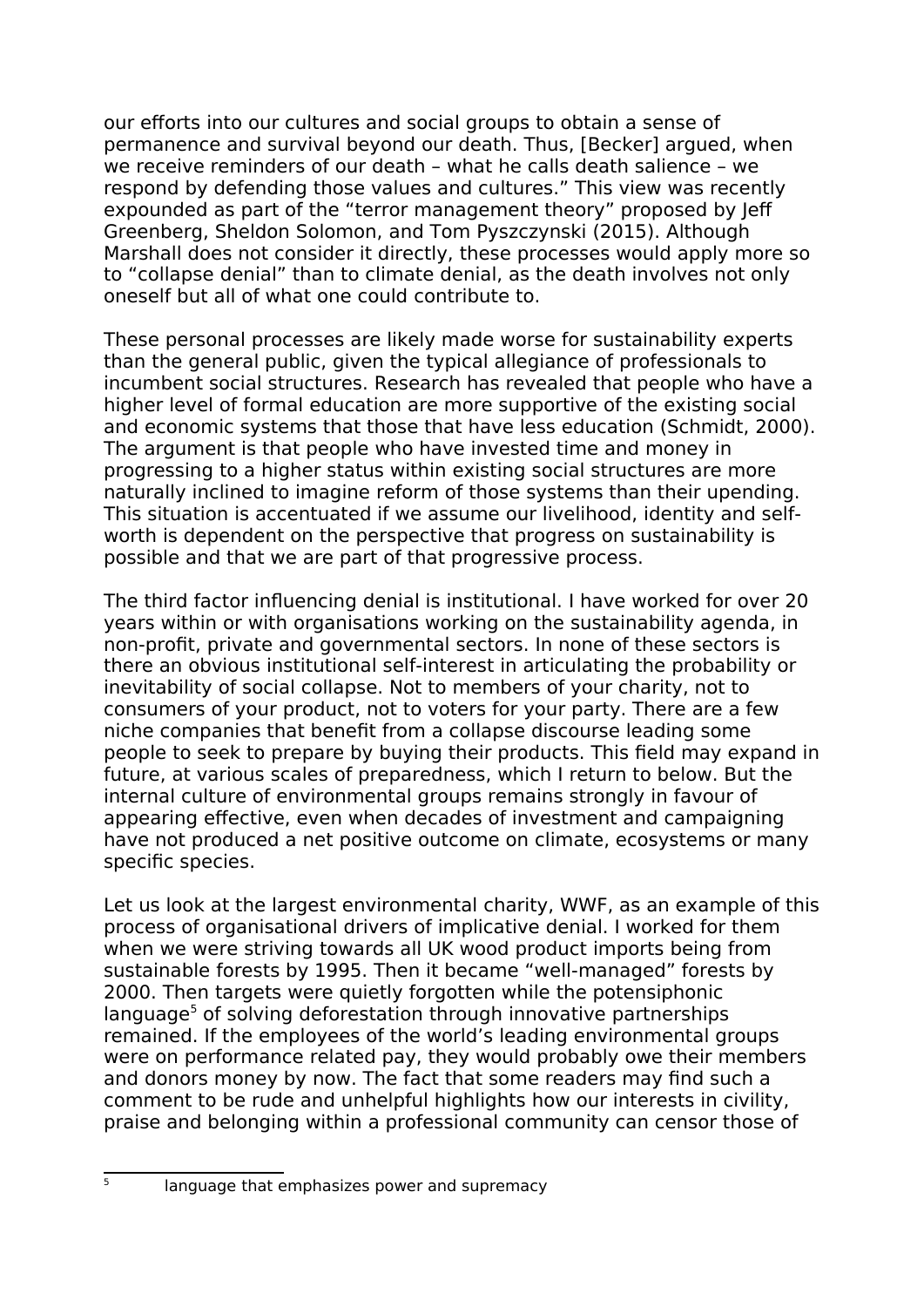us who seek to communicate uncomfortable truths in memorable ways (like that journalist in the New York Magazine).

These personal and institutional factors mean that environmental professionals may be some of the slowest to process the implications of the latest climate information. In 2017, a survey of more than 8,000 people across 8 different countries – Australia, Brazil, China, Germany, India, South Africa, the UK, and the US – asked respondents to gauge their perceived level of security as compared to two years ago in regards to global risks. A total of 61% said they felt more insecure, while only 18% said they felt more secure. On climate change, 48% of respondents strongly agreed that it is a global catastrophic risk, with an additional 36% of people tending to agree with that. Only 14% of respondents disagreed to some degree with the idea that climate change presented a catastrophic risk (Hill, 2017). This perspective on climate may help explain other survey data that suggests remarkable changes in how people view technology, progress, their society, and the future prospects for their children. A 2017 global survey found that only 13% of the public think the world is getting better, which is major change from the ten years before (Ipsos MORI, 2017). In the USA, polls indicate that belief in technology as a good force has been fading (Asay, 2013). This information may reflect a wider questioning of the idea that progress is always good and possible. Such as shift in perspective is indicated by opinion polls showing that far fewer people today than the last decade believe their children will have a better future than themselves (Stokes, 2017). Another indicator of whether people believe in their future is if they believe in the basis of their society. Studies have consistently found that more people are losing faith in electoral democracy and in the economic system (Bendell and Lopatin, 2017). The questioning of mainstream life and of progress is also reflected in the shift away from secular-rational values to traditional values that has been occurring worldwide since 2010 (World Values Survey, 2016). How do children feel about their futures? I have not found a large or longitudinal study on children's views of the future, but one journalist who asked children from 6 to 12 years old to paint what they expect the world in 50 years to be like generated mostly apocalyptic images (Banos Ruiz, 2017). This evidence suggests that the idea we "experts" need to be careful about what to tell "them" the "unsupported public" may be a narcissistic delusion in need of immediate remedy.

Emotional difficulties with realising the tragedy that is coming, and that is in many ways upon us already, are understandable. Yet these difficulties need to be overcome so we can explore what the implications may be for our work, lives and communities.

#### **Framing After Denial**

As a sense of calamity grows within the environmental movement, some argue against a focus on "carbon reductionism" for how it may limit our appreciation of why we face this tragedy and what to do about it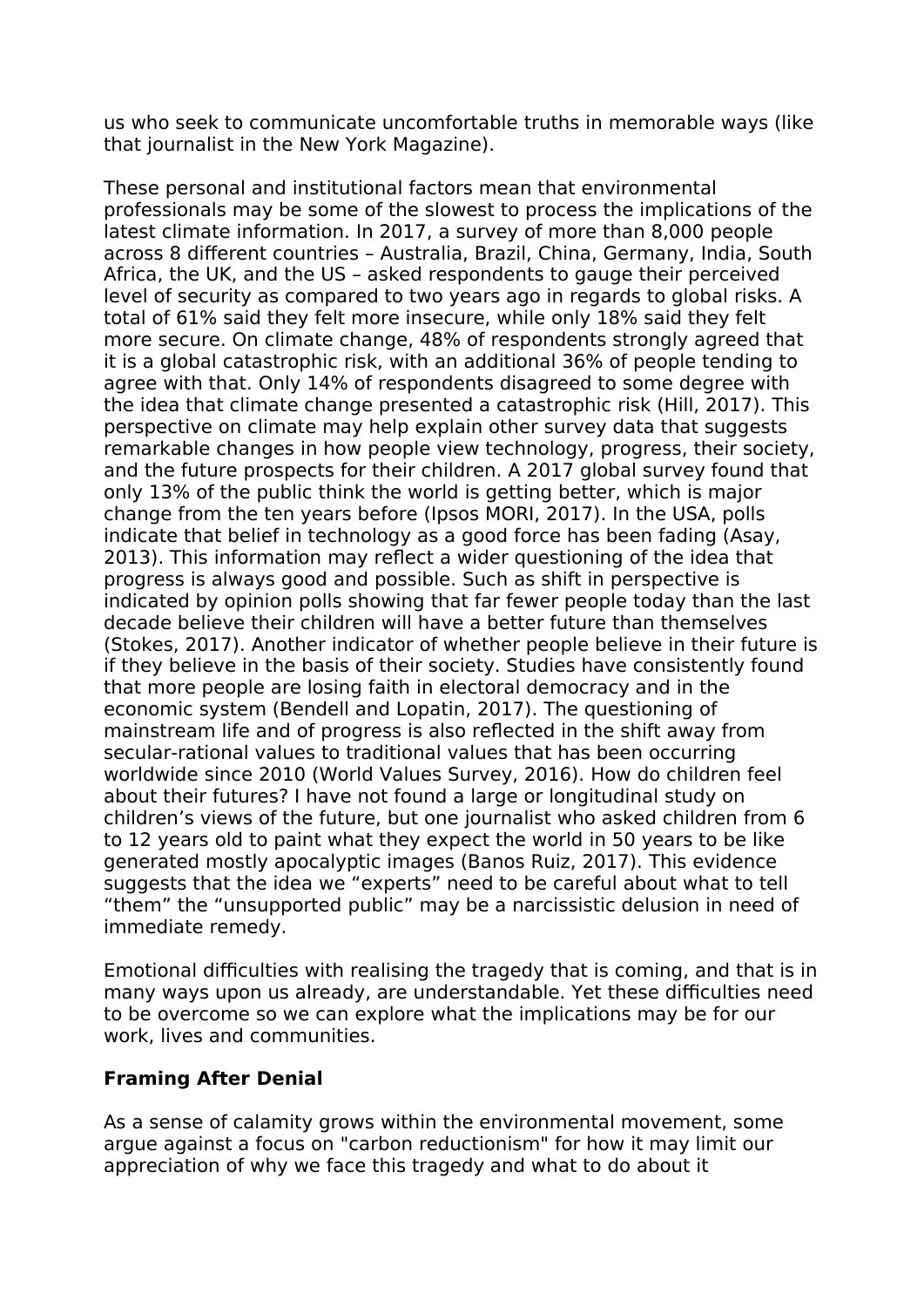(Eisenstein, 2018). I agree that climate change is not just a pollution problem, but an indicator of how our human psyche and culture became divorced from our natural habitat. However, that does not mean we should deprioritise the climate situation for a broader environmental agenda.

If we allow ourselves to accept that a climate-induced form of economic and social collapse is now likely, then we can begin to explore the nature and likelihood of that collapse. That is when we discover a range of different views. Some frame the future as involving a collapse of this economic and social system, which does not necessarily mean a complete collapse of law, order, identity and values. Some regard that kind of collapse as offering a potential upside in bringing humanity to a post-consumerist way of life that would be more conscious of relationships between people and nature (Eisenstein, 2013). Some even argue that this reconnection with nature will generate hitherto unimaginable solutions to our predicament. Sometimes that view comes with a belief in the power of spiritual practices to influence the material world according to human intent. The perspective that natural or spiritual reconnection might save us from catastrophe is, however, a psychological response one could analyse as a form of denial.

Some analysts emphasise the unpredictable and catastrophic nature of this collapse, so that it will not be possible to plan a way to transition at either collective or small-scale levels to a new way of life that we might imagine as tolerable, let alone beautiful. Then others go further still and argue that the data can be interpreted as indicating climate change is now in a runaway pattern, with inevitable methane release from the seafloor leading to a rapid collapse of societies that will trigger multiple meltdowns of some of the world's 400 nuclear power-stations, leading to the extinction of the human race (McPherson, 2016). This assessment that we face near-term human extinction can draw on the conclusions by geologists that the last mass extinction of life on earth, where 95% of species disappeared, was due to methane-induced rapid warming of the atmosphere (Lee, 2014; Brand et al, 2016).

With each of these framings – collapse, catastrophe, extinction – people describe different degrees of certainty. Different people speak of a scenario being possible, probable or inevitable. In my conversations with both professionals in sustainability or climate, and others not directly involved, I have found that people choose a scenario and a probability depending not on what the data and its analysis might suggest, but what they are choosing to live with as a story about this topic. That parallels findings in psychology that none of us are purely logic machines but relate information into stories about how things relate and why (Marshall, 2014). None of us are immune to that process. Currently, I have chosen to interpret the information as indicating inevitable collapse, probable catastrophe and possible extinction. There is a growing community of people who conclude we face inevitable human extinction and treat that view as a prerequisite for meaningful discussions about the implications for our lives right now. For instance, there are thousands of people on Facebook groups who believe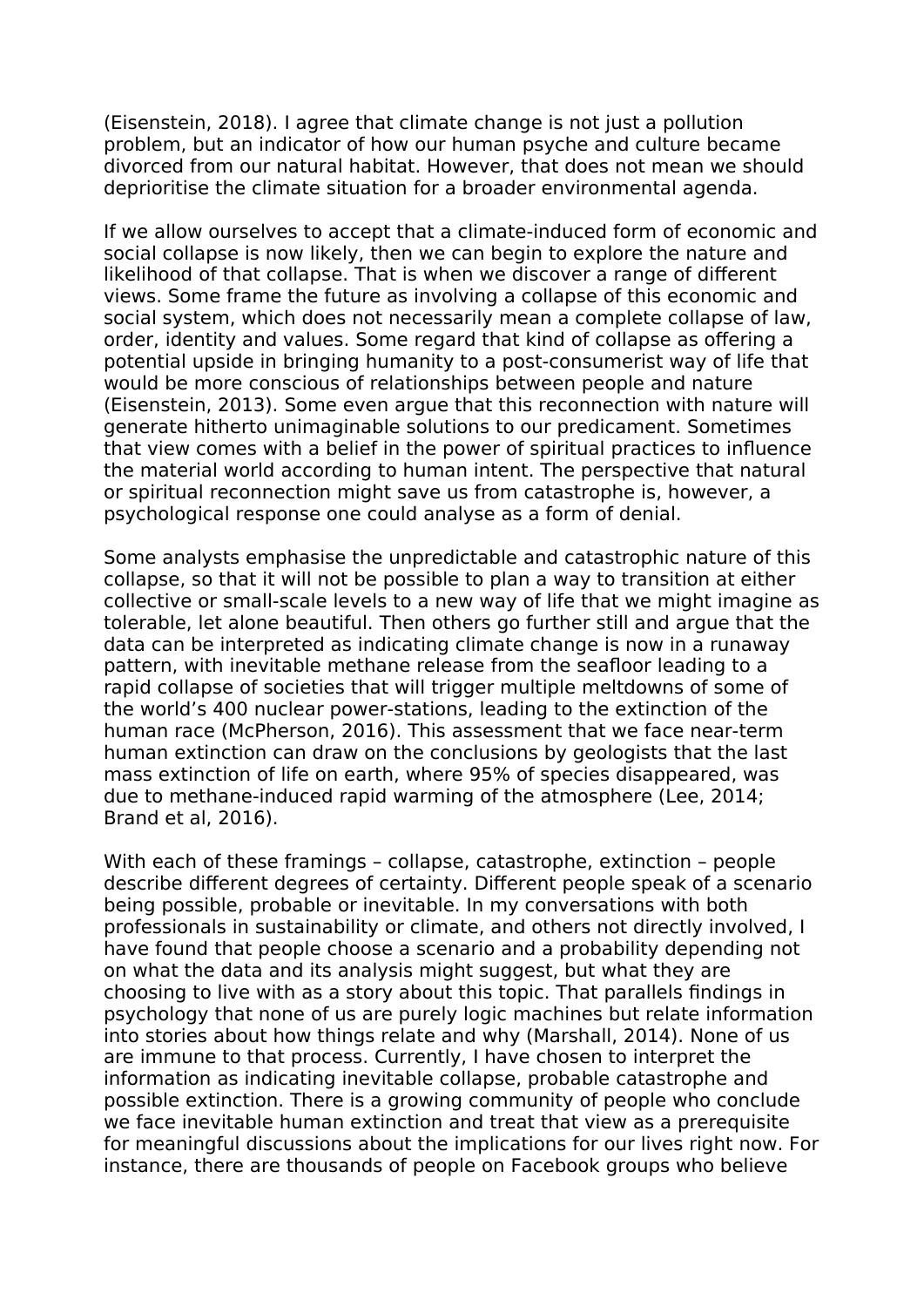human extinction is near. In such groups I have witnessed how people who doubt extinction is either inevitable or coming soon are disparaged by some participants for being weak and deluded. This could reflect how some of us may find it easier to believe in a certain than an uncertain story, especially when the uncertain future would be so different to today that it is difficult to comprehend. Reflection on the end of times, or eschatology, is a major dimension of the human experience, and the total sense of loss of everything one could ever contribute to is an extremely powerful experience for many people. How they emerge from that experience depends on many factors, with loving kindness, creativity, transcendence, anger, depression, nihilism and apathy all being potential responses. Given the potential spiritual experience triggered by sensing the imminent extinction of the human race, we can appreciate why a belief in the inevitability of extinction could be a basis for some people to come together.

In my work with mature students, I have found that inviting them to consider collapse as inevitable, catastrophe as probable and extinction as possible, has not led to apathy or depression. Instead, in a supportive environment, where we have enjoyed community with each other, celebrating ancestors and enjoying nature before then looking at this information and possible framings for it, something positive happens. I have witnessed a shedding of concern for conforming to the status quo, and a new creativity about what to focus on going forward. Despite that, a certain discombobulation occurs and remains over time as one tries to find a way forward in a society where such perspectives are uncommon. Continued sharing about the implications as we transition our work and lives is valuable.

One further factor in the framing of our situation concerns timing. Which also concerns geography. Where and when will the collapse or catastrophe begin? When will it affect my livelihood and society? Has it already begun? Although it is difficult to forecast and impossible to predict with certainty, that does not mean we should not try. The current data on temperature rise at the poles and impacts on weather patterns around the world suggests we are already in the midst of dramatic changes that will impact massively and negatively on agriculture within the next twenty years. Impacts have already begun. That sense of near-term disruption to our ability to feed ourselves and our families, and the implications for crime and conflict, adds another level to the discombobulation I mentioned. Should you drop everything now and move somewhere more suitable for self-sufficiency? Should you be spending time reading the rest of this article? Should I even finish writing it? Some of the people who believe that we face inevitable extinction believe that no one will read this article because we will see a collapse of civilisation in the next twelve months when the harvests fail across the northern hemisphere. They see social collapse leading to immediate meltdowns of nuclear power stations and thus human extinction being a near-term phenomenon. Certainly not more than five years from now. The clarity and drama of their message is why Inevitable Near Term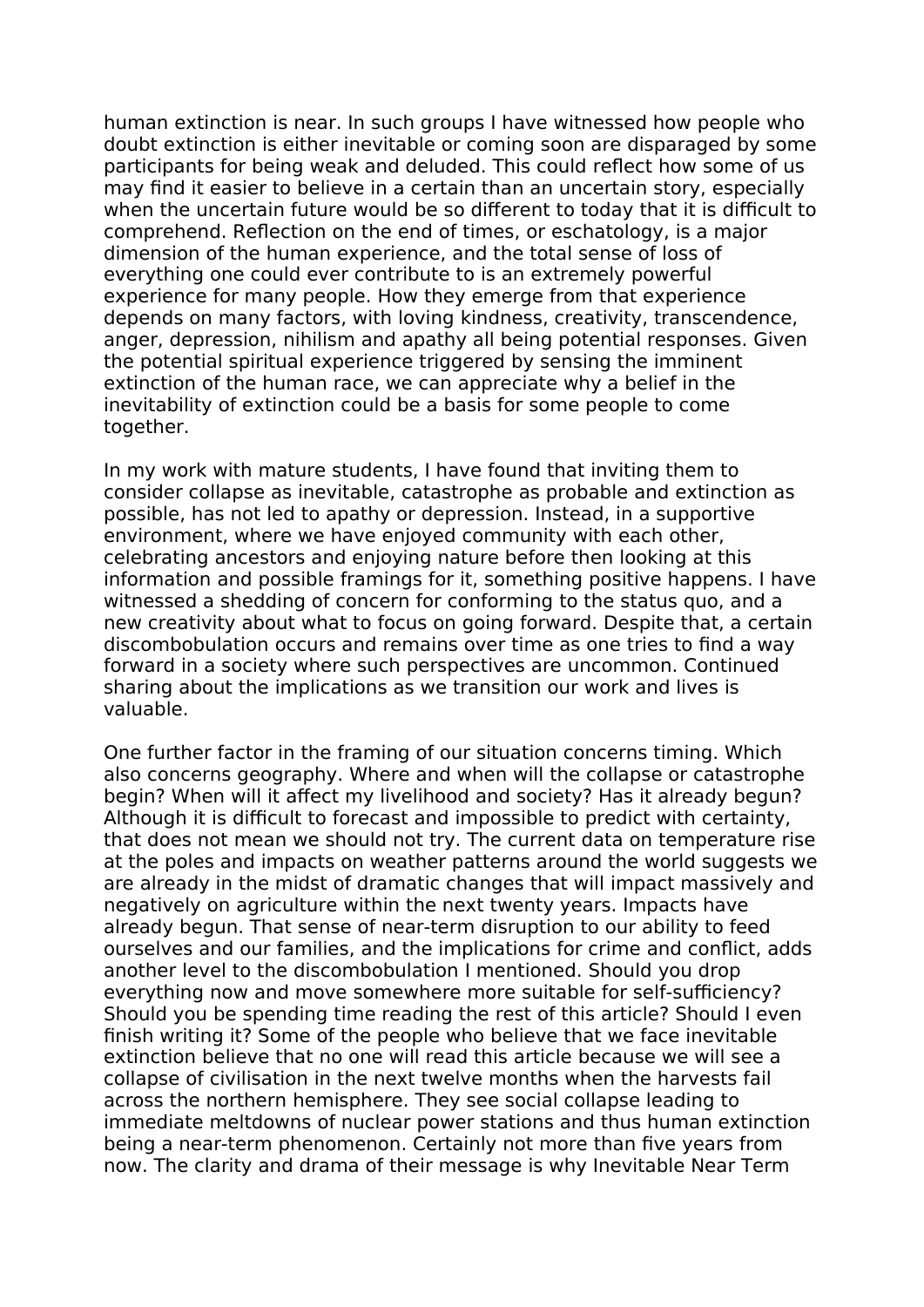Human Extinction (INTHE) has become a widely used phrase online for discussions about climate-collapse.

Writing about that perspective makes me sad. Even four years after I first let myself consider near-term extinction properly, not as something to dismiss, it still makes my jaw drop, eyes moisten, and air escape my lungs. I have seen how the idea of INTHE can lead me to focus on truth, love and joy in the now, which is wonderful, but how it can also make me lose interest in planning for the future. And yet I always come around to the same conclusion – we do not know. Ignoring the future because it is unlikely to matter might backfire. "Running for the hills" – to create our own ecocommunity – might backfire. But we definitely know that continuing to work in the ways we have done until now is not just backfiring – it is holding the gun to our own heads. With this in mind, we can choose to explore how to evolve what we do, without any simple answers. In my post-denial state, shared by increasing numbers of my students and colleagues, I realised that we would benefit from conceptual maps for how to address these questions. I therefore set about synthesising the main things people talked about doing differently in light of a view of inevitable collapse and probable catastrophe. That is what I offer now as the "deep adaptation agenda."

## **The Deep Adaptation Agenda**

For many years, discussions and initiatives on adaptation to climate change were seen by environmental activists and policymakers as unhelpful to the necessary focus on carbon emissions reductions. That view finally changed in 2010 when the IPCC gave more attention to how societies and economies could be helped to adapt to climate change, and the United Nations Global Adaptation Network was founded to promote knowledge sharing and collaboration. Five years later the Paris Accord between member states produced a "Global Goal on Adaptation" (GGA) with the aim of "enhancing adaptive capacity, strengthening resilience and reducing vulnerability to climate change, with a view to contributing to sustainable development and ensuring an adequate adaptation response in the context of the global temperature goal" (cited in Singh, Harmeling and Rai, 2016). Countries committed to develop National Adaptation Plans (NAPs) and report on their creation to the UN.

Since then the funding being made available to climate adaptation has grown, with all the international development institutions active on adaptation finance. In 2018 the International Fund for Agricultural Development (IFAD), African Development Bank (AfDB), Asian Development Bank (ADB), Global Facility for Disaster Reduction and Recovery (GFDRR) and the World Bank each agreed major financing for governments to increase resilience of their communities. Some of their projects include the Green Climate Fund, which was created to provide lower income countries with assistance. Typical projects include improving the ability of small-scale farmers to cope with weather variability through the introduction of irrigation and the ability of urban planners to respond to rising sea levels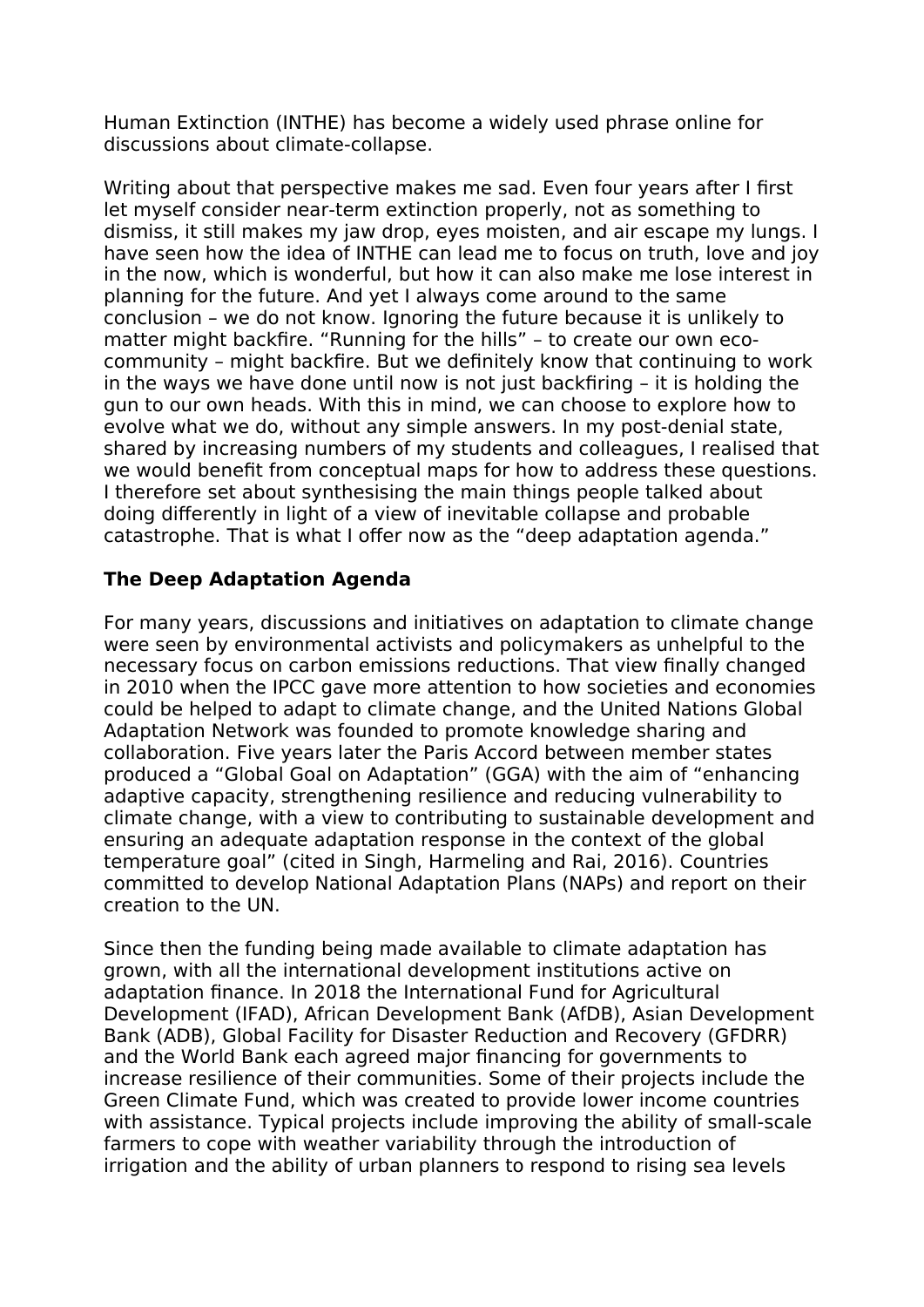and extreme rainfall events through reengineering drainage systems (Climate Action Programme, 2018). These initiatives are falling short of the commitments made by governments over the past 8 years, and so more is being done to promote private bonds to finance adaptation (Bernhardt, 2018) as well as stimulate private philanthropy on this agenda (Williams, 2018).

These efforts are paralleled by an increased range of activities under the umbrella of "Disaster Risk Reduction" which has its own international agency – the United Nations International Strategy for Disaster Reduction (UNISDR). The aim of their work is to reduce the damage caused by natural hazards like earthquakes, floods, droughts and cyclones, through reducing sensitivity to these hazards as well as increasing the capacity to respond when disasters hit. That focus means significant engagement with urban planners and local governments. In the business sector, this disaster risk reduction agenda meets the private sector through the well-established fields of risk management and business continuity management. Companies ask themselves what the points of failure might be in their value chains and seek to reduce those vulnerabilities or the significance of something failing.

Given the climate science we discussed earlier, some people may think this action is too little too late. Yet, if such action reduces some harm temporarily, that will help people, just like you and me, and therefore such action should not be disregarded. Nevertheless, we can look more critically at how people and organisations are framing the situation and the limitations that such a framing may impose. The initiatives are typically described as promoting "resilience", rather than sustainability. Some definitions of resilience within the environmental sector are surprisingly upbeat. For instance, the Stockholm Resilience Centre (2015) explains that "resilience is the capacity of a system, be it an individual, a forest, a city or an economy, to deal with change and continue to develop. It is about how humans and nature can use shocks and disturbances like a financial crisis or climate change to spur renewal and innovative thinking." In offering that definition, they are drawing on concepts in biology, where ecosystems are observed to overcome disturbances and increase their complexity (Brand and Jax, 2007).

Two issues require attention at this point. First, the upbeat allegiance to "development" and "progress" in certain discourses about resilience may not be helpful as we enter a period when material "progress" may not be possible and so aiming for it might become counter-productive. Second, apart from some limited soft skills development, the initiatives under the resilience banner are nearly all focused on physical adaptation to climate change, rather than considering a wider perspective on psychological resilience. In psychology, "resilience is the process of adapting well in the face of adversity, trauma, tragedy, threats or significant sources of stress such as family and relationship problems, serious health problems or workplace and financial stressors. It means 'bouncing back' from difficult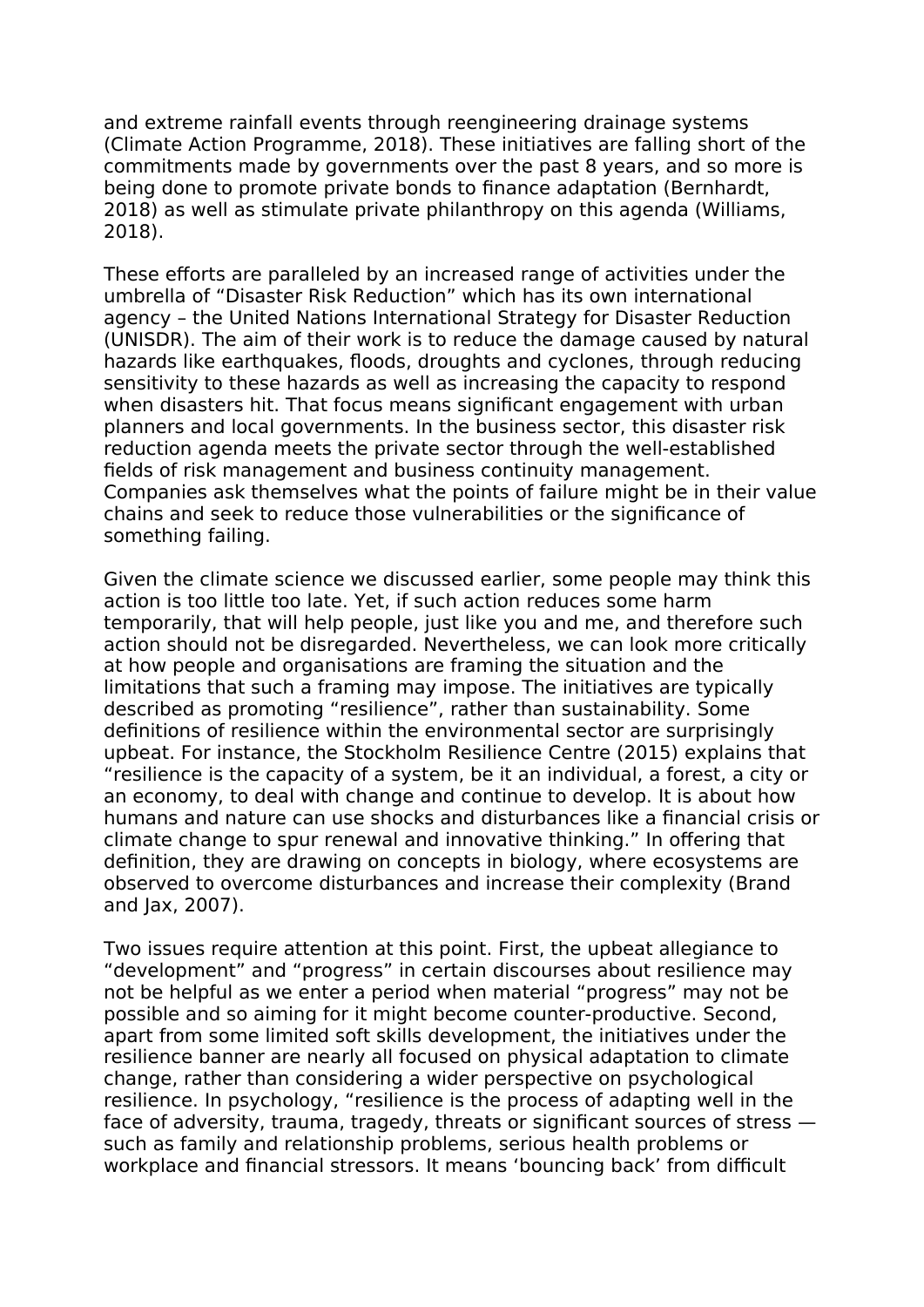experiences" (American Psychology Association, 2018). How a person "bounces back" after difficulties or loss, may be through a creative reinterpretation of identity and priorities. The concept of resilience in psychology does not, therefore, assume that people return to how they were before. Given the climate reality we now face, this less progressivist framing of resilience is more useful for a deeper adaptation agenda.

In pursuit of a conceptual map of "deep adaptation," we can conceive of resilience of human societies as the capacity to adapt to changing circumstances so as to survive with valued norms and behaviours. Given that analysts are concluding that a social collapse is inevitable, the question becomes: What are the valued norms and behaviours that human societies will wish to maintain as they seek to survive? That highlights how deep adaptation will involve more than "resilience." It brings us to a second area of this agenda, which I have named "relinquishment." It involves people and communities letting go of certain assets, behaviours and beliefs where retaining them could make matters worse. Examples include withdrawing from coastlines, shutting down vulnerable industrial facilities, or giving up expectations for certain types of consumption. The third area can be called "restoration." It involves people and communities rediscovering attitudes and approaches to life and organisation that our hydrocarbon-fuelled civilisation eroded. Examples include re-wilding landscapes, so they provide more ecological benefits and require less management, changing diets back to match the seasons, rediscovering non-electronically powered forms of play, and increased community-level productivity and support.

It is not my intention in this paper to map out more specific implications of a deep adaptation agenda. Indeed, it is impossible to do so, and to attempt it would assume we are in a situation for calculated attempts at management, when what we face is a complex predicament beyond our control. Rather, I hope the deep adaptation agenda of resilience, relinquishment and restoration can be a useful framework for community dialogue in the face of climate change. Resilience asks us "how do we keep what we really want to keep?" Relinquishment asks us "what do we need to let go of in order to not make matters worse?" Restoration asks us "what can we bring back to help us with the coming difficulties and tragedies?" In 2017, this deep adaptation agenda was used to frame a festival of alternatives organised by Peterborough Environment City Trust. It included a whole day devoted to exploring what relinquishment could involve. As such, it allowed more open conversation and imagination than a narrower focus on resilience. Further events are planned across the UK. Whether it will be useful framing for a broader-level policy agenda is yet to be seen.

How does this "deep adaptation agenda" relate to the broad conceptual framework of sustainable development? It is related to other perspectives that despite the attention of international institutions to "sustainable development goals," the era of "sustainable development" as unifying concept and goal is now ending. It is an explicitly post-sustainability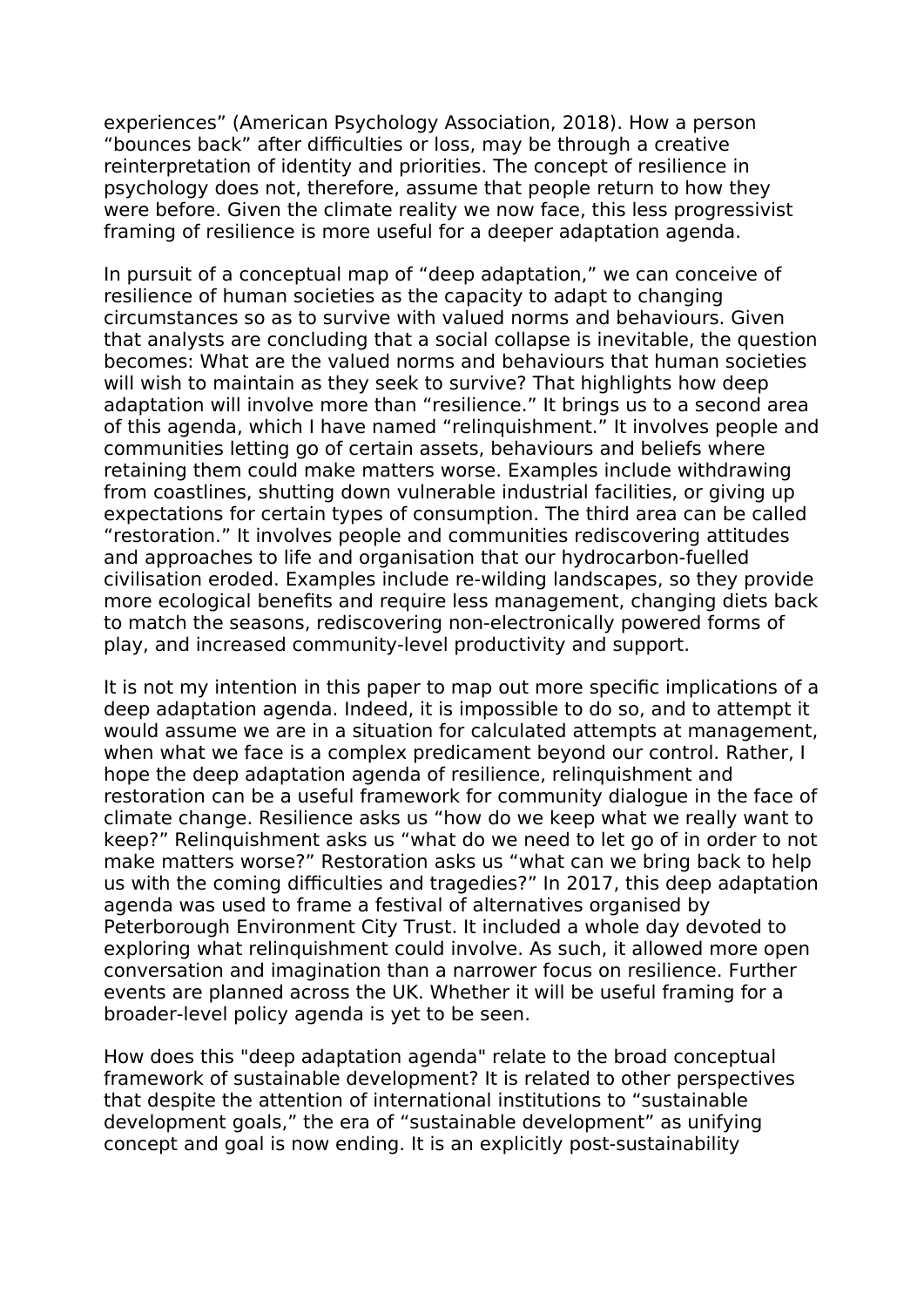framing, and part of the Restoration Approach to engaging with social and environmental dilemmas, as I outlined elsewhere (Bendell, et al 2017).

#### **Research Futures in the Face of Climate Tragedy**

I was only partly joking earlier when I questioned why I was even writing this paper. If all the data and analysis turn out to be misleading, and this society continues nicely for the coming decades, then this article will not have helped my career. If the predicted collapse comes within the next decade, then I won't have a career. It is the perfect lose-lose. I mention this to highlight how it will not be easy to identify ways forward as academic researchers and educators in the field of organisational sustainability. For the academics reading this paper, most of you will have increasing teaching loads, in areas where you are expected to cover certain content. I know you may have little time and space for reinventing your expertise and focus. Those of you who have a mandate to research might discover that the deep adaptation agenda is not an easy topic for finding research partners and funders. This restrictive situation was not always the reality faced by academics. It is the result of changes in higher education, that are one expression of an ideology that has made the human race so poor at addressing a threat to its wellbeing and even existence. It is an ideology that many of us have been complicit in promoting, if we have been working in business schools. It is important to recognise that complicity, before considering how to evolve our research in the face of the climate tragedy.

The West's response to environmental issues has been restricted by the dominance of neoliberal economics since the 1970s. That led to hyperindividualist, market fundamentalist, incremental and atomistic approaches. By hyper-individualist, I mean a focus on individual action as consumers, switching light bulbs or buying sustainable furniture, rather than promoting political action as engaged citizens. By market fundamentalist, I mean a focus on market mechanisms like the complex, costly and largely useless carbon cap and trade systems, rather than exploring what more government intervention could achieve. By incremental, I mean a focus on celebrating small steps forward such as a company publishing a sustainability report, rather than strategies designed for a speed and scale of change suggested by the science. By atomistic, I mean a focus on seeing climate action as a separate issue from the governance of markets, finance and banking, rather than exploring what kind of economic system could permit or enable sustainability.

This ideology has now influenced the workloads and priorities of academics in most universities, which restricts how we can respond to the climate tragedy. In my own case, I took an unpaid sabbatical, and writing this paper is one of the outcomes of that decision. We no longer have time for the career games of aiming to publish in top-ranked journals to impress our line managers or improve our CV for if we enter the job market. Nor do we have a need for the narrow specialisms that are required to publish in such journals. So, yes, I am suggesting that in order to let oneself evolve in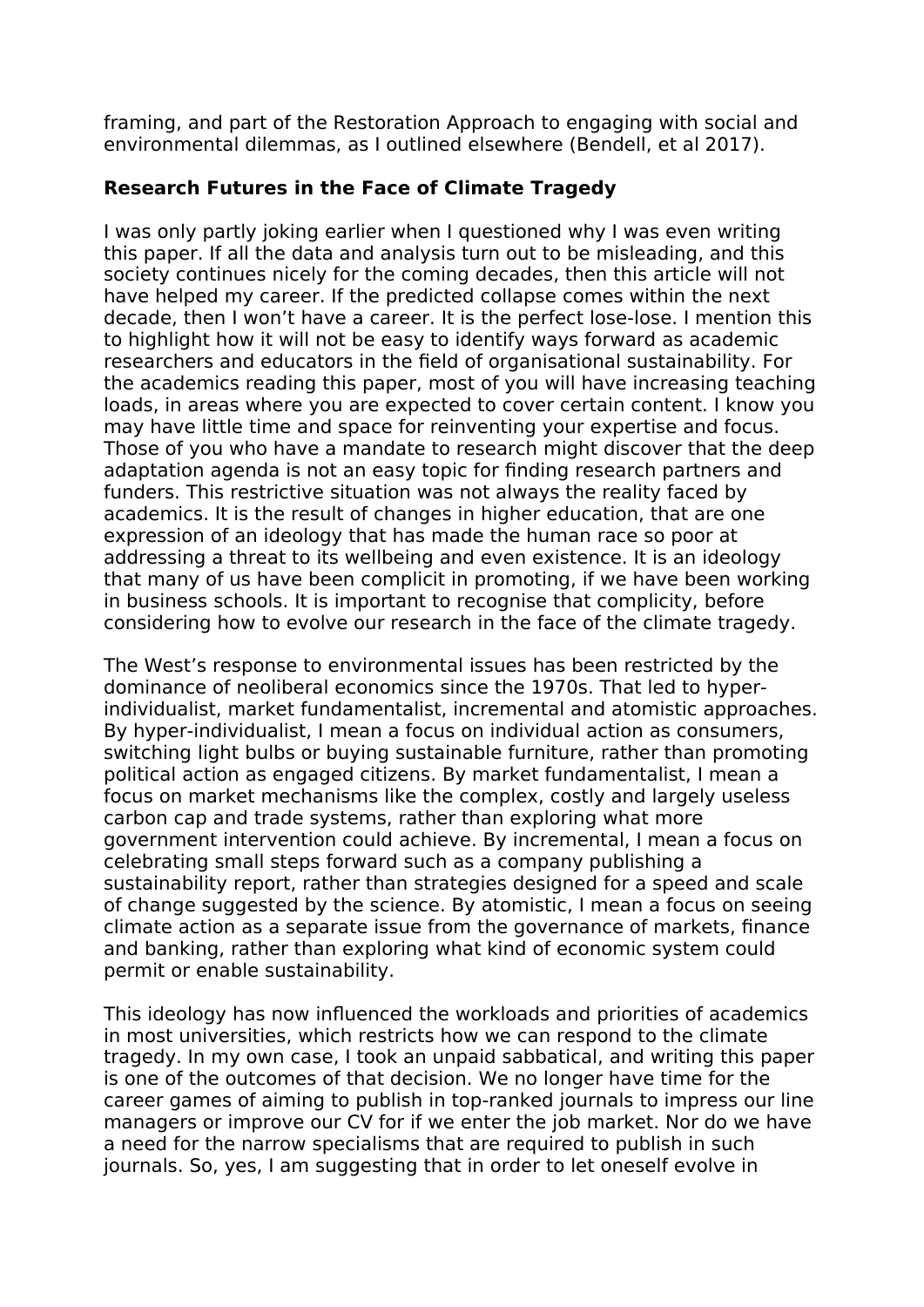response to the climate tragedy one may have to quit a job – and even a career. However, if one is prepared to do that, then one can engage with an employer and professional community from a new place of confidence.

If staying in academia, I recommend you begin to ask some questions of all that you research and teach. When reading others' research, I recommend asking: "How might these findings inform efforts for a more massive and urgent pursuit of resilience, relinquishment and restoration in the face of social collapse?" You may find that most of what you read offers little on that question, and, therefore, you no longer wish to engage with it. On one's own research, I recommend asking: "If I didn't believe in incremental incorporation of climate concerns into current organisations and systems, what might I want to know more about?" In answering that question, I recommend talking to non-specialists as much as people in your own field, so that you are able to talk more freely and consider all options.

In my own work, I stopped researching corporate sustainability. I learned about leadership and communications and began to research, teach and advise on these matters, in the political arena. I began to work on systems to enable re-localisation of economies and support for community development, particular those systems using local currencies. I sought to share that knowledge more widely, and therefore launched a free online course (The Money and Society Mass Open Online Course). I began to spend more time reading and talking about the climate tragedy and what I might do, or stop doing, with that in mind. This rethinking and repositioning is ongoing, but I can no longer work on subjects that do not have some relevance to deep adaptation. Looking ahead, I see the need and opportunity for more work at multiple levels. People will need more support to access information and networks for how to attempt a shift in their livelihoods and lifestyles. Existing approaches to living off-grid in intentional communities are useful to learn from, but this agenda needs to go further in asking questions like how small-scale production of drugs like aspirin is possible. Free online and in-person courses as well as support networks on self-sufficiency need to be scaled. Local governments will need similar support on how to develop the capabilities today that will help their local communities to collaborate, not fracture, during a collapse. For instance, they will need to roll out systems for productive cooperation between neighbours, such as product and service exchange platforms enabled by locally issued currency. At the international level, there is the need to work on how to responsibly address the wider fallout from collapsing societies (Harrington, 2016). These will be many, but obviously include the challenges of refugee support and the securing of dangerous industrial and nuclear sites at the moment of a societal collapse.

Other intellectual disciplines and traditions may be of interest going forward. Human extinction and the topic of eschatology, or the end of the world, is something that has been discussed in various academic disciplines, as you might expect. In theology it has been widely discussed, while it also appears in literary theory as an interesting element to creative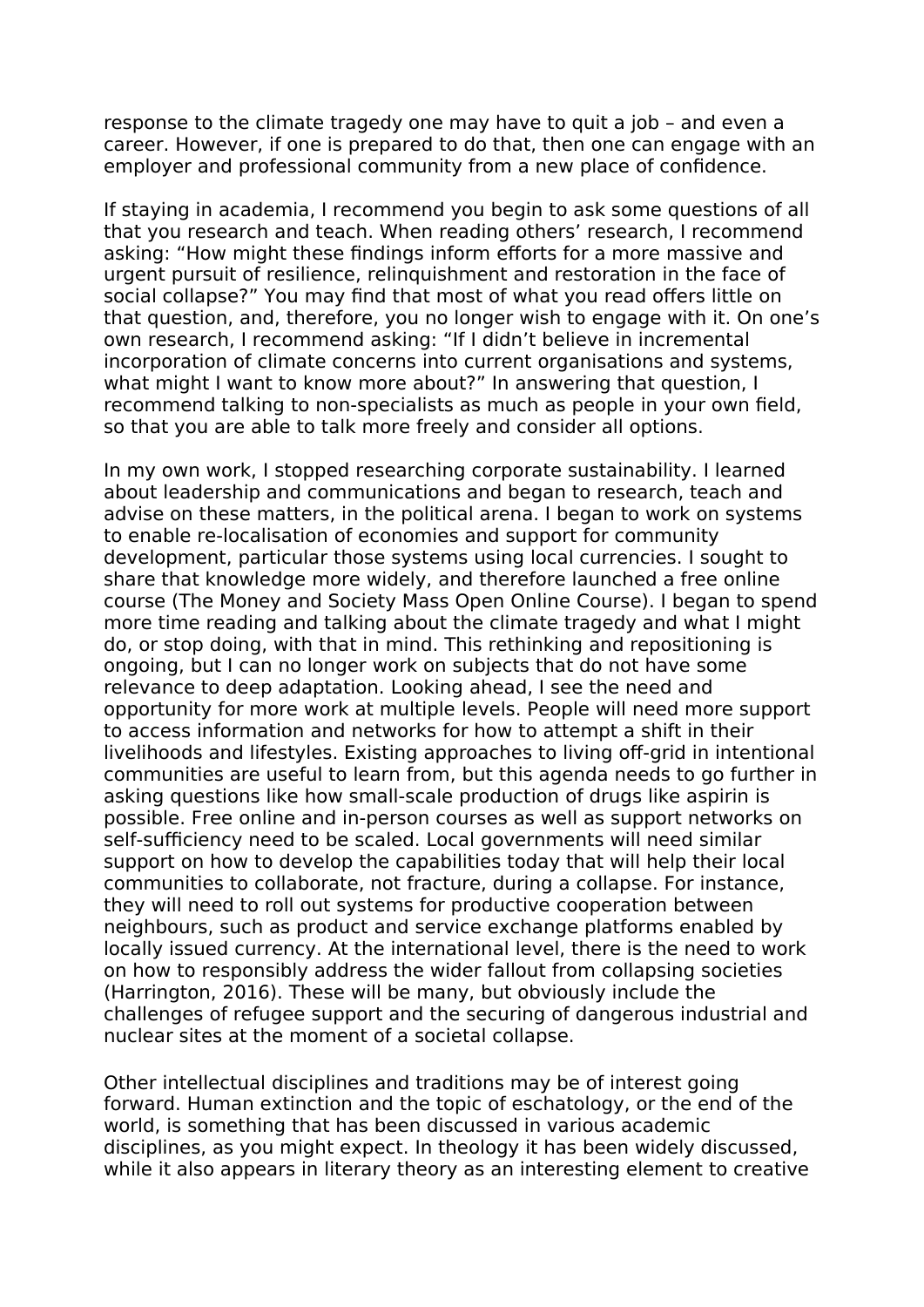writing and in psychology during the 1980s as a phenomenon related to the threat of nuclear war. The field of psychology seems to be particularly relevant going forward.

Whatever we choose to work on in future will not be a simple calculation. It will be shaped by the emotional or psychological implications of this new awareness of a societal collapse being likely in our own lifetimes. I have explored some of these emotional issues and how they have been affecting my work choices, in a reflective essay on the spiritual implications of climate despair (Bendell, 2018). I recommend giving yourself time for such reflection and evolution, rather than rushing in to a new agenda of research or teaching. If you are a student, then I recommend sending your lecturers this paper and inviting a class discussion about these ideas. It is likely that those who are not embedded within the existing system will be the ones more able to lead this agenda.

I think it may be our vanity as academics to think that any one but academics and students read academic papers. Therefore, I have chosen to leave my recommendations for managers, policy makers and lay persons for another outlet.

## **Conclusions**

Since records began in 1850, seventeen of the eighteen hottest years have occurred since 2000. Important steps on climate mitigation and adaptation have been taken over the past decade. However, these steps could now be regarded as equivalent to walking up a landslide. If the landslide had not already begun, then quicker and bigger steps would get us to the top of where we want to be. Sadly, the latest climate data, emissions data and data on the spread of carbon-intensive lifestyles show that the landslide has already begun. As the point of no return can't be fully known until after the event, ambitious work on reducing carbon emissions and extracting more from the air (naturally and synthetically) is more critical than ever. That must involve a new front of action on methane.

Disruptive impacts from climate change are now inevitable. Geoengineering is likely to be ineffective or counter-productive. Therefore, the mainstream climate policy community now recognises the need to work much more on adaptation to the effects of climate change. That must now rapidly permeate the broader field of people engaged in sustainable development as practitioners, researchers and educators. In assessing how our approaches could evolve, we need to appreciate what kind of adaptation is possible. Recent research suggests that human societies will experience disruptions to their basic functioning within less than ten years due to climate stress. Such disruptions include increased levels of malnutrition, starvation, disease, civil conflict and war – and will not avoid affluent nations. This situation makes redundant the reformist approach to sustainable development and related fields of corporate sustainability that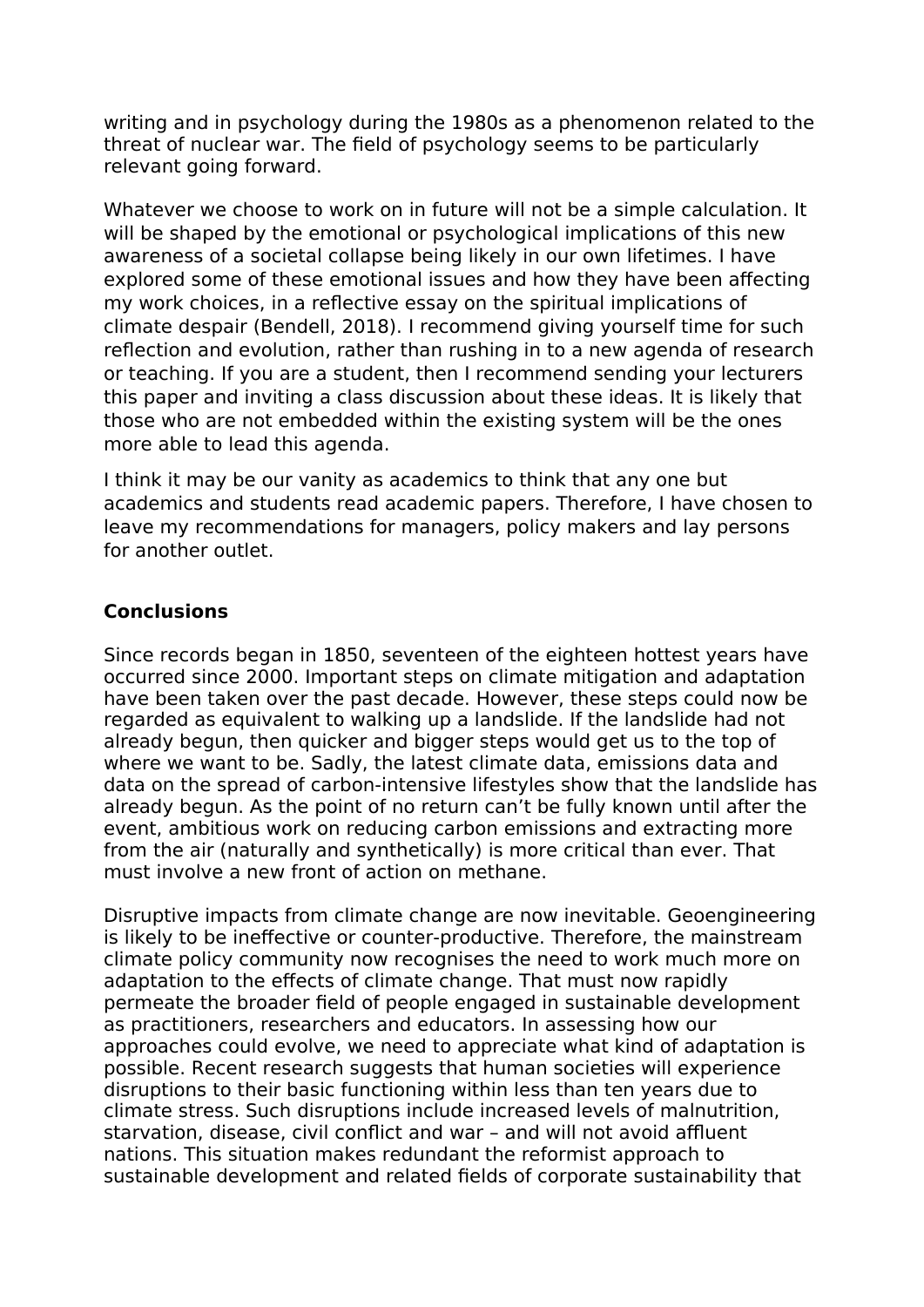has underpinned the approach of many professionals (Bendell et al, 2017). Instead, a new approach which explores how to reduce harm and not make matters worse is important to develop. In support of that challenging, and ultimately personal process, understanding a deep adaptation agenda may be useful.

#### **References**

Aaron-Morrison et. al. (2017), "State of the climate in 2016", Bulletin of the American Meteorological Society, Vol. 98, No. 8, p.Si-S280

Ahmed, N. (2013), "Seven facts you need to know about the Arctic methane timebomb," The Guardian, 5 August. Available at: [https://www.theguardian.com/environment/earth-insight/2013/aug/05/7-facts](https://www.theguardian.com/environment/earth-insight/2013/aug/05/7-facts-need-to-know-arctic-methane-time-bomb)[need-to-know-arctic-methane-time-bomb](https://www.theguardian.com/environment/earth-insight/2013/aug/05/7-facts-need-to-know-arctic-methane-time-bomb) (accessed 24 March 2018)

American Psychology Association (2018), "The Road to Resilience." Available at: [www.apa.org/helpcenter/road-resilience.aspx](http://www.apa.org/helpcenter/road-resilience.aspx) (accessed 24 March 2018)

Arctic News (2018), "Warning Signs," 3 March. Available at: [https://arctic](https://arctic-news.blogspot.co.id/2018/03/warning-signs.html)[news.blogspot.co.id/2018/03/warning-signs.html](https://arctic-news.blogspot.co.id/2018/03/warning-signs.html) (accessed 24 March 2018)

Asay, M. (2013), "Americans Losing Faith In Technology, But Can't Break The Addiction," Readwrite.com, 12 September. Available at: [https://readwrite.com/2013/09/12/americans-losing-faith-in-technology-but-cant](https://readwrite.com/2013/09/12/americans-losing-faith-in-technology-but-cant-break-the-addiction/)[break-the-addiction/](https://readwrite.com/2013/09/12/americans-losing-faith-in-technology-but-cant-break-the-addiction/) (accessed 24 March 2018)

Banos Ruiz, I. (2017) "This apocalyptic is how kids are imagining our climate future," DW.com. Available at: [www.dw.com/en/this-apocalyptic-is-how-kids-are](http://www.dw.com/en/this-apocalyptic-is-how-kids-are-imagining-our-climate-future/a-40847610)[imagining-our-climate-future/a-40847610](http://www.dw.com/en/this-apocalyptic-is-how-kids-are-imagining-our-climate-future/a-40847610) (accessed 24 March 2018)

Becker, E. (1973), The Denial of Death, Simon & Schuster, New York, NY.

Becker, R. (2017), "Why scare tactics won't stop climate change: Doomsday scenarios don't inspire action," The Verge, 11 July. Available at: [https://www.theverge.com/2017/7/11/15954106/doomsday-climate-science](https://www.theverge.com/2017/7/11/15954106/doomsday-climate-science-apocalypse-new-york-magazine-response)[apocalypse-new-york-magazine-response](https://www.theverge.com/2017/7/11/15954106/doomsday-climate-science-apocalypse-new-york-magazine-response) (accessed 24 March 2018)

Bendell, J. (2018), "After Climate Despair – One Tale Of What Can Emerge," Jembendell.com, 14 January. Available at: [https://jembendell.wordpress.com/2018/01/14/after-climate-despair-one-tale-of](https://jembendell.wordpress.com/2018/01/14/after-climate-despair-one-tale-of-what-can-emerge/)[what-can-emerge/](https://jembendell.wordpress.com/2018/01/14/after-climate-despair-one-tale-of-what-can-emerge/) (accessed 24 March 2018)

Bendell, J. and Lopatin, M. (2016), "Democracy Demands a Richer Britain," Huffington Post, 2 December. Available at: [http://www.huffingtonpost.co.uk/jem](http://www.huffingtonpost.co.uk/jem-bendell/democracy-demands-a-riche_b_13348586.html)[bendell/democracy-demands-a-riche\\_b\\_13348586.html](http://www.huffingtonpost.co.uk/jem-bendell/democracy-demands-a-riche_b_13348586.html) (accessed 24 March 2018)

Bendell, J., Sutherland, N. and Little, R. (2017), "Beyond unsustainable leadership: critical social theory for sustainable leadership", Sustainability Accounting, Management and Policy Journal, Vol. 8 Issue: 4, pp.418-444. Available at: <https://doi.org/10.1108/SAMPJ-08-2016-0048>(accessed 24 March 2018)

Benson, M. and Craig, R. (2014), "The End of Sustainability," Society and Natural Resources, vol.27, pp.777-782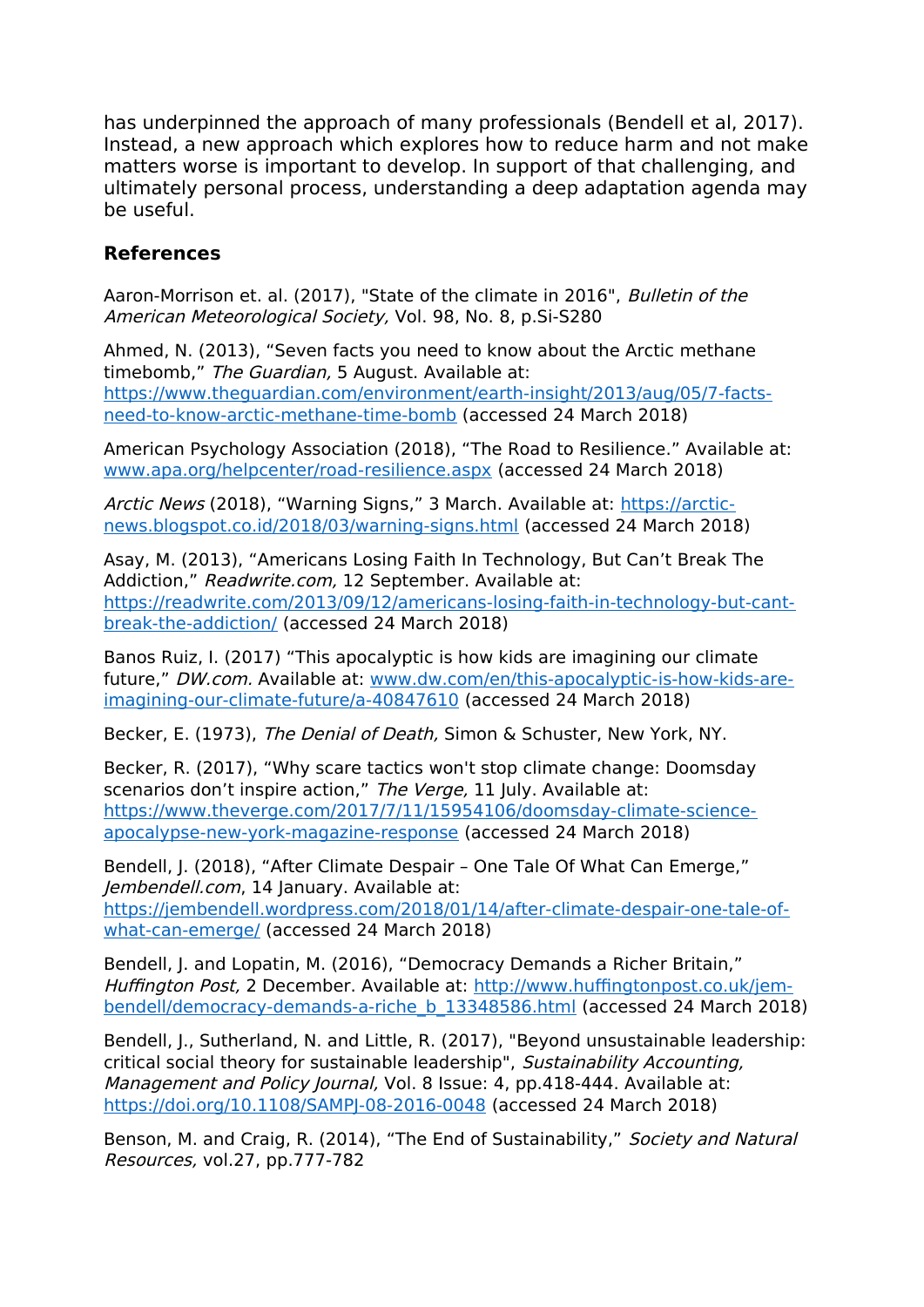Bernhardt, A. (2018), "Bonds: How To Finance Climate Adaptation," Brinknews.com, 19 February. Available at: [http://www.brinknews.com/bonds-how](http://www.brinknews.com/bonds-how-to-finance-climate-adaptation/)[to-finance-climate-adaptation/](http://www.brinknews.com/bonds-how-to-finance-climate-adaptation/) (accessed 24 March 2018)

Brand, F. S., and Jax, K. (2007), "Focusing the meaning(s) of resilience: resilience as a descriptive concept and a boundary object." Ecology and Society, vol.12, issue 1, p.23. Available at: <http://www.ecologyandsociety.org/vol12/iss1/art23/> (accessed 24 March 2018)

Brand, U., Blarney, N., Garbelli, C., et al. (2016), "Methane Hydrate: Killer cause of Earth's greatest mass extinction." Palaeoworld, vol.25, issue 4, pp.496-507.

Britten, G. L., Dowd, M. and Worm, B. (2015), "Changing recruitment capacity in global fish stocks," Proceedings of the National Academy of Sciences. Published ahead of print December 14, 2015. Available at:

[www.pnas.org/content/early/2015/12/09/1504709112](http://www.pnas.org/content/early/2015/12/09/1504709112) (accessed 24 March 2018)

Brysse, K., Reskes, N., O'Reilly, J. and Oppenheimer, M. (2013), "Climate change prediction: Erring on the side of least drama?" Global Environmental Change, Volume 23, Issue 1, pp.327-337. Available at:

<https://www.sciencedirect.com/science/article/pii/S0959378012001215>(accessed 24 March 2018).

Canadell, P., Le Quéré, C., Peters, G., Andrew, R., Jackson, R. and Haverd, V. (2017), "Global Carbon Budget 2017", Globalcarbonproject.org. Available at: [http://](http://www.globalcarbonproject.org/carbonbudget/index.htm) [www.globalcarbonproject.org/carbonbudget/index.htm](http://www.globalcarbonproject.org/carbonbudget/index.htm) (accessed 24 March 2018).

Clément, V. and J. Rivera (2016) From Adaptation to Transformation: An Extended Research Agenda for Organizational Resilience to Adversity in the Natural Environment, Organisation and Environment, Volume: 30 issue: 4, page(s): 346- 365

Climate Action Programme (2018), "\$1 billion of new funding announced for climate adaptation projects," Climateactionprogramme.org, 2 March. Available at: [http://www.climateactionprogramme.org/news/1-billion-of-new-funding-announced](http://www.climateactionprogramme.org/news/1-billion-of-new-funding-announced-for-climate-adaptation-projects)[for-climate-adaptation-projects](http://www.climateactionprogramme.org/news/1-billion-of-new-funding-announced-for-climate-adaptation-projects) (accessed 24 March 2018).

Cohen, D. A. (2017), "The Power and Peril of 'Climate Disaster Porn'," New Republic, 11 July. Available at: [https://newrepublic.com/article/143788/power-peril](https://newrepublic.com/article/143788/power-peril-climate-disaster-porn)[climate-disaster-porn](https://newrepublic.com/article/143788/power-peril-climate-disaster-porn) (accessed 24 March 2018).

de Sousa Fragoso, R.M., C.J. de Almeida Noéme (2018) Economic effects of climate change on the Mediterranean's irrigated agriculture, Sustainability Accounting, Management and Policy Journal, Volume: 9 Issue: 2, 2018

European Commission Joint Research Centre (2018), "Climate change promotes the spread of mosquito and tick-borne viruses." ScienceDaily, 16 March. Available at: [www.sciencedaily.com/releases/2018/03/180316111311.htm](http://www.sciencedaily.com/releases/2018/03/180316111311.htm) (accessed 24 March 2018).

Eisenstein, C. (2013), The More Beautiful World Our Hearts Know Is Possible, North Atlantic Books, Berkeley, California.

Eisenstein, C. (2018 forthcoming), *Climate - A New Story*, North Atlantic Books, Berkeley, California.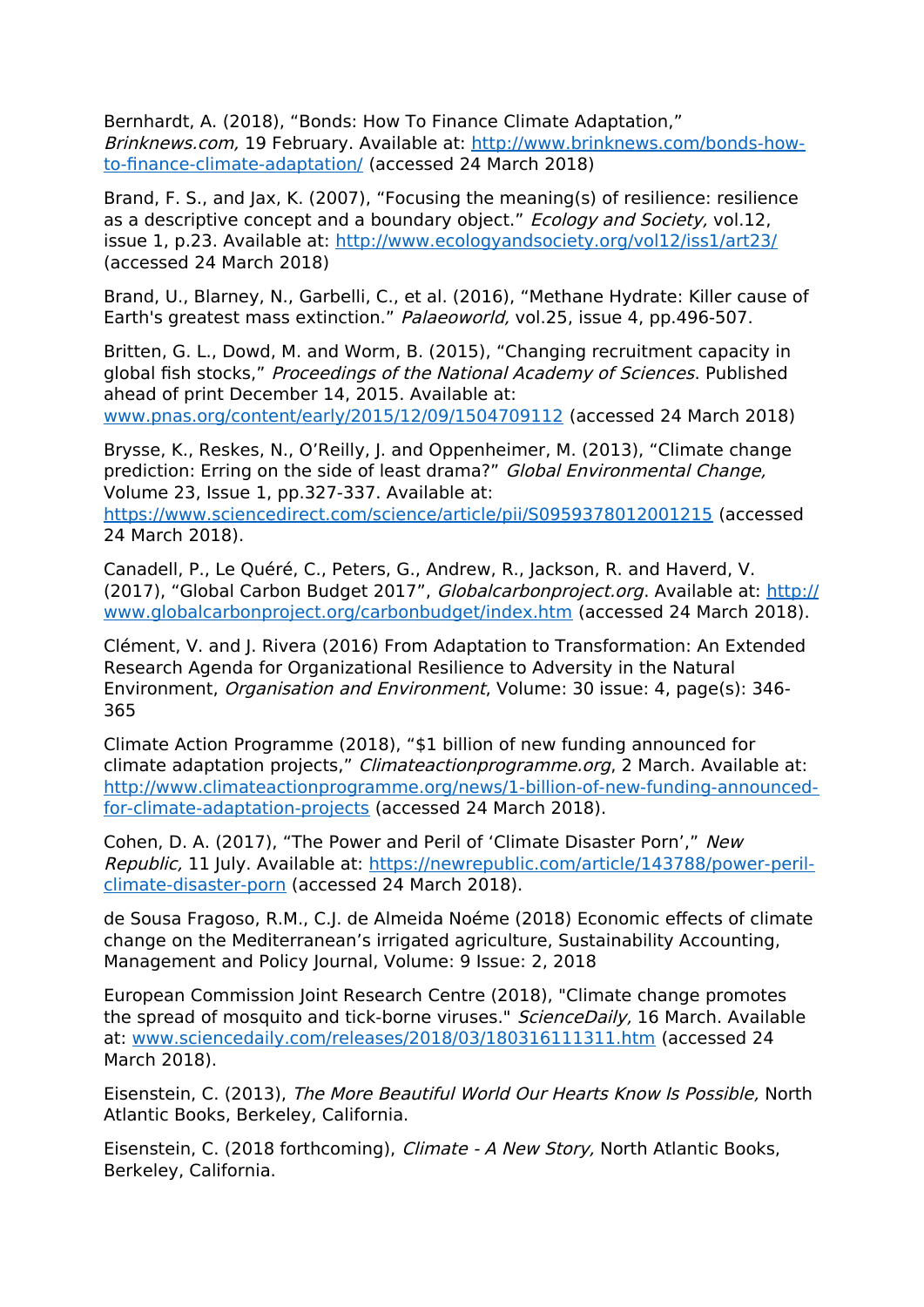Flannery, T. (2015) Atmosphere of Hope: Searching for Solutions to the Climate Crisis. Atlantic Monthly Press, New York, NY. p. 41.

Food and Agriculture Organisation (2018), "Disasters causing billions in agricultural losses, with drought leading the way," Press Release, 15 March.

Foster, J. (2015), After Sustainability. Earthscan/Routledge, Abingdon.

Gosling, J. (2016), "Will we know what counts as good leadership if 'Things Fall Apart?' Questions prompted by Chinua Achebe's novel," Leadership, vol.13, Issue 1, pp.35-47.

Gosling, J. and Case, P. (2013) "Social dreaming and ecocentric ethics: Sources of non-rational insight in the face of climate change catastrophe," Organization, vol.20, issue 5, pp.705-721.

Greenberg, J., Solomon, S. and Pyszczynski, T. (2015), The Worm at the Core: On the Role of Death in Life. Random House.

Greiner, J.T., McGlathery, K.J,, Gunnell, J., and McKee, B.A. (2013), "Seagrass Restoration Enhances 'Blue Carbon' Sequestration in Coastal Waters." PLoS ONE, vol. 8, issue 8: e72469. Available at: [http://journals.plos.org/plosone/article?](http://journals.plos.org/plosone/article?id=10.1371/journal.pone.0072469) [id=10.1371/journal.pone.0072469](http://journals.plos.org/plosone/article?id=10.1371/journal.pone.0072469) (accessed 24 March 2018).

Hamilton, C. (2010), Requiem for a Species, Earthscan, London.

Hamilton, C. et al. (eds.) (2015), The Anthropocene and the Global Environmental Crisis, Routledge, Abingdon.

Hansen, J.E. (2007), "Scientific reticence and sea level rise," Environmental Research Letters, Volume 2, Number 2. Available at: <http://iopscience.iop.org/article/10.1088/1748-9326/2/2/024002>(accessed 24 March 2018).

Harrington, C. (2016) The Ends of the World: International Relations and the Anthropocene, Millennium: Journal of International Studies, Volume: 44 issue: 3, page(s): 478-498

Hawken, P. and Wilkinson, K. (2017), Drawdown, Penguin Books.

Herring, S.C., Christidis, N., Hoell, A., Kossin, J.P., Schreck III, C.J., and Stott, P.A. (2018), "Explaining Extreme Events of 2016 from a Climate Perspective," Special Supplement to the Bulletin of the American Meteorological Society, Vol. 99, No. 1.

Hill, J.S. (2017), "Global Attitudes To Climate Change Risks Show Increasing Concern," Cleantechnica, 29 May. Available at: [https://cleantechnica.com/2017/05/29/global-attitudes-climate-change-risks-show](https://cleantechnica.com/2017/05/29/global-attitudes-climate-change-risks-show-increasing-concern)[increasing-concern](https://cleantechnica.com/2017/05/29/global-attitudes-climate-change-risks-show-increasing-concern) (accessed 24 March 2018).

Howard et. al. (2017), "CO2 released by carbonate sediment production in some coastal areas may offset the benefits of seagrass 'Blue Carbon' storage," Limnology and Oceanography, vol.63, issue 1, pp.160-172.

Ipsos MORI (2017), Tweet on 7 December. Available at: <https://mobile.twitter.com/IpsosMORI/status/938492368659116033>(accessed 24 March 2018).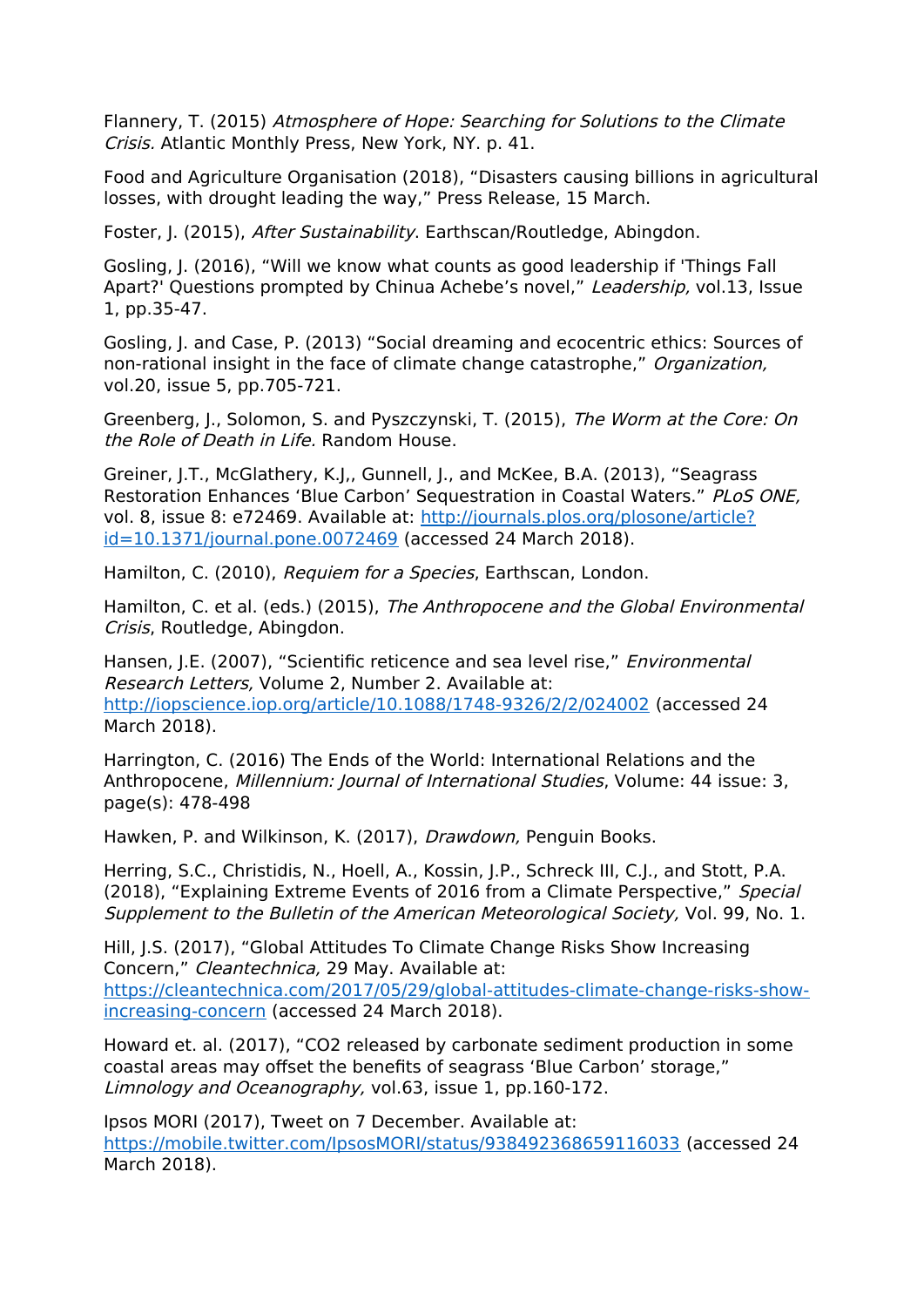Jamieson, D. (2014), Reason in a Dark Time, Oxford University Press, Oxford.

JPL/PO.DAAC (2018), "Key Indicators: Global Mean Sea Level," NASA.gov. Available at: [https://sealevel.nasa.gov/understanding-sea-level/key-indicators/global-mean](https://sealevel.nasa.gov/understanding-sea-level/key-indicators/global-mean-sea-level)[sea-level](https://sealevel.nasa.gov/understanding-sea-level/key-indicators/global-mean-sea-level) (accessed 17 March 2018).

Kahn, B. (2017), "The Arctic Has Been Crazy Warm All Year. This Is What It Means for Sea Ice," Climate Central, 6 July. Available at: [www.climatecentral.org/news/arctic-crazy-warm-sea-ice-21599](http://www.climatecentral.org/news/arctic-crazy-warm-sea-ice-21599) (accessed 24 March 2018).

Keenan, T.F., Prentice, I.C., Canadell, J.G., Williams, C.G., Wang, H., Raupach, M. and Collatz, G.J. (2016), "Recent pause in the growth rate of atmospheric CO2 due to enhanced terrestrial carbon uptake," Nature Communications, Volume 7, Article number: 13428.

Keller, D.P., Feng, E.Y. and Oschlies, A. (2014), "Potential climate engineering effectiveness and side effects during a high carbon dioxide-emission scenario," Nature Communications, vol. 5. Available at: <https://www.nature.com/articles/ncomms4304>(accessed 24 March 2018).

Knoblauch, C., Beer, C., Liebner, S., Grigoriev, M.N. and Pfeiffer, E.-M. (2018), "Methane Production as Key to the Greenhouse Gas Budget of Thawing Permafrost," Nature Climate Change, 19 March. Available at: <http://www.nature.com/articles/s41558-018-0095-z>(accessed 24 March 2018).

Lear, J. (2008), Radical Hope: Ethics in the Face of Cultural Devastation, Harvard University Press, Boston, Mass.

Lee, H. (2014) "Alarming new study makes today's climate change more comparable to Earth's worst mass extinction," Skeptical Science, 2 April. Available at: [https://skepticalscience.com/Lee-commentary-on-Burgess-et-al-PNAS-Permian-](https://skepticalscience.com/Lee-commentary-on-Burgess-et-al-PNAS-Permian-Dating.html)[Dating.html](https://skepticalscience.com/Lee-commentary-on-Burgess-et-al-PNAS-Permian-Dating.html) (accessed 24 March 2018).

Lynch, T. (2017), "Why Hope Is Dangerous When It Comes to Climate Change: Global warming discussions need apocalyptic thinking," Slate, 25 July. Available at: [www.slate.com/Arcticles/technology/future\\_tense/2017/07/why\\_climate\\_change\\_di](http://www.slate.com/Arcticles/technology/future_tense/2017/07/why_climate_change_discussions_need_apocalyptic_thinking.html) [scussions\\_need\\_apocalyptic\\_thinking.html](http://www.slate.com/Arcticles/technology/future_tense/2017/07/why_climate_change_discussions_need_apocalyptic_thinking.html) (accessed 24 March 2018).

Lesnikowski, A.C., J.D. Ford, L. Berrang-Ford, M. Barrera, J. Heymann (2015) How are we adapting to climate change? A global assessment, Mitigation and Adaptation Strategies for Global Change, February 2015, Volume 20, Issue 2, pp 277–293

Machmuller, M.B, Kramer, M.G., Cyle, T.K, Hill, N., Hancock, D. and Thompson, A. (2015), "Emerging land use practices rapidly increase soil organic matter", Nature Communications, vol. 6, Article number: 6995

Malmquist, D. (2018), "Researchers issue first-annual sea-level report cards," Phys.org, 12 March. [https://m.phys.org/news/2018-03-issue-first-annual-sea-level](https://m.phys.org/news/2018-03-issue-first-annual-sea-level-cards.html)[cards.html](https://m.phys.org/news/2018-03-issue-first-annual-sea-level-cards.html) (accessed 24 March 2018).

Marshall, G. (2014), *Don't Even Think About It: Why Our Brains Are Wired to Ignore* Climate Change, Bloomsbury USA, New York, NY.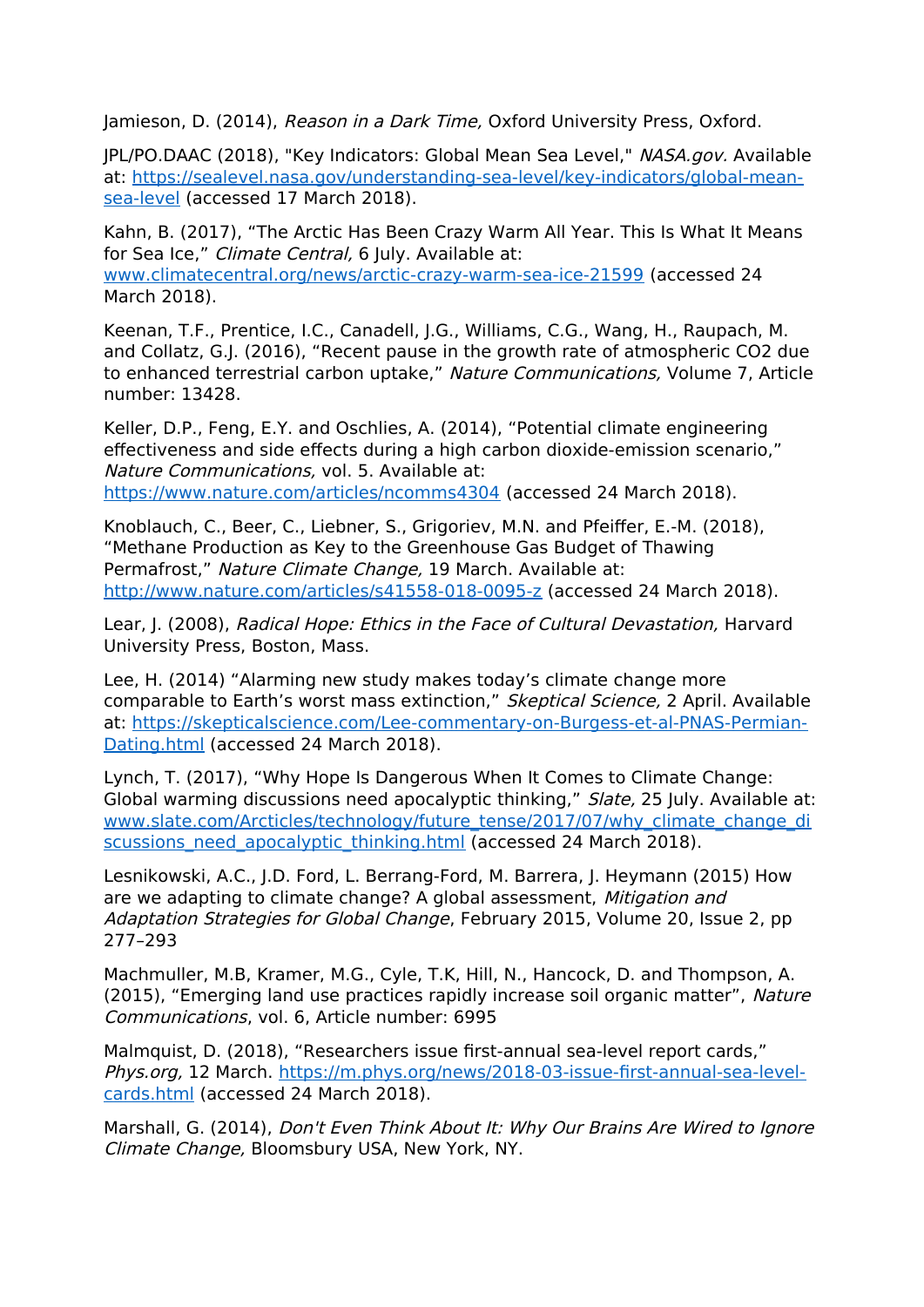Mathesius, S., Hofmann, M., Caldeira, K. and Schellnhuber, H.J. (2015), "Long-term response of oceans to CO2 removal from the atmosphere," Nature Climate Change, volume 5, pp.1107–1113. Available at: [www.nature.com/articles/nclimate2729](http://www.nature.com/articles/nclimate2729) (accessed 24 March 2018).

Matousek, M. (2008), When You Are Falling, Dive: Lessons in the Art of Living, Bloomsbury USA, New York, NY.

McDonald, R.I, Chai, H.Y. and Newell, B.R. (2015), "Personal experience and the 'psychological distance' of climate change: An integrative review," Journal of Environmental Psychology, vol. 44, pp.109-118

McPherson, G. (2016), "Climate Change Summary and Update," Guymcpherson.com, 2 August. Available at: [https://guymcpherson.com/climate](https://guymcpherson.com/climate-chaos/climate-change-summary-and-update/)[chaos/climate-change-summary-and-update/](https://guymcpherson.com/climate-chaos/climate-change-summary-and-update/) (accessed 24 March 2018).

Mohanty et. al. (2012), "Rice and climate change: significance for food security and vulnerability", International Rice Research Institute, CCAFS Working Paper 23. CGIAR Research Program on Climate Change, Agriculture and Food Security.

Mulgan, T. (2011), Ethics for a Broken World, Acumen, Durham.

Naresh Kumar et. al. (2014), "Vulnerability of wheat production to climate change in India", Climate Research, vol.59, issue 3, pp.173-187

NASA (2018), "Greenland Ice Loss 2002-2016", NASA.gov. Available at: <https://grace.jpl.nasa.gov/resources/30>(accessed 17 March 2018)

NASA/GISS (2018), "Vital Signs: Global Temperature", NASA.gov. Available at: <https://climate.nasa.gov/vital-signs/global-temperature>(accessed 17 March 2018)

Neumann, B., Vafeidis, A.T., Zimmermann, J., and Nicholls, R.J. (2015), "Future Coastal Population Growth and Exposure to Sea-Level Rise and Coastal Flooding - A Global Assessment," PLoS One, Vol. 10, Issue 3.

NSIDC/NASA (2018), "Vital Signs: Arctic Sea Ice", NASA.gov. Available at: <https://climate.nasa.gov/vital-signs/arctic-sea-ice>(accessed 17 March 2018)

Orsato, R. J., J. G. Ferraz de Campos, S.R. Barakat (2018) Social Learning for Anticipatory Adaptation to Climate Change: Evidence From a Community of Practice, Organization & Environment, Organisation and Environment.

Pearce, F. (2013), "World won't cool without geoengineering, warns report," New Scientist, 25 September. Available at:

[https://www.newscientist.com/article/dn24261-world-wont-cool-without](https://www.newscientist.com/article/dn24261-world-wont-cool-without-geoengineering-warns-report#.UkMIHYYqhng)[geoengineering-warns-report#.UkMIHYYqhng](https://www.newscientist.com/article/dn24261-world-wont-cool-without-geoengineering-warns-report#.UkMIHYYqhng) (accessed 24 March 2018).

Phys.org (2018), "The sorry state of Earth's species, in numbers," 16 March. Available at:<https://phys.org/news/2018-03-state-earth-species.html>(accessed 24 March 2018).

Pidcock, R. (2013) "Carbon briefing: Making sense of the IPCC's new carbon budget," Carbonbrief.org, 23 October. Available at: [https://www.carbonbrief.org/carbon-briefing-making-sense-of-the-ipccs-new](https://www.carbonbrief.org/carbon-briefing-making-sense-of-the-ipccs-new-carbon-budget)[carbon-budget](https://www.carbonbrief.org/carbon-briefing-making-sense-of-the-ipccs-new-carbon-budget) (accessed 24 March 2018).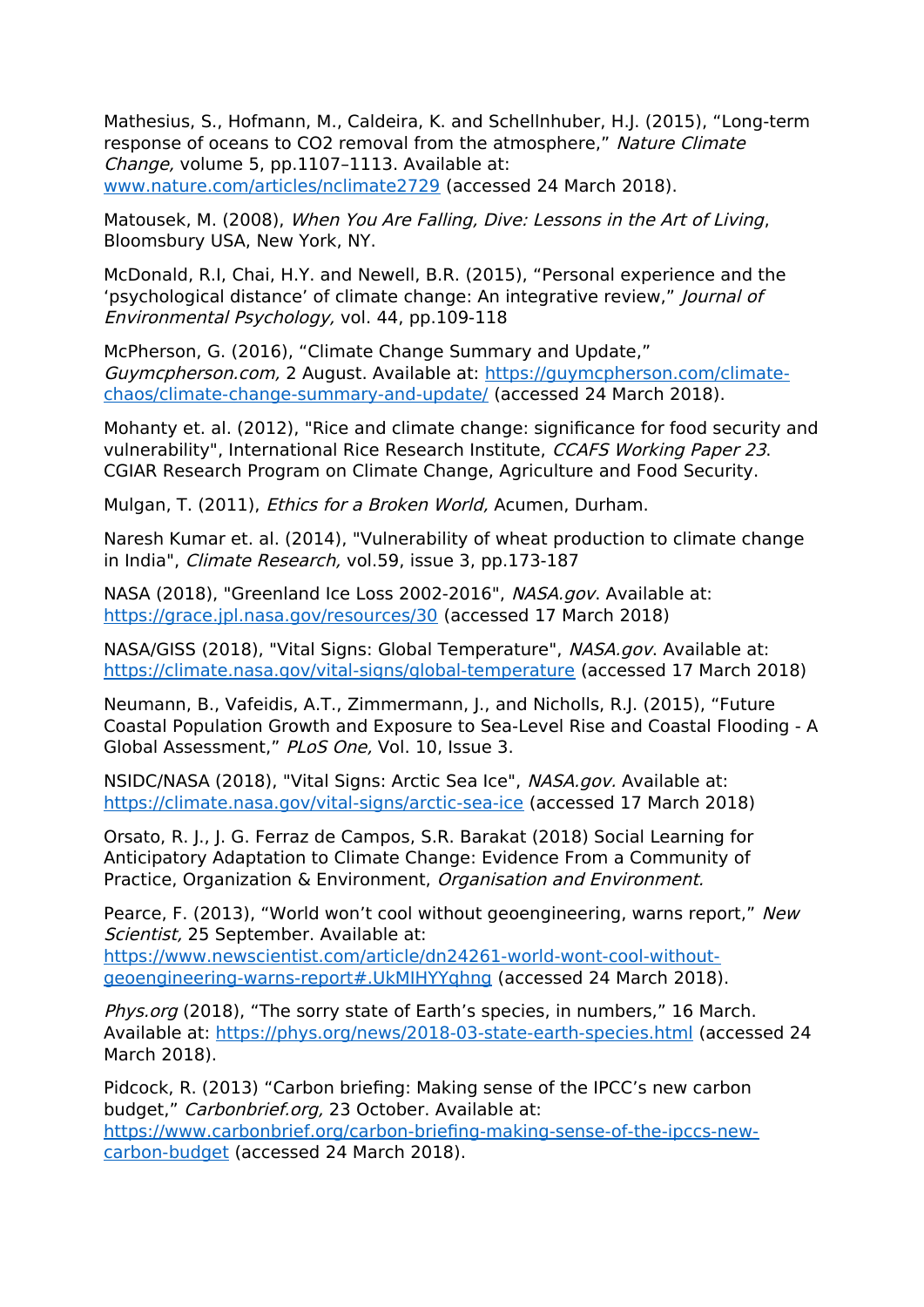Pistone, K., Eisenman, I. and Ramanathan V. (2014), "Observational determination of albedo decrease caused by vanishing Arctic sea ice," Proceedings of the National Academy of Sciences of the United States of America, vol. 111, pp.3322- 3326.

Rigaud, K. K., de Sherbinin, A., Jones, B., Bergmann, J., Clement, V., Ober, K., Schewe, J., Adamo, S., McCusker, B., Heuser, S. and Midgley, A. (2018), "Groundswell : Preparing for Internal Climate Migration." World Bank, Washington, DC. Available at:<https://openknowledge.worldbank.org/handle/10986/29461> (accessed 24 March 2018).

Rogers et. al. (2017), "Fisheries productivity under progressive coral reef degradation", Journal of Applied Ecology, 10.1111/1365-2664.13051

Ruppel, C. D. and Kessler, J. D. (2017), "The interaction of climate change and methane hydrates," Review of Geophysics, Volume 55, Issue 1, pp.126-168. Available at:

<https://agupubs.onlinelibrary.wiley.com/doi/full/10.1002/2016RG000534>(accessed 24 March 2018)

Saunois et al (2016), "The global methane budget 2000-2012," Earth System Scientific Data, vol. 8, pp.697-751. Available at: [www.earth-syst-sci-data.net/8/697/2016/](http://www.earth-syst-sci-data.net/8/697/2016/) (accessed 24 March 2018).

Schmidt, J. (2000), Disciplined Minds - A Critical Look at Salaried Professionals and the Soul-Battering System that Shapes their Lives, Rowman & Littlefield, pp.293

Schuur et. al. (2015), "Expert assessment of vulnerability of permafrost carbon to climate change", Climatic Change, Volume 119, Issue 2, pp.359–374

Shakhova et. al. (2010), "Extensive Methane Venting to the Atmosphere from Sediments of the East Siberian Arctic Shelf", Science, New Series, Vol. 327, No. 5970 (Mar. 5, 2010), pp.1246-1250

Singh, H., Harmeling, S. and Rai, S. C. (2016), "Global Goal on Adaptation: From Concept to Practice." A report written on behalf of CARE International, ActionAid, and WWF. Available at: [http://careclimatechange.org/wp-content/uploads/2016/11/](http://careclimatechange.org/wp-content/uploads/2016/11/Global-Goal-on-Adaptation-From-Concept-to-Practice-v2-DesktopPrint-NoCrops.pdf) [Global-Goal-on-Adaptation-From-Concept-to-Practice-v2-DesktopPrint-NoCrops.pdf](http://careclimatechange.org/wp-content/uploads/2016/11/Global-Goal-on-Adaptation-From-Concept-to-Practice-v2-DesktopPrint-NoCrops.pdf) (accessed 24 March 2018).

Steffen, A. (2017), Tweet on 10 July. Available at: <https://twitter.com/AlexSteffen/status/884262230279176193>(accessed 24 March 2018).

Stockholm Resilience Centre (2015) "What is Resilience?". Available at: [www.stockholmresilience.org/research/research-news/2015-02-19-what-is](http://www.stockholmresilience.org/research/research-news/2015-02-19-what-is-resilience.html)[resilience.html](http://www.stockholmresilience.org/research/research-news/2015-02-19-what-is-resilience.html) (accessed 24 March 2018).

Stokes, B. (2017), "Global Publics More Upbeat About the Economy, But many are pessimistic about children's future," Pew Global, 5 June. Available at: [www.pewglobal.org/2017/06/05/global-publics-more-upbeat-about-the-economy/](http://www.pewglobal.org/2017/06/05/global-publics-more-upbeat-about-the-economy/) (accessed 24 March 2018).

Temby, O., J. Sandall, R. Cooksey, G. M. Hickey (2016) Examining the Role of Trust and Informal Communication on Mutual Learning in Government, The Case of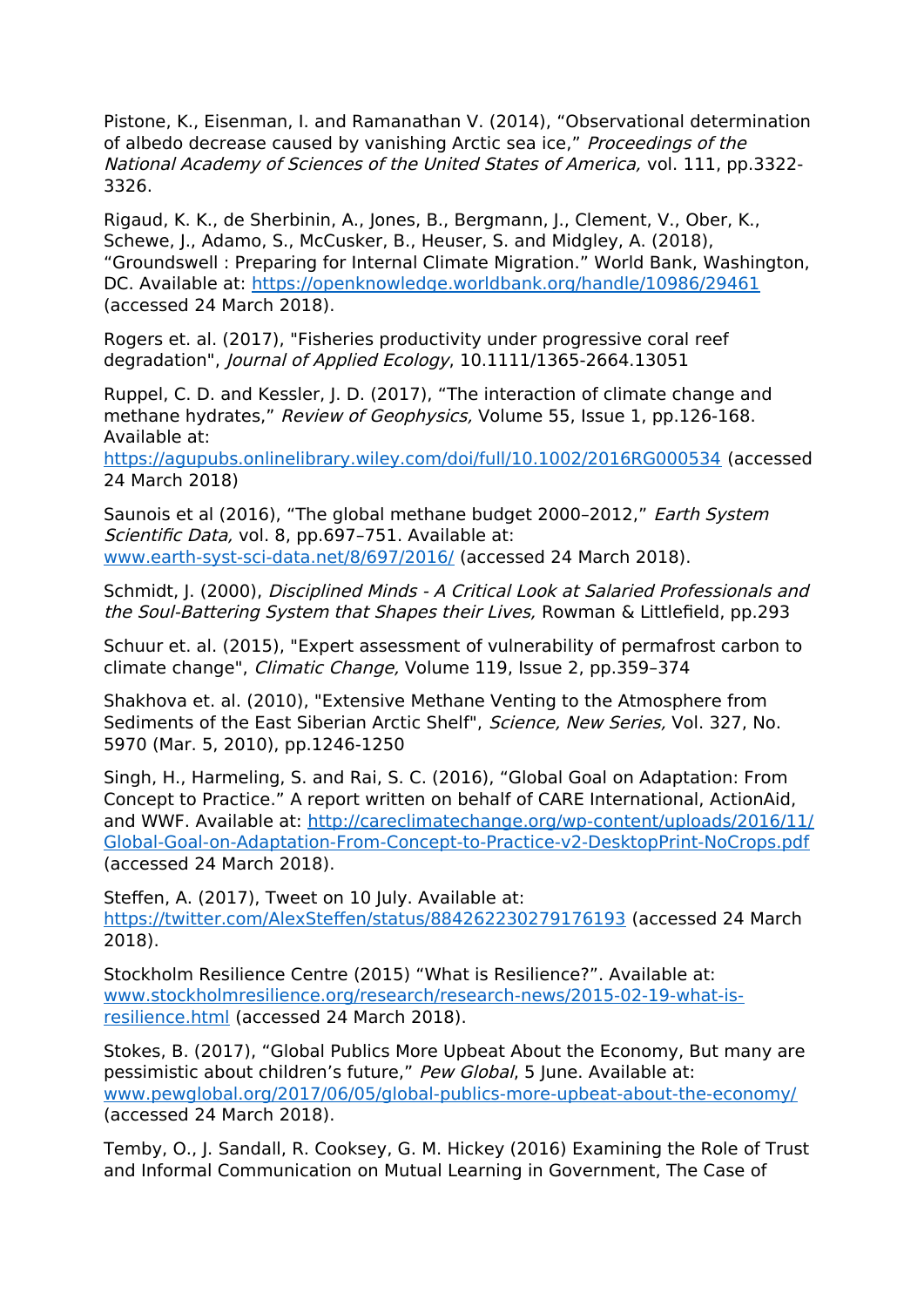Climate Change Policy in New York, Organization & Environment, vol. 30, 1: pp. 71- 97.

The Arctic (2017), "Underwater permafrost on the Arctic shelf melting faster than expected," 9 August. Available at:<https://arctic.ru/climate/20170809/655109.html> (accessed 24 March 2018).

The Conversation (2017), "Fossil Fuel Emissions Hit Record High After Unexpected Growth – Global Carbon Budget 2017," 13 November. Available at: [https://theconversation.com/fossil-fuel-emissions-hit-record-high-after-unexpected](https://theconversation.com/fossil-fuel-emissions-hit-record-high-after-unexpected-growth-global-carbon-budget-2017-87248)[growth-global-carbon-budget-2017-87248](https://theconversation.com/fossil-fuel-emissions-hit-record-high-after-unexpected-growth-global-carbon-budget-2017-87248) (accessed 24 March 2018).

Wadhams, P. (2016) A Farewell to Ice, Oxford University Press, Oxford.

Wadhams, P. (2018), "Saving the world with carbon dioxide removal," Washington Post, 8 January. Available at: [https://www.washingtonpost.com/news/theworldpost/](https://www.washingtonpost.com/news/theworldpost/wp/2018/01/08/carbon-emissions/?utm_term=.308256f2236c) [wp/2018/01/08/carbon-emissions/?utm\\_term=.308256f2236c](https://www.washingtonpost.com/news/theworldpost/wp/2018/01/08/carbon-emissions/?utm_term=.308256f2236c) (accessed 24 March 2018).

Wallace-Wells, D. (2017), "The Uninhabitable Earth: Famine, economic collapse, a sun that cooks us: What climate change could wreak — sooner than you think," New York Magazine, 9 July. [http://nymag.com/daily/intelligencer/2017/07/climate](http://nymag.com/daily/intelligencer/2017/07/climate-change-earth-too-hot-for-humans.html)[change-earth-too-hot-for-humans.html](http://nymag.com/daily/intelligencer/2017/07/climate-change-earth-too-hot-for-humans.html) (accessed 24 March 2018).

Warren, R., Price, J., VanDerWal, J., Cornelius, S., Sohl, H. (2018), "The implications of the United Nations Paris Agreement on Climate Change for Globally Significant Biodiversity Areas", Climatic Change, 2018.

Wasdell, D. (2015), "Climate Dynamics: Facing the Harsh Realities of Now." Available at:<http://www.apollo-gaia.org/Harsh%20Realities.pdf>(accessed 24 March 2018).

Watts, J. (2018), "Arctic warming: scientists alarmed by 'crazy' temperature rises," The Guardian, 27 February. Available at:

[https://www.theguardian.com/environment/2018/feb/27/arctic-warming-scientists](https://www.theguardian.com/environment/2018/feb/27/arctic-warming-scientists-alarmed-by-crazy-temperature-rises)[alarmed-by-crazy-temperature-rises](https://www.theguardian.com/environment/2018/feb/27/arctic-warming-scientists-alarmed-by-crazy-temperature-rises) (accessed 24 March 2018).

Wiebe et. al. (2015), "Climate change impacts on agriculture in 2050 under a range of plausible socioeconomic and emissions scenarios", Environmental Research Letters, Volume 10, Number 8.

Williams, T. (2018), "Adapt or Die: How Climate Funders Are Falling Short on a Key Challenge," Insidephilanthropy.com, 15 February. Available at: [https://www.insidephilanthropy.com/home/2018/2/15/climate-adaptation-field](https://www.insidephilanthropy.com/home/2018/2/15/climate-adaptation-field-faces-large-gap-in-action-and-funding)[faces-large-gap-in-action-and-funding](https://www.insidephilanthropy.com/home/2018/2/15/climate-adaptation-field-faces-large-gap-in-action-and-funding) (accessed 24 March 2018).

Woosley, R.J., Millero, F.J. and Wanninkhof, R. (2016), "Rapid anthropogenic changes in CO2 and pH in the Atlantic Ocean: 2003–2014," Global Biogeochemical Studies, vol.30, issue 1, pp.70-90. Available at:

<https://agupubs.onlinelibrary.wiley.com/doi/abs/10.1002/2015GB005248>(accessed 24 March 2018).

World Values Survey (2016), "Findings and Insights." Available at: <http://www.worldvaluessurvey.org/WVSContents.jsp>(accessed 24 March 2018).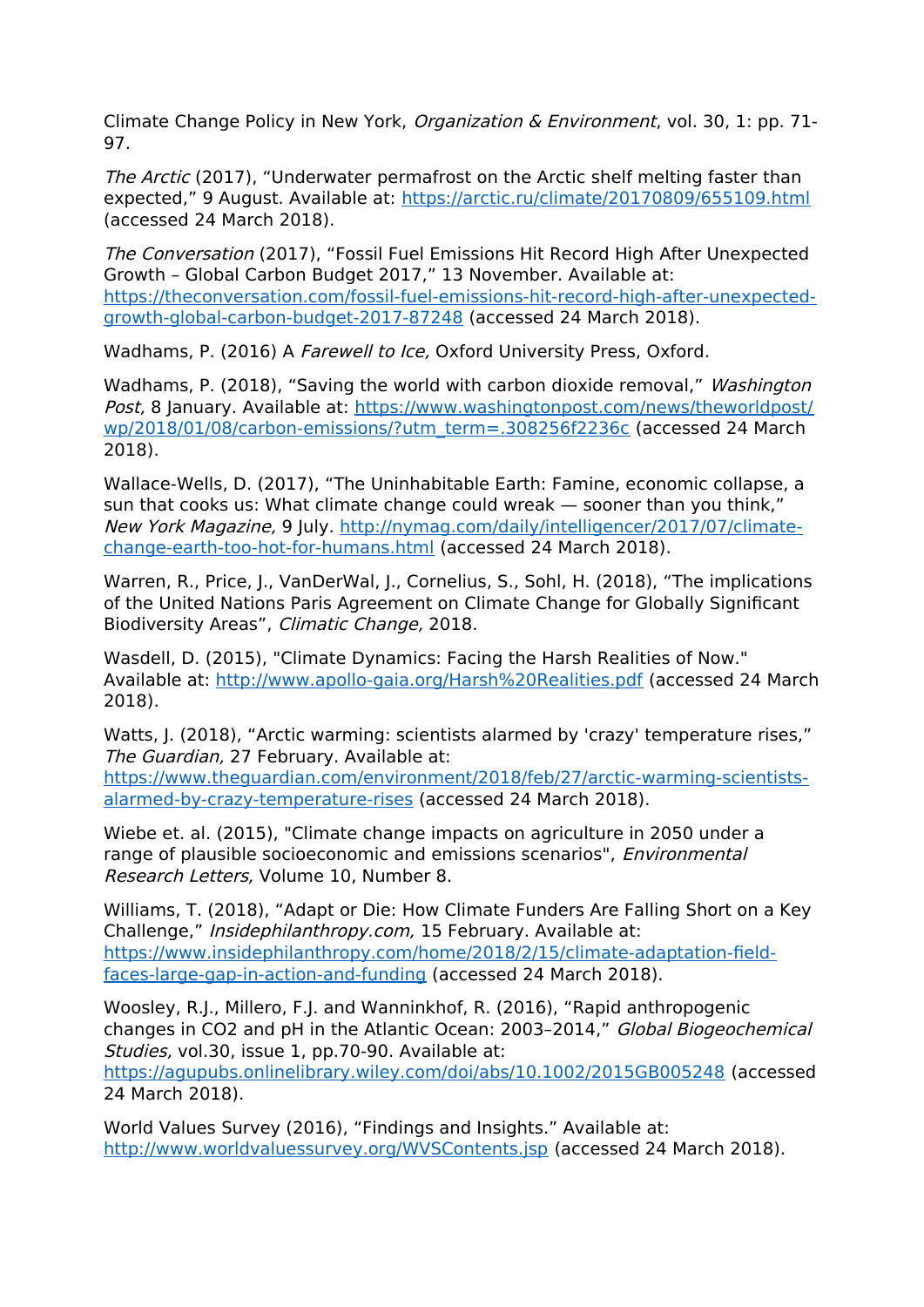World Wildlife Foundation (2018) "Half of plant and animal species at risk from climate change in world's most important natural places" Available at: [http://wwf.panda.org/wwf\\_news/?324471/Half-of-plant-and-animal-species-at-risk](http://wwf.panda.org/wwf_news/?324471/Half-of-plant-and-animal-species-at-risk-from-climate-change-in-worlds-most-important-natural-places)[from-climate-change-in-worlds-most-important-natural-places](http://wwf.panda.org/wwf_news/?324471/Half-of-plant-and-animal-species-at-risk-from-climate-change-in-worlds-most-important-natural-places) (accessed Dec 12 2018)

Zhang et. al. (2016), "Economic impacts of climate change on agriculture: The importance of additional climatic variables other than temperature and precipitation", Journal of Environmental Economics and Management, Volume 83, pp.8-31.

#### **Letter to the Editor of SAMPJ, Professor Carol Adams, from Professor Jem Bendell, 27th July 2018.**

#### Dear Professor Adams,

It is an odd situation to be in as a writer, but I feel compassion for anyone reading my Deep Adaptation article on the inevitability of near-term social collapse due to climate chaos! I am especially grateful for anyone taking the time to analyse it in depth and provide feedback. So, I am grateful to you arranging that and the reviewers for providing their feedback. Some of the feedback, particularly recommendations for a better introduction, were helpful. However, I am unable to work with their main requests for revisions, as they are, I believe, either impossible or inappropriate, as I will seek to explain.

I agree with Professor Rob Gray that "The journal's constant exploration of new and challenging perspectives on how accountability and sustainability might play out in organisations ensures a stimulating source of articles, experiences and ideas." It is why I was pleased to guest edit an issue last year and bring critical perspectives on leadership to its readership. However, the topic of inevitable collapse from climate change is so challenging it is not surprising it didn't find support from the anonymous peer reviewers.

I would have had difficulty finding motivation for undertaking a complete re-write given the conclusion of the paper – that the premise of the "sustainable business" field that the journal is part of is no longer valid. Indeed, the assumptions about progress and stability that lead us to stay in academia in the field of management studies are also now under question.

The first referee questioned "to which literature(s) does this article actually contribute" and stated that "the research question or gap that you intend to address must be drawn from the literature," continuing that "to join the conversation, you need to be aware of the current conversation in the field, which can be identified by reviewing relevant and recent articles published in these journals." That is the standard guidance I use with my students and it was both amusing and annoying to read that feedback after having dozens of peer-reviewed articles published over the last 20 years. The problem with that guidance is when the article is challenging the basis of the field and where there are not any other articles exploring or accepting the same premise. For instance, there are no articles in either SAMPJ or Organisation and Environment that explore implications for business practice or policy of a near-term inevitable collapse due to environmental catastrophe (including those that mention or address climate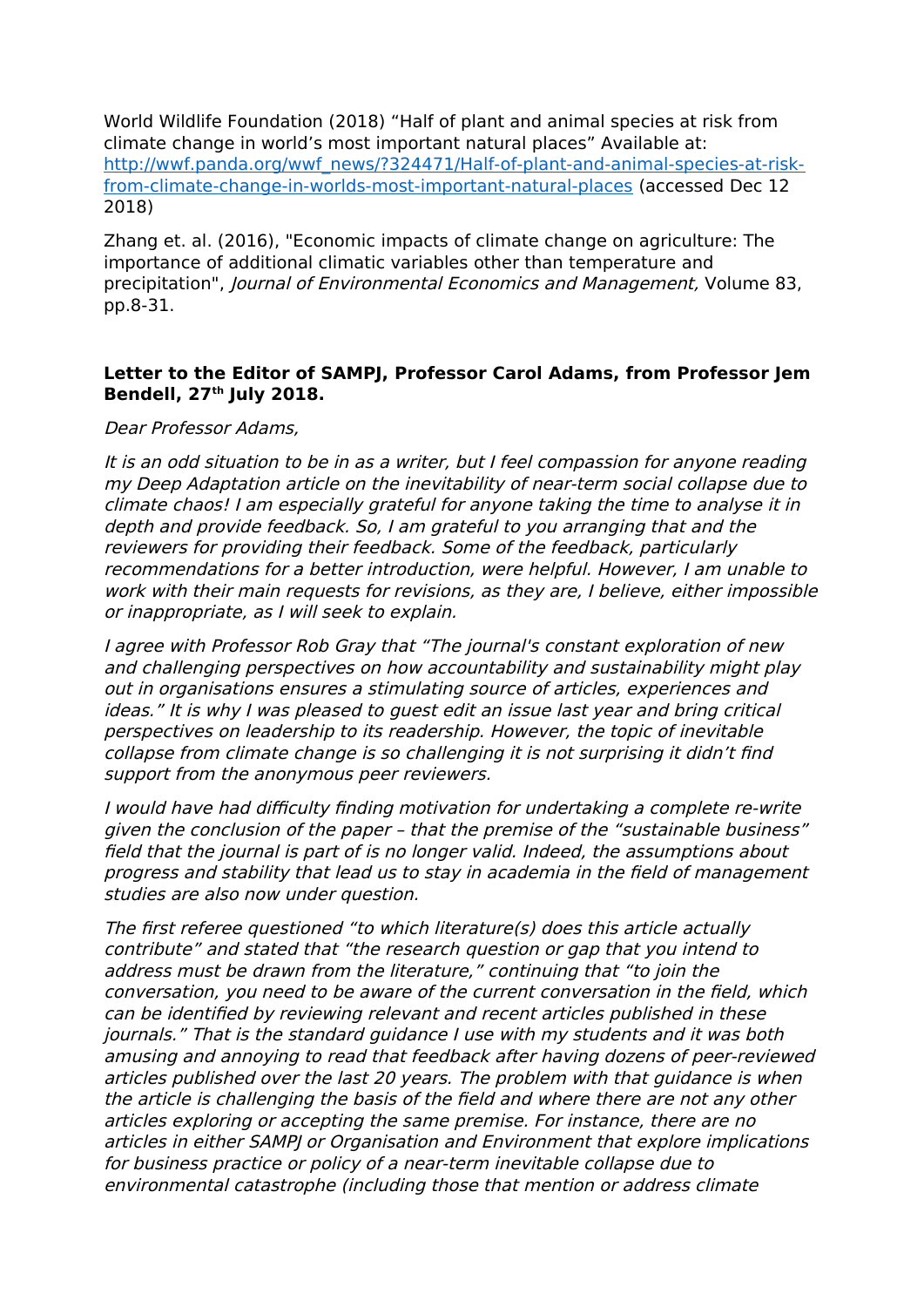adaptation). That isn't surprising, because the data hasn't been so conclusive on that until the last couple of years.

It is surprising therefore that the first reviewer says "the paper does not contain any new or significant information. The paper reiterates what has already been told by many studies." The reviewer implies therefore that the paper is about climate change being a big problem. But the article doesn't say that. It says that we face an unsolvable predicament and great tragedy. When the reviewer says "There are not clear contributions that can be derived from the article" then I wonder whether that is wilful blindness, as the article is saying that the basis of the field is now untenable.

At a couple of points, I attempted to cut through the unemotional way that research is presented. For instance, when I directly address the reader about the implications of the analysis for their own likely hunger and safety, it is to elicit an emotional response. I say in the text why I express myself in that way and that although it is not typical in some journals the situation we face suggests to me that we do try to communicate emotively. The reviewer comments "the language used is not appropriate for a scholarly article."

The second reviewer summarises the paper as "the introduction of deep adaptation as an effective response to climate change" which suggests to me a fundamental misunderstanding despite it being made clear throughout the paper. There is no "effective" response. The reviewer also writes "I am not sure that the extensive presentation of climate data supports the core argument of the paper in a meaningful way." Yet the summary of science is the core of the paper as everything then flows from the conclusion of that analysis. Note that the science I summarise is about what is happening right now, rather than models or theories of complex adaptive systems which the reviewer would have preferred.

One piece of feedback from the 2nd reviewer is worth quoting verbatim:

"The authors stress repeatedly that "climate-induced societal collapse is now inevitable" as if that was a factual statement… I was left wondering about the social implications of presenting a scenario for the future as inevitable reality, and about the responsibility of research in communicating climate change scenarios and strategies for adaptation. As the authors pointed out, denial is a common emotional response to situations that are perceived as threatening and inescapable, leading to a sense of helplessness, inadequacy, and hopelessness and ultimately disengagement from the issue…"

This perspective is one I discuss in some detail in the paper, as one that enables denial. It reflects the self-defeating hierarchical attitude towards society that many of us have in both academia and sustainability, where we censure our own exploration of a topic due to what we consider should or should not be communicated. There is both scholarship and experience on the impact of communicating about disaster, and I discuss that in the paper.

The trauma from assessing our situation with climate change has led me to become aware of and drop some of my past preoccupations and tactics. I realise it is time to fully accept my truth as I see it, even if partially formed and not polished yet for wider articulation. I know that academia involves as much a process of wrapping up truth as unfolding it. We wrap truth in disciplines, discrete